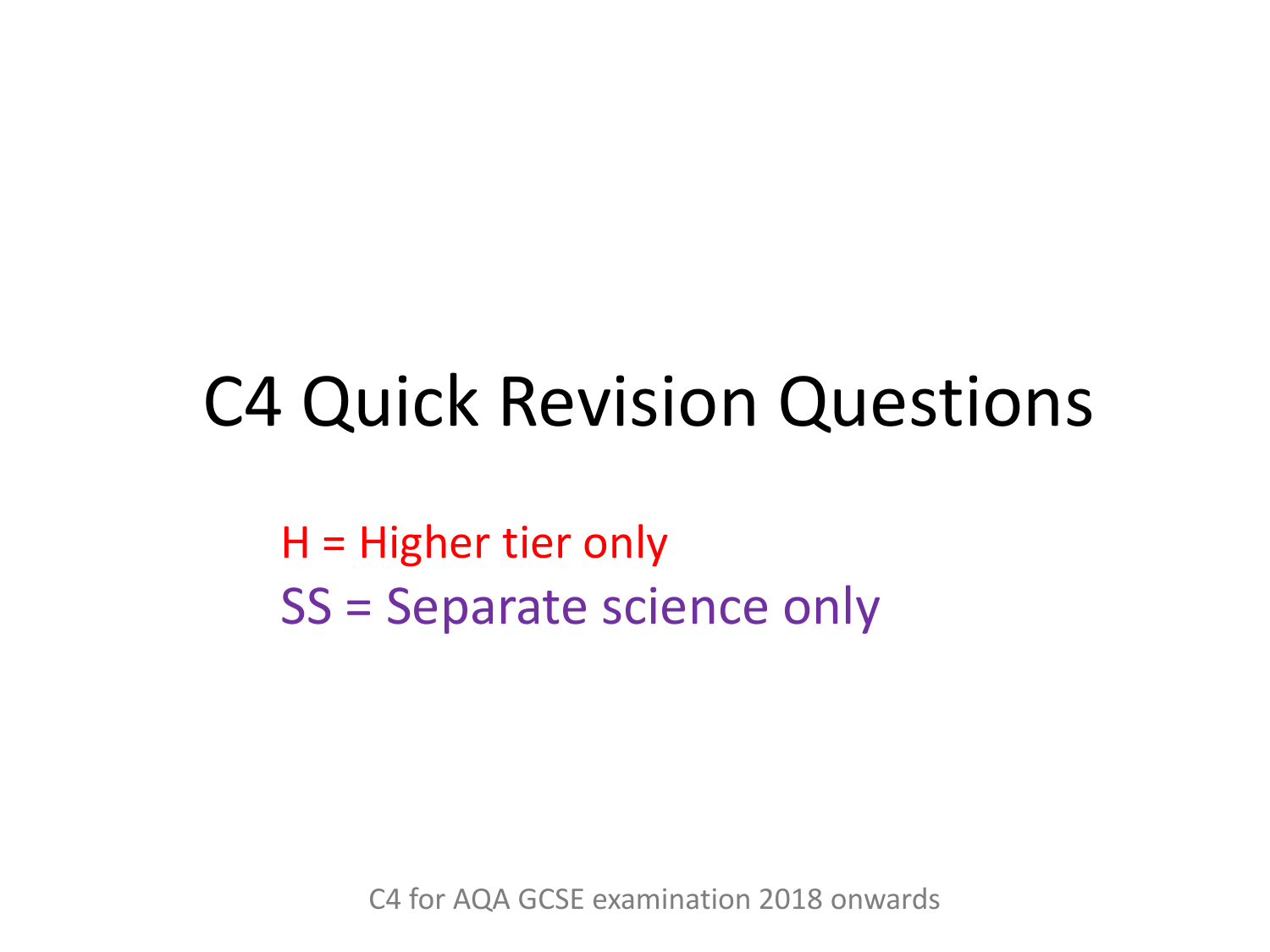#### Question 1 .... of 50

• Write the equation which shows the formation of iron oxide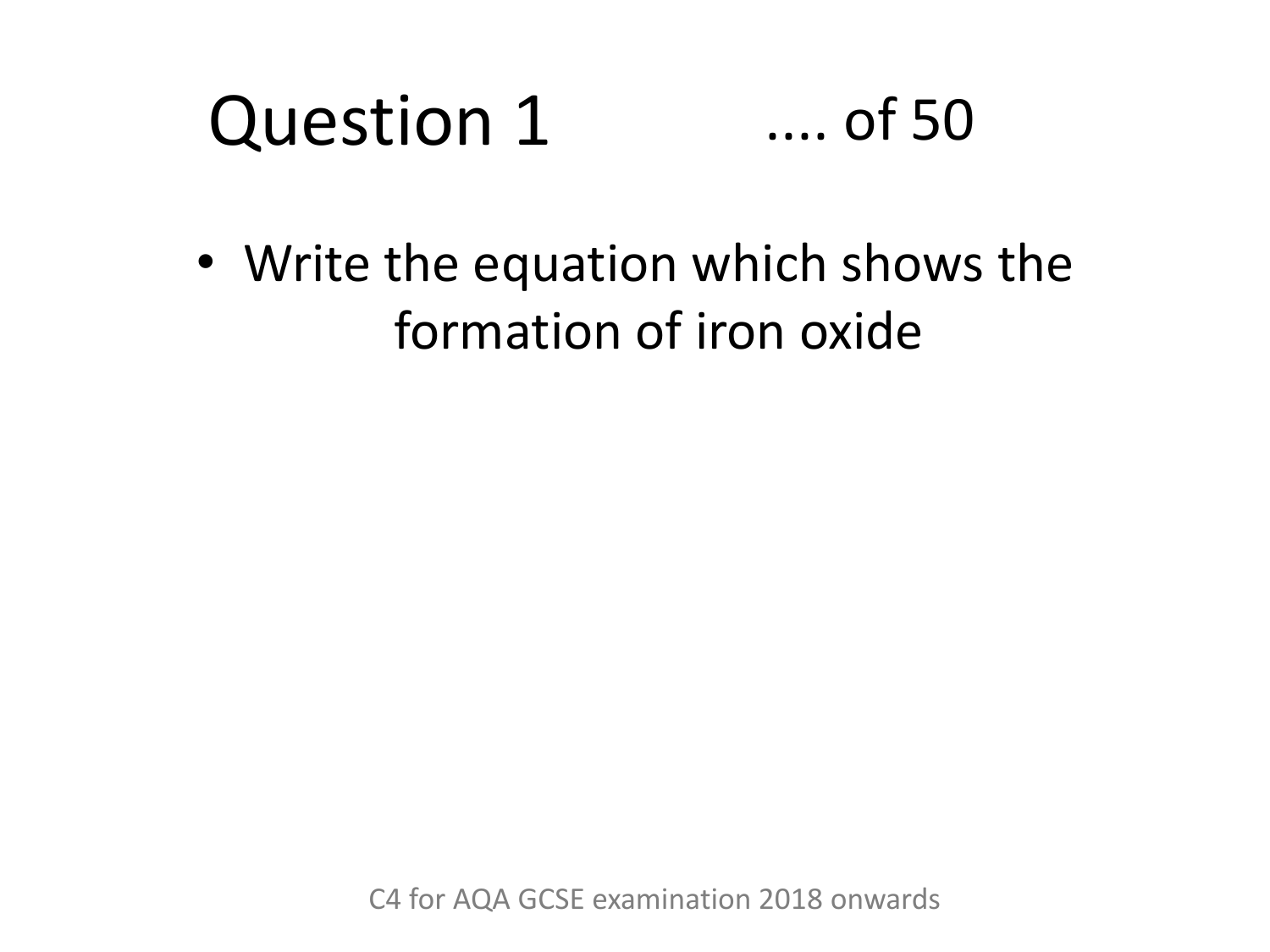### Answer 1 .... of 50

• 4Fe +  $3O_2 \rightarrow 2Fe_2O_3$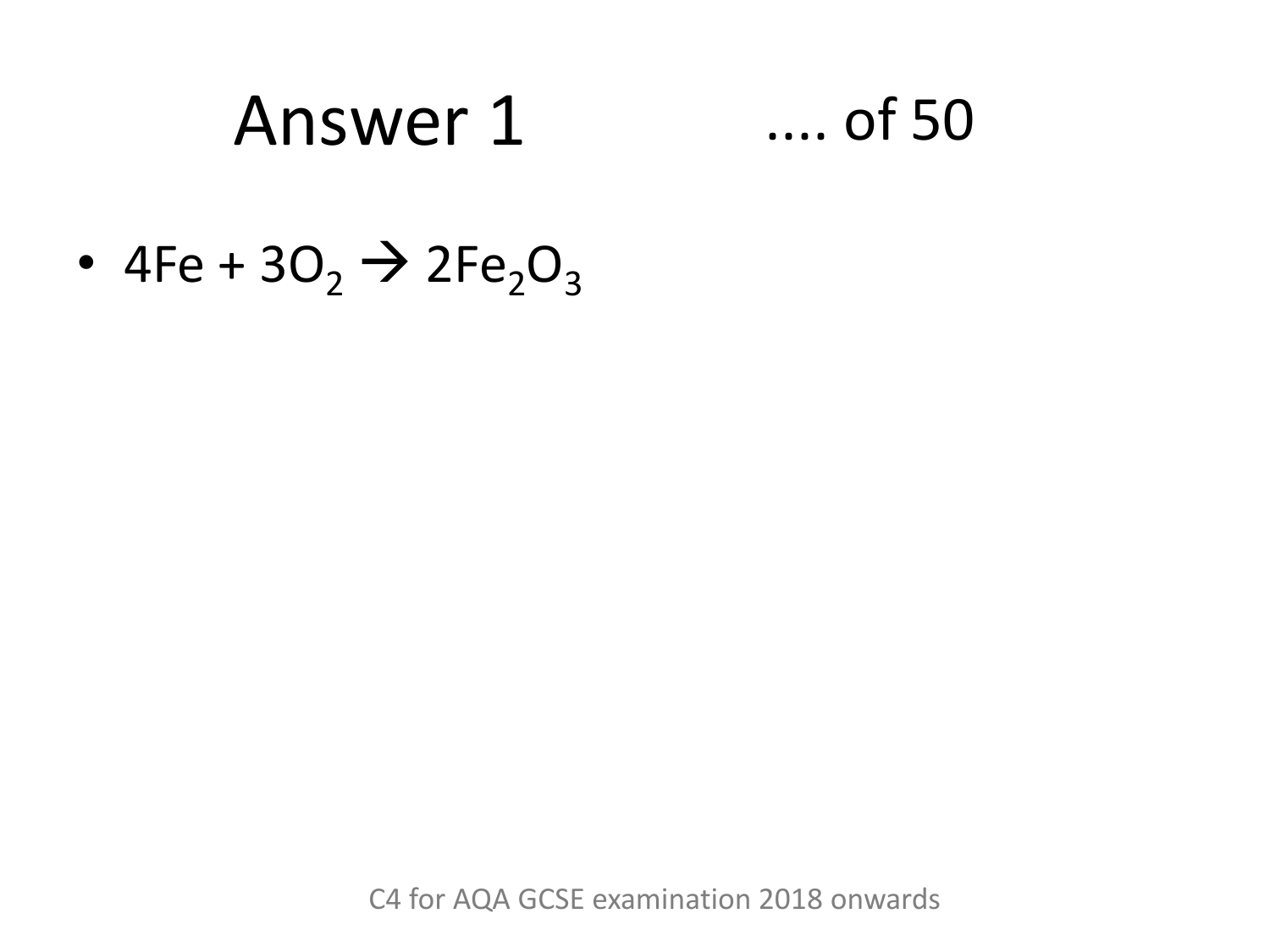#### Question 2 .... of 50

• Define an oxidation reaction and define a reduction reaction (in terms of oxygen)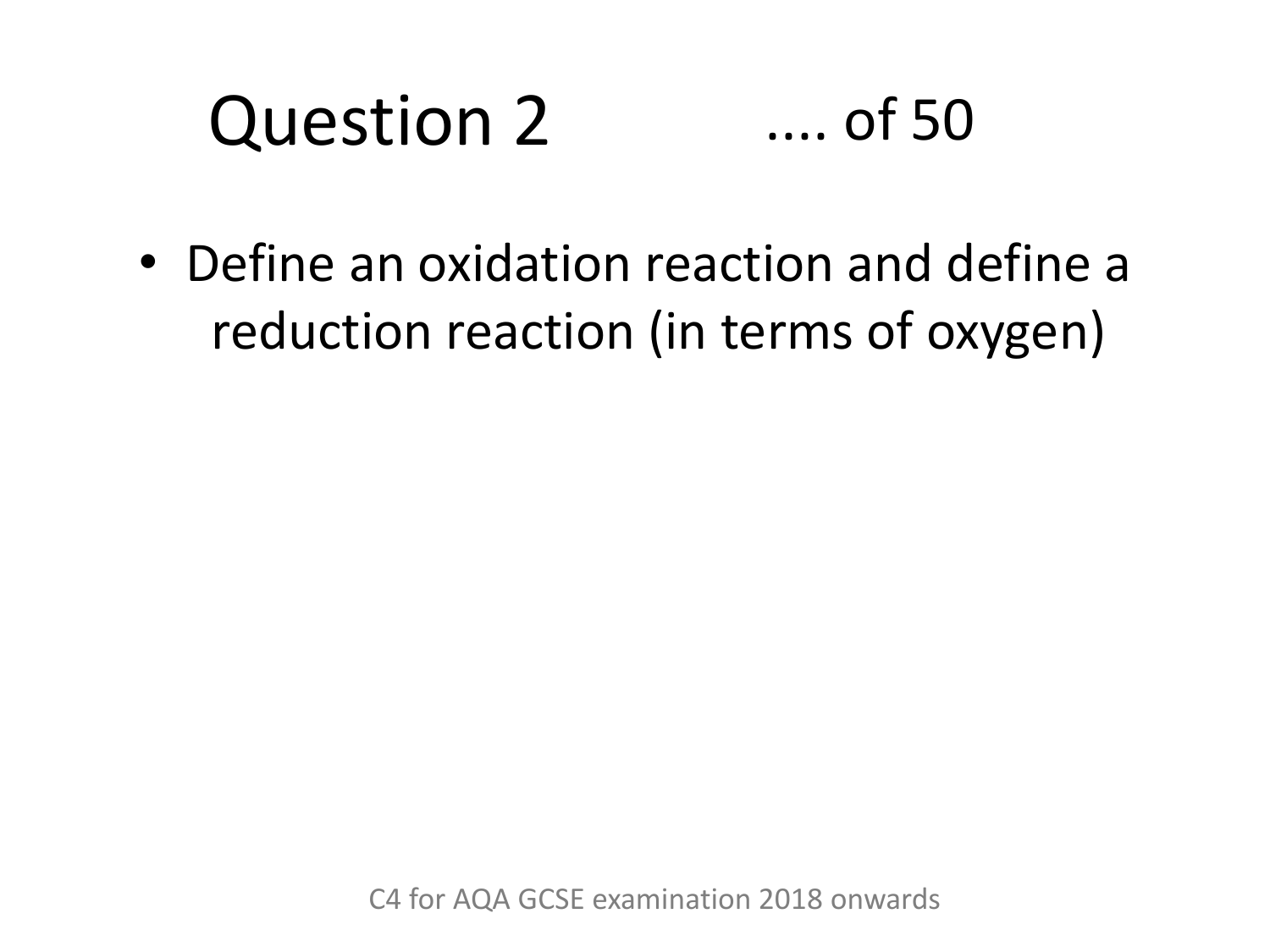### Answer 2 .... of 50



- Oxidation gains oxygen
- Reduction loses oxygen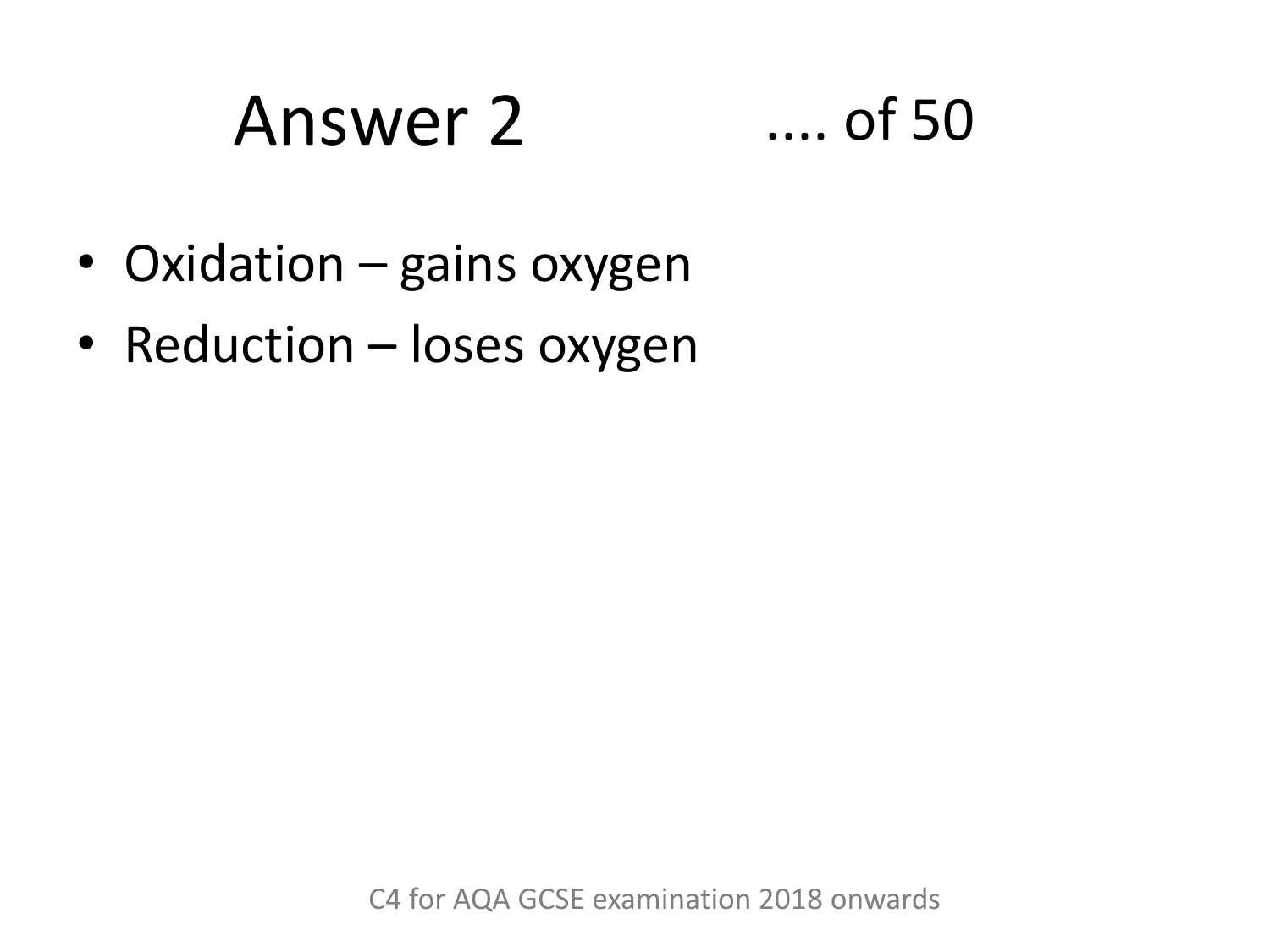#### Question 3 .... of 50

• Draw the dot and cross diagram for magnesium oxide MgO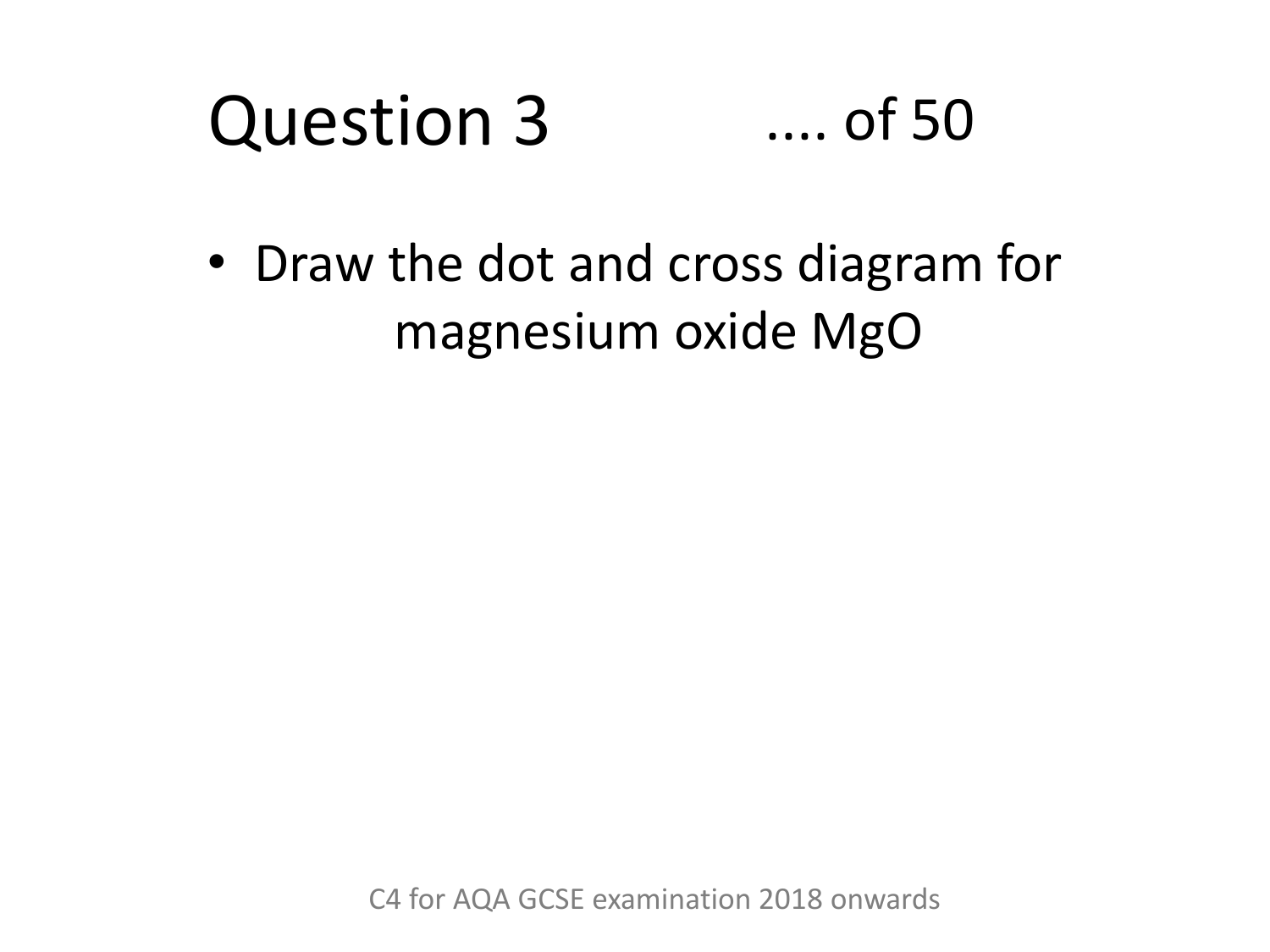

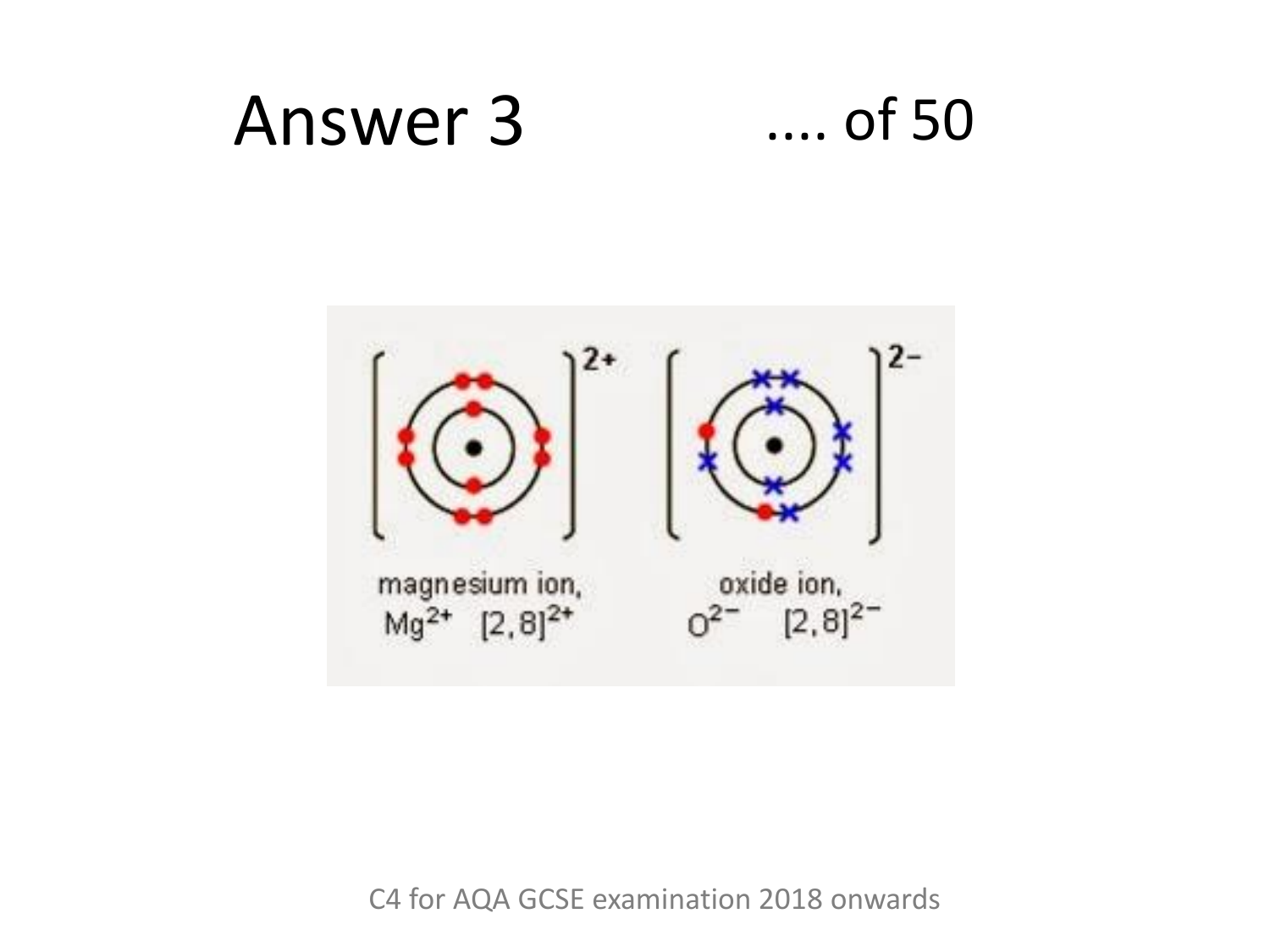#### Question 4 .... of 50

• Put the group 1 metals in order of their reactivity, from highest to lowest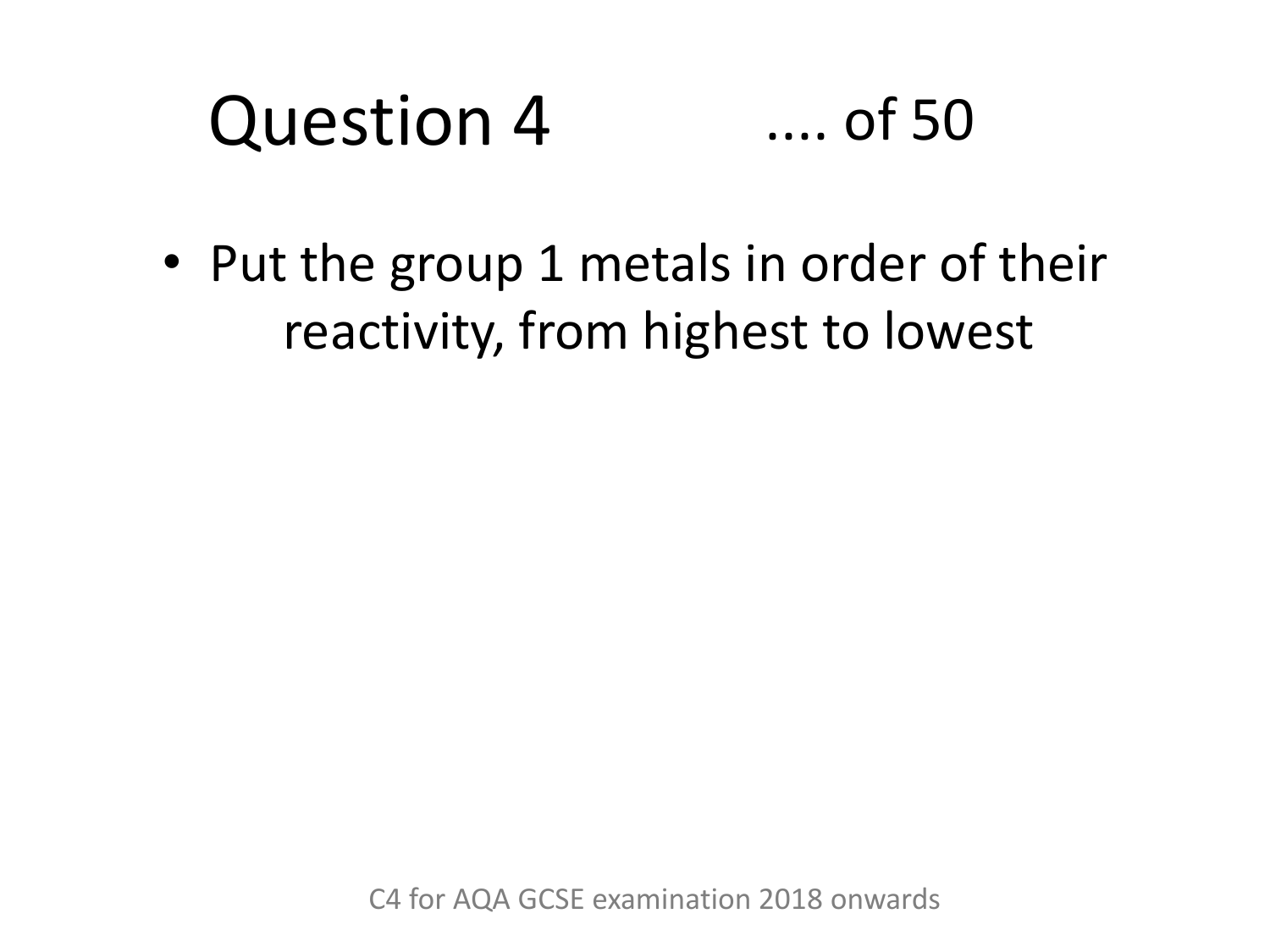### Answer 4 .... of 50



- Potassium
- Sodium
- Lithium
- Calcium
- Magnesium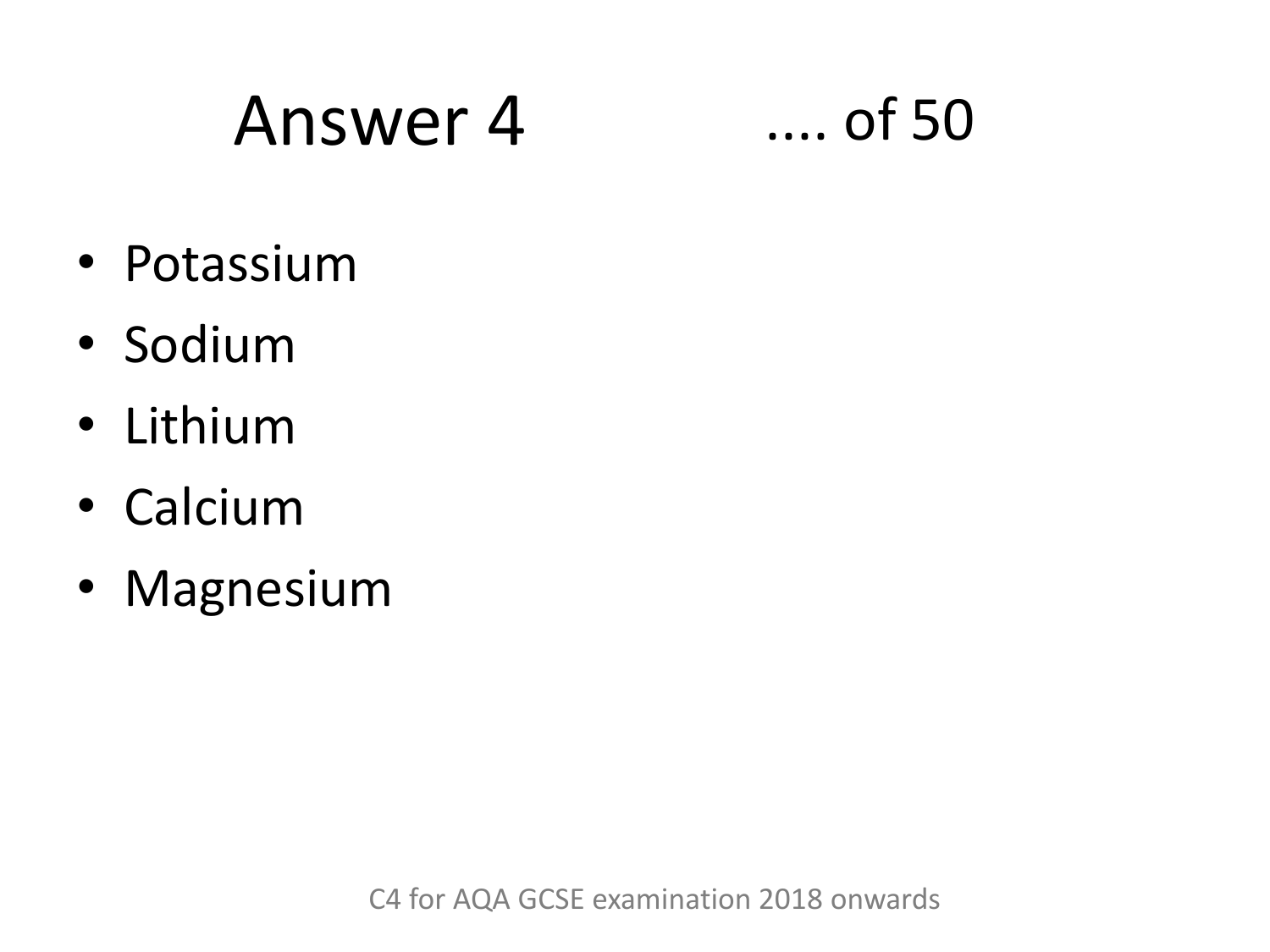#### Question 5 .... of 50

• Define displacement reaction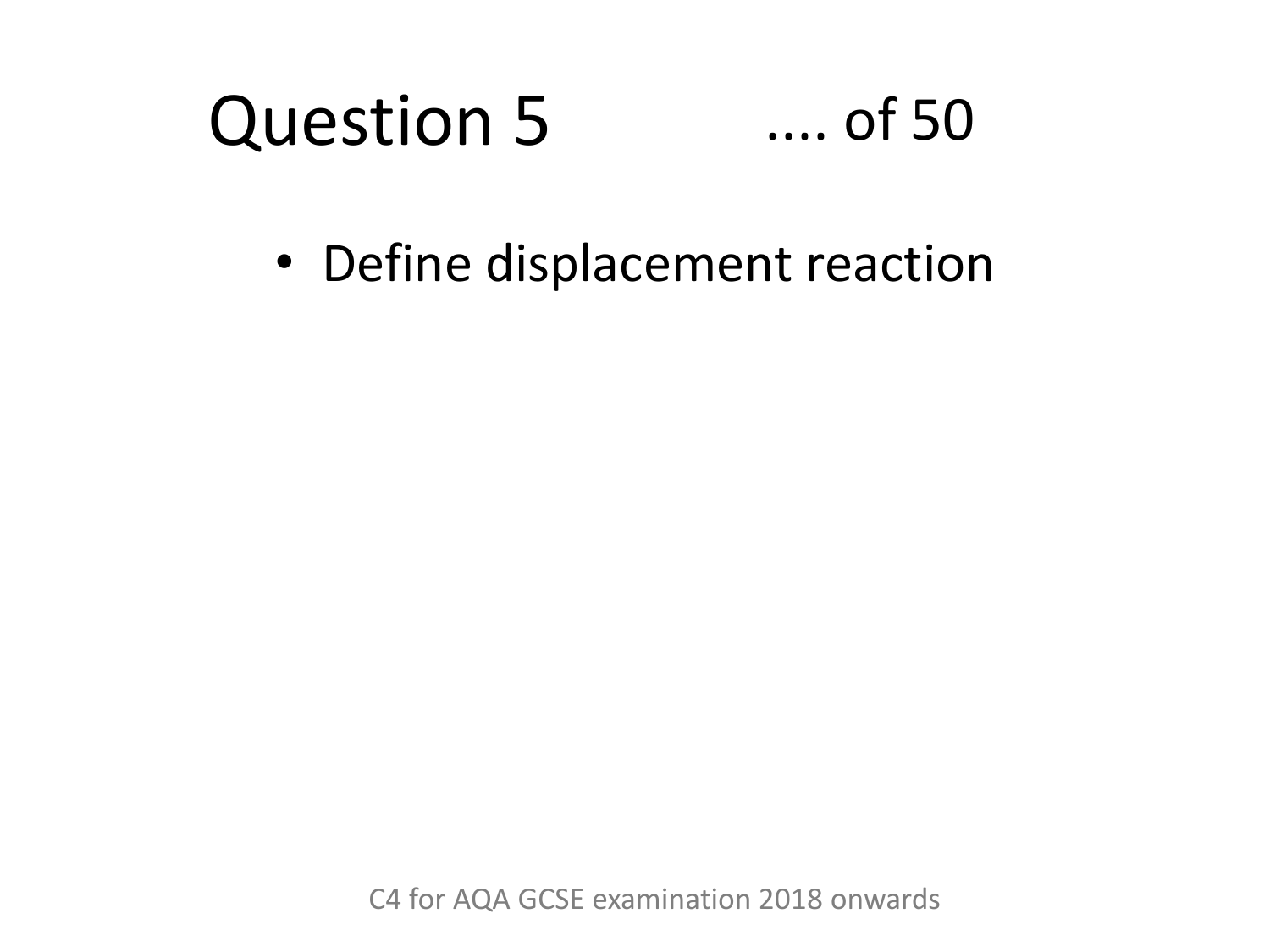# Answer 5 .... of 50

• Chemical reaction where one element displaces or 'pushes out' another element from a compound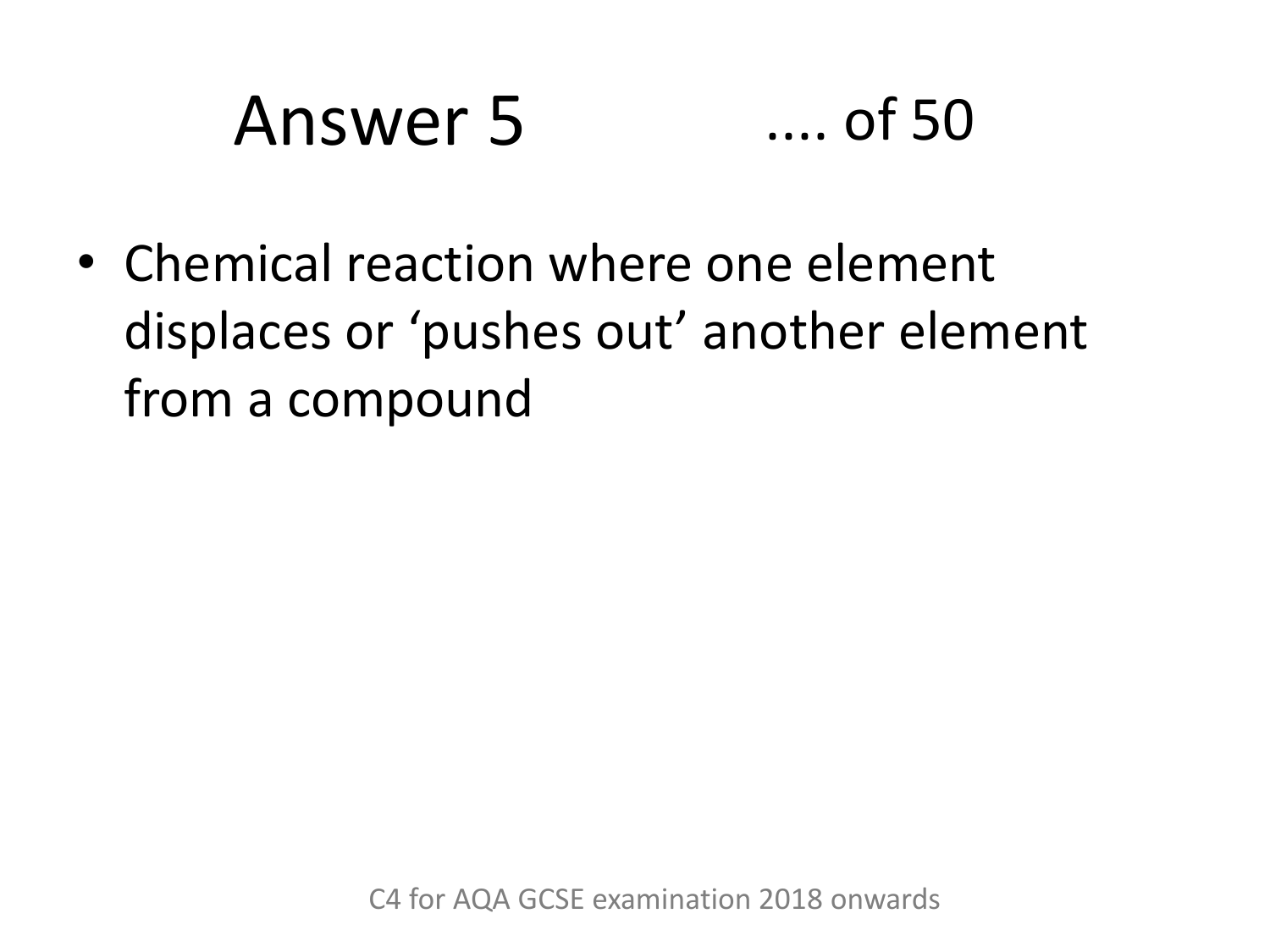#### Question 6 .... of 50

• What are the two stages involved in the extraction of zinc?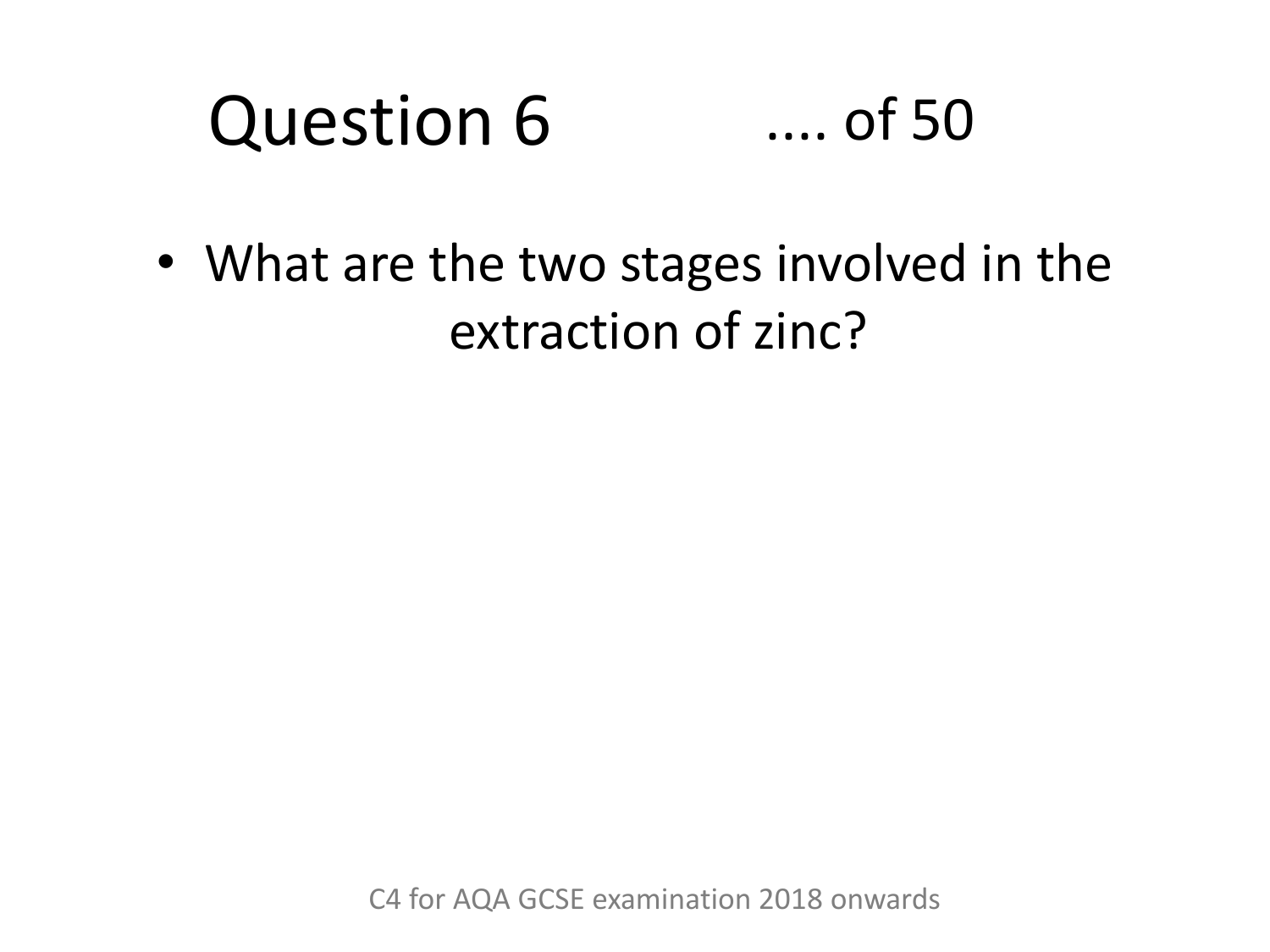### Answer 6 .... of 50



- Convert the ore zinc blende (ZnS) to zinc oxide
- Convert the zinc oxide to zinc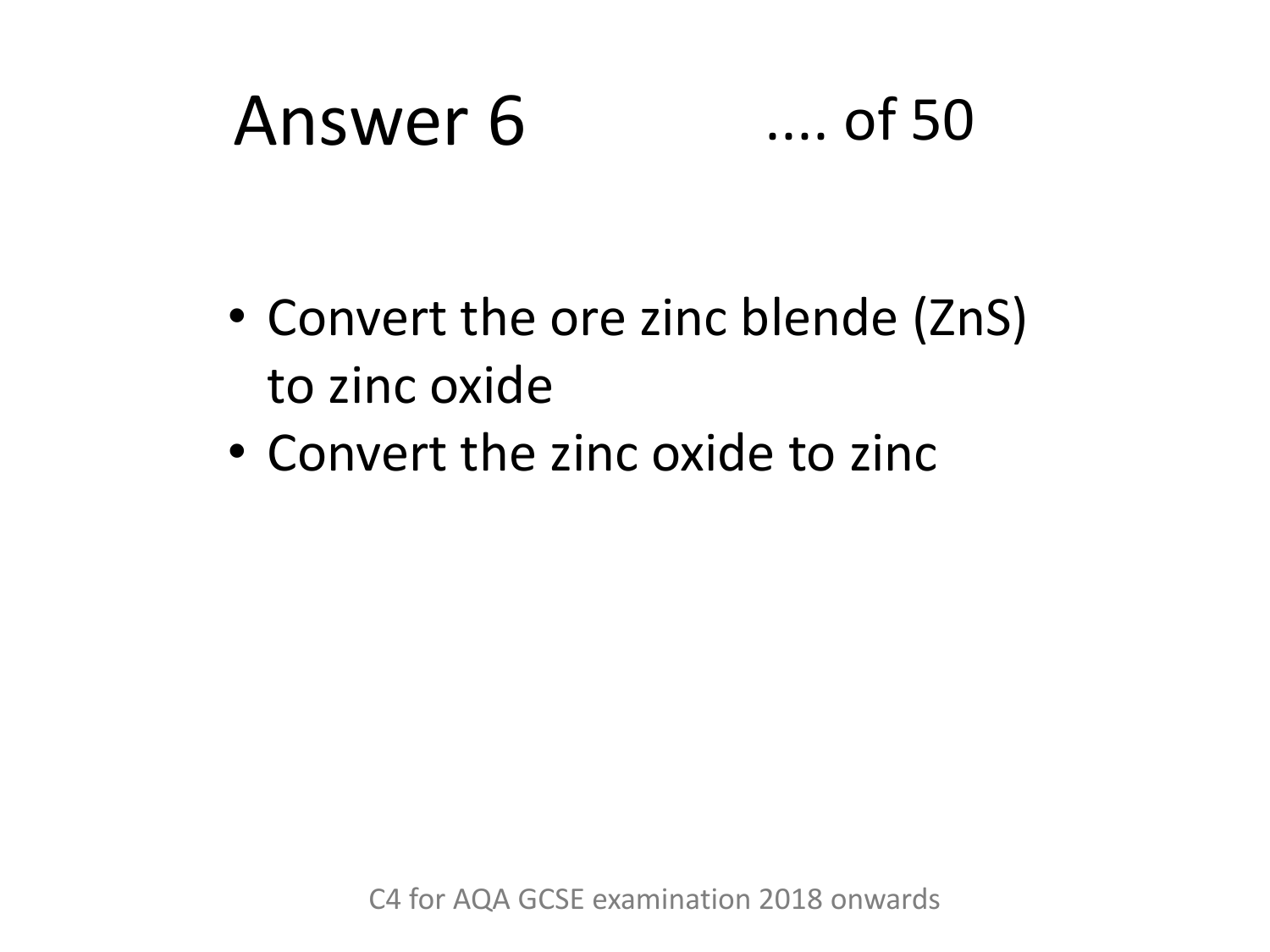#### Question 7 .... of 50

• What are the two reactions that represent the iron extraction process simply?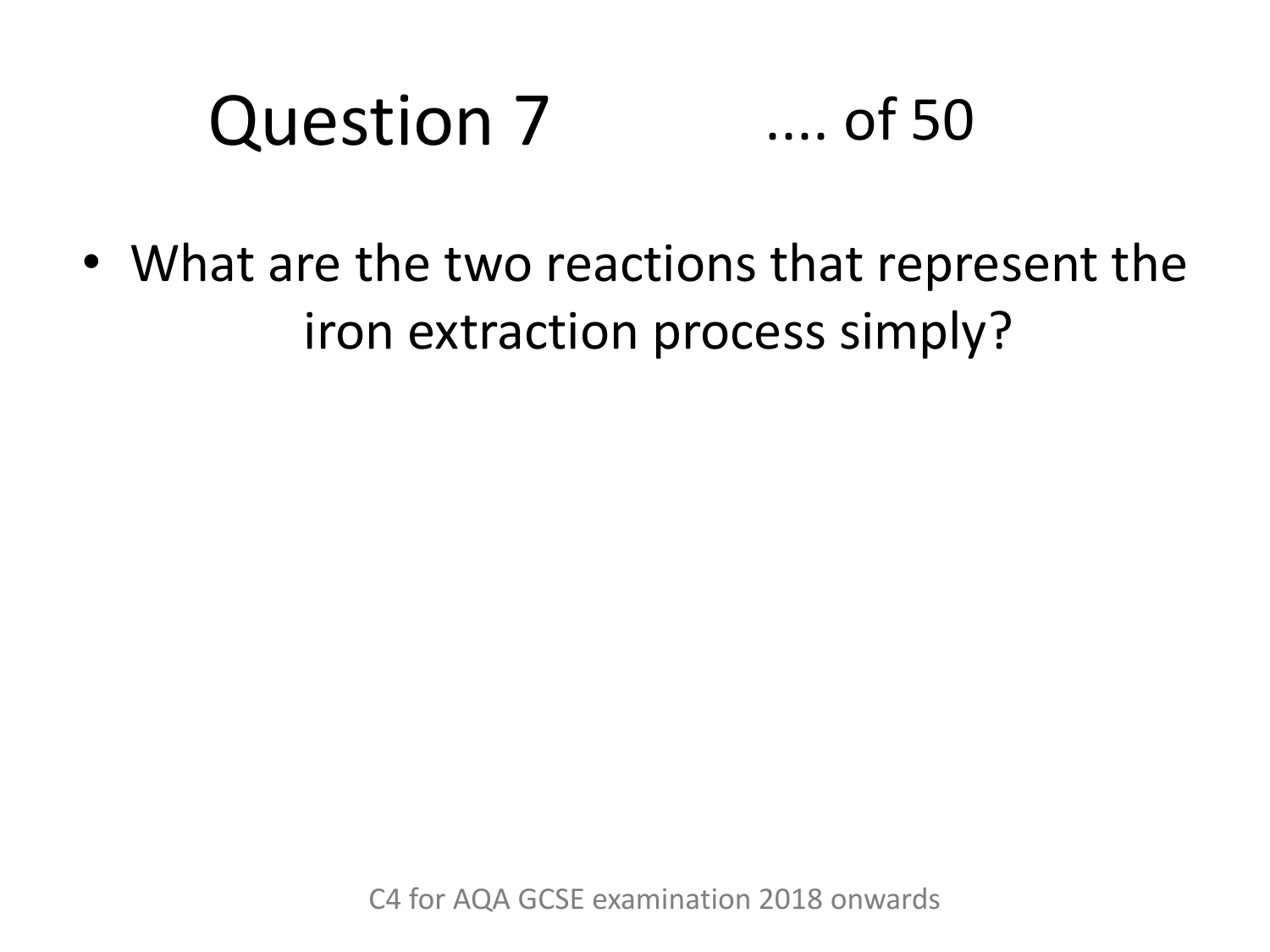### Answer 7 .... of 50

- 2C +  $0<sub>2</sub>$   $\rightarrow$  2CO
- Fe<sub>2</sub>O<sub>3</sub> + 3CO  $\rightarrow$  2Fe + 3CO<sub>2</sub>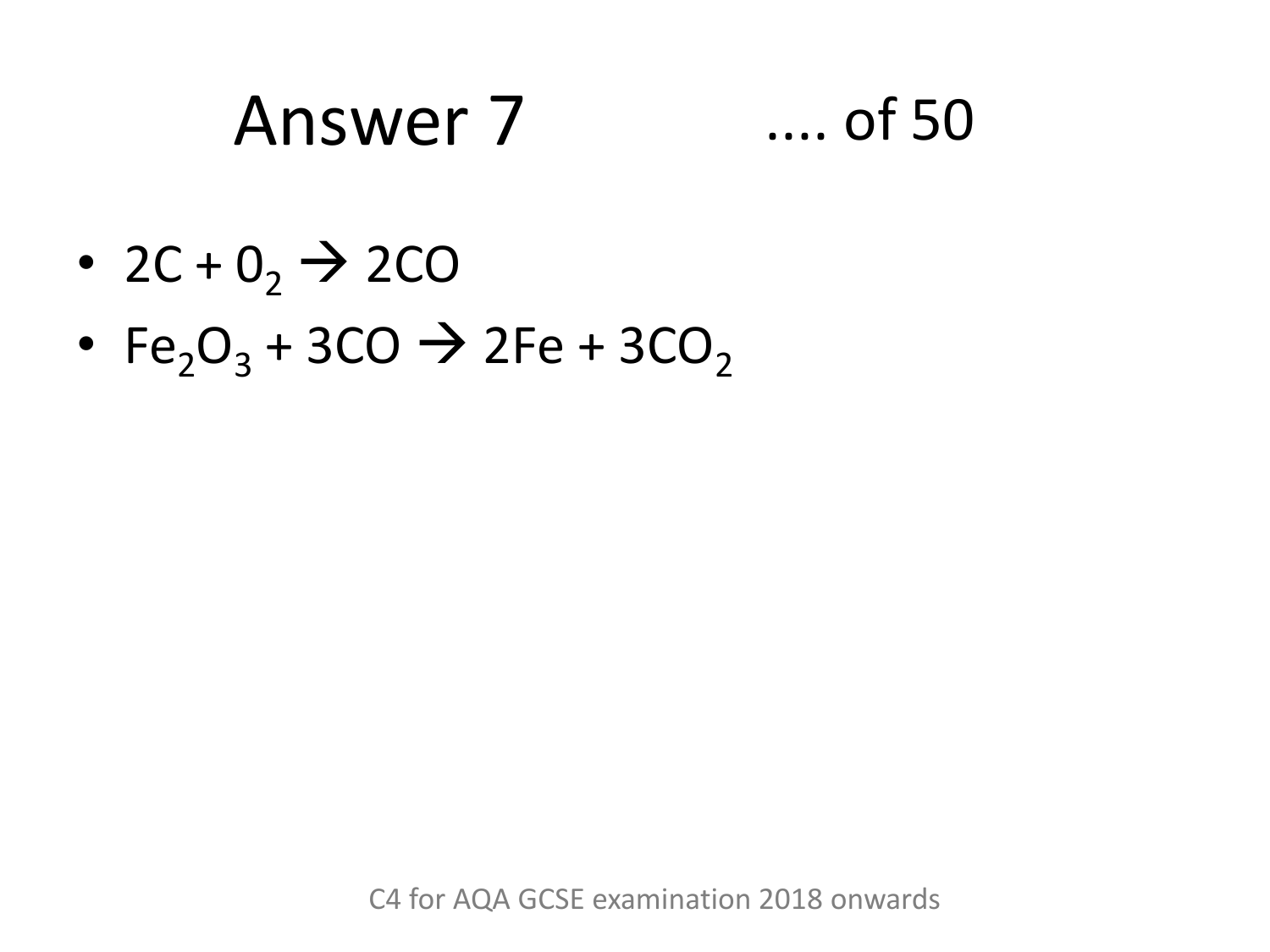#### Question 8 .... of 50

- Write the following equation as two half equations:
	- $Zn + Fe^{2+} \rightarrow Zn^{2+} + Fe$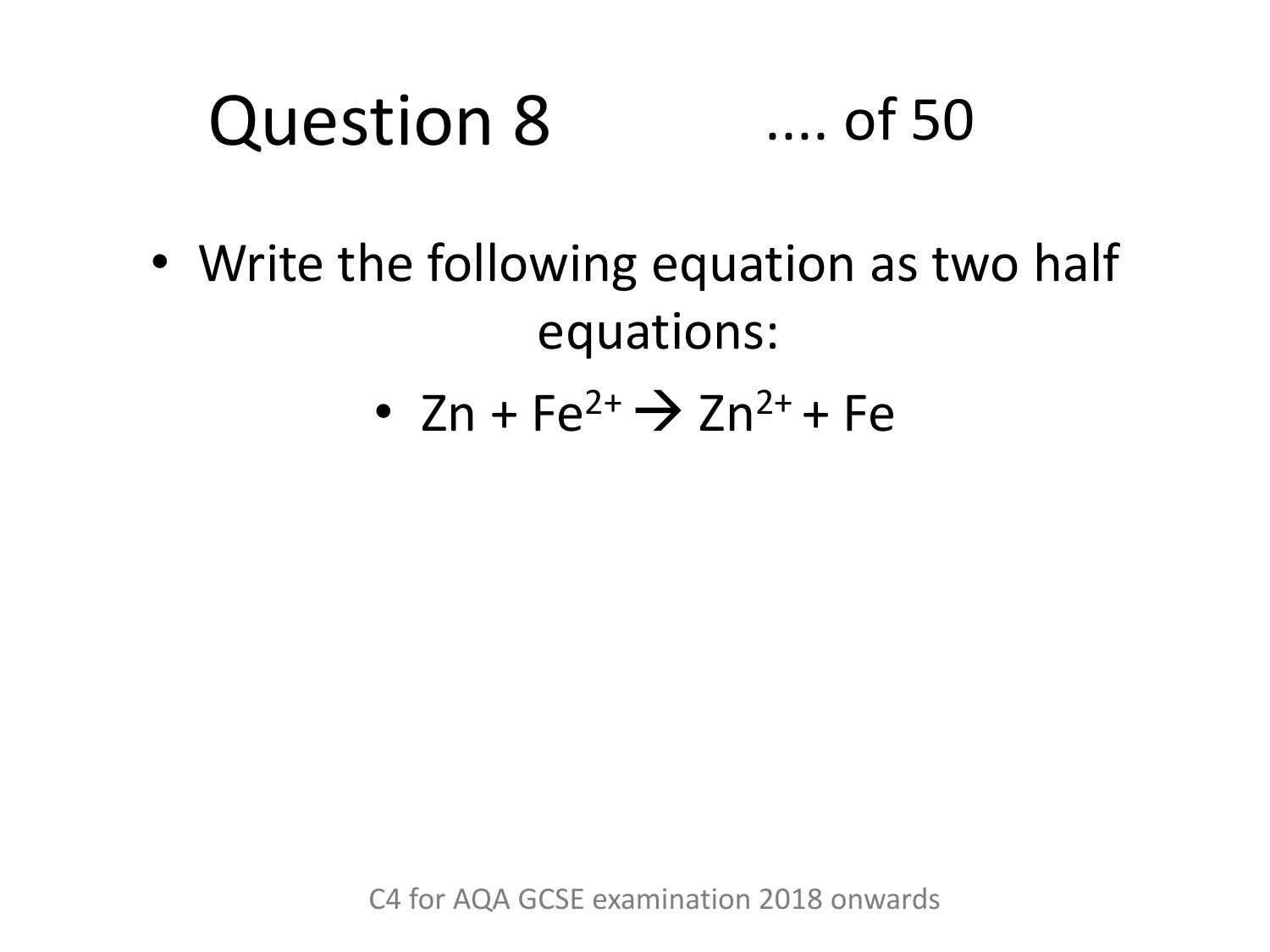### Answer 8 .... of 50

- $Zn 2e^ \rightarrow$   $Zn^{2+}$
- Fe<sup>2+</sup> + 2e<sup>-</sup>  $\rightarrow$  Fe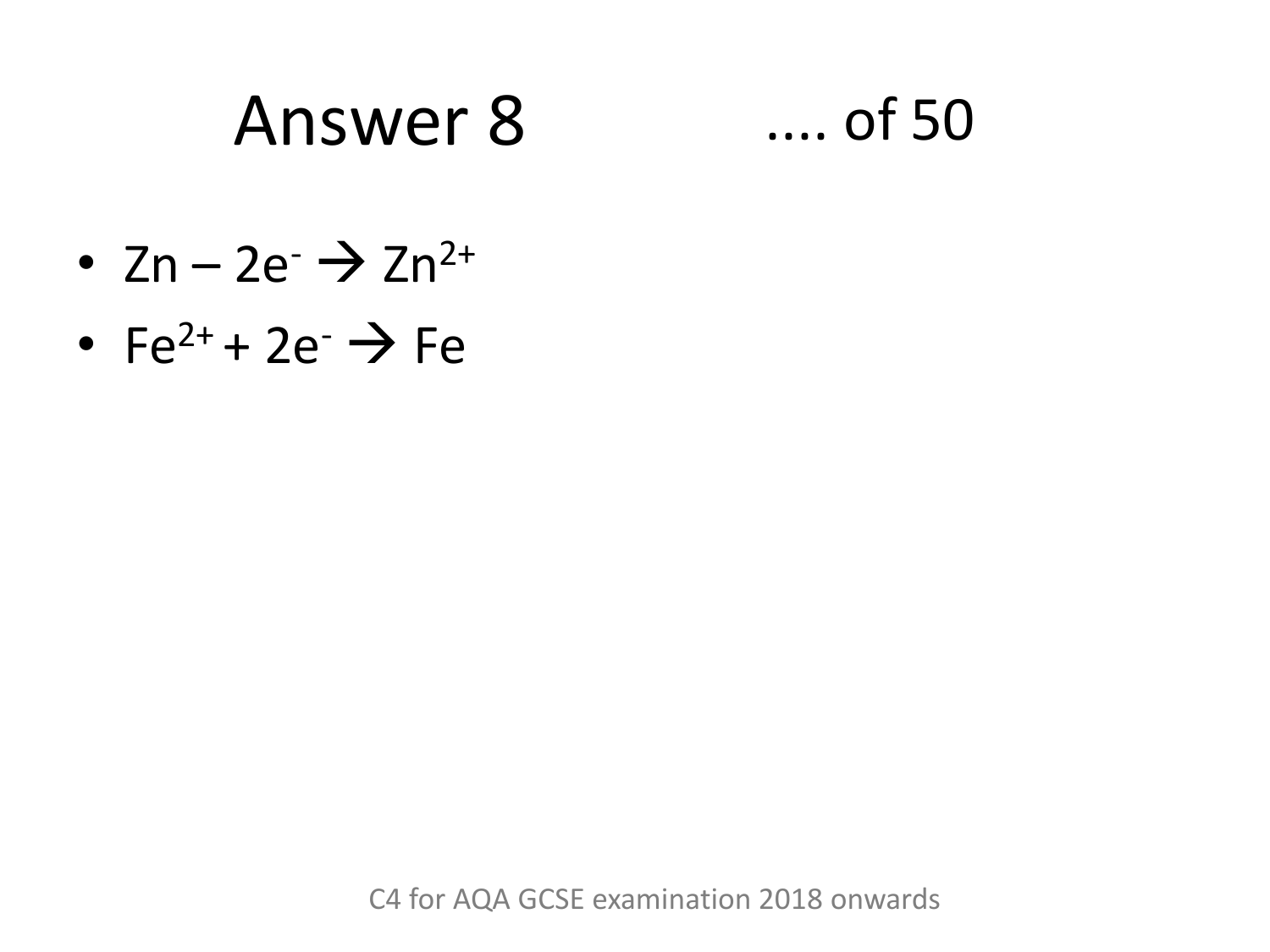#### Question 9 .... of 50

- In these two half equations which species is oxidised and which is reduced
	- Al 3e<sup>-</sup>  $\rightarrow$  Al<sup>3+</sup>
	- $Cr^{3+} + 3e^ \rightarrow$   $Cr$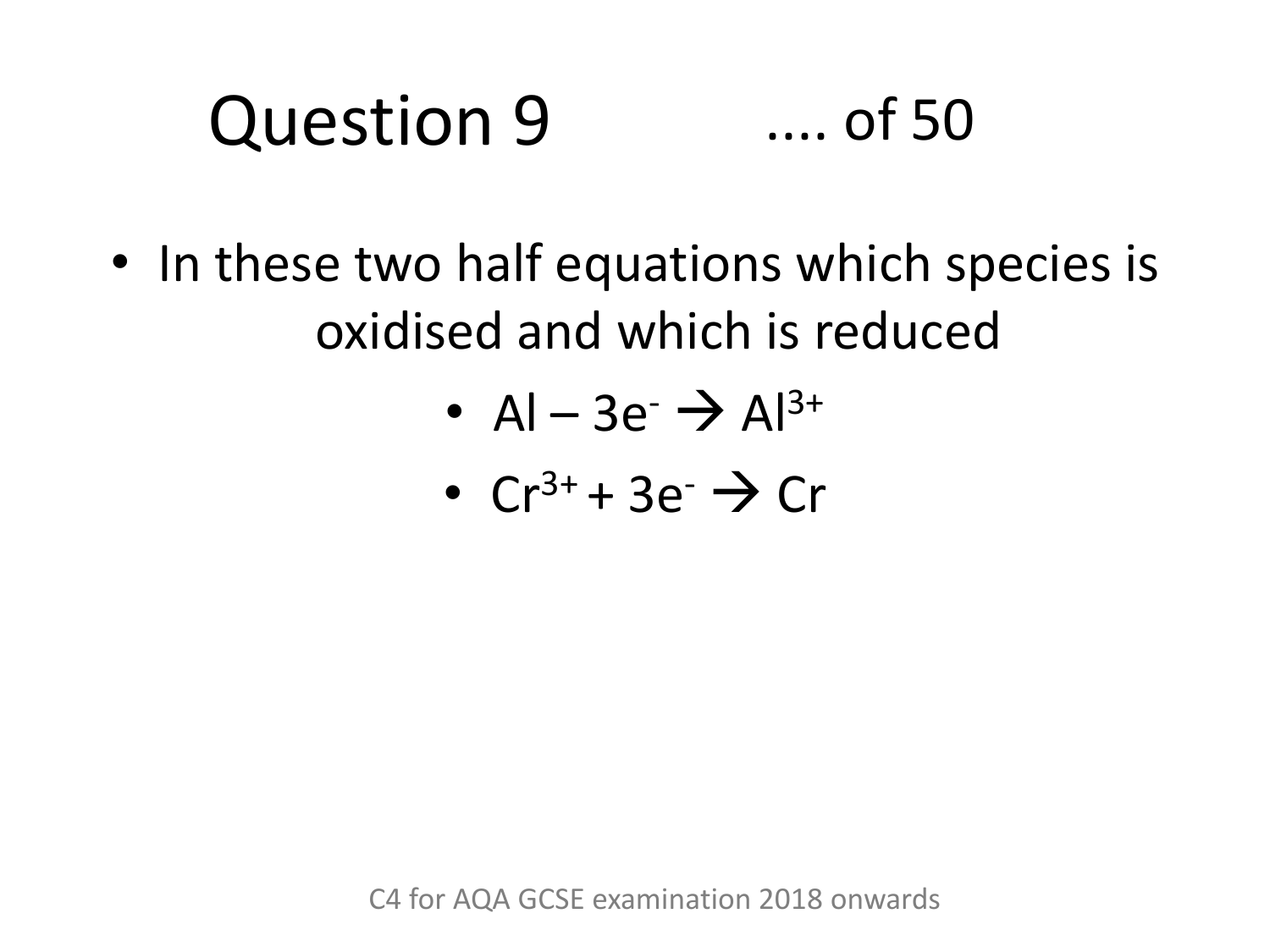### Answer 9 .... of 50

- Al is oxidised
- Cr is reduced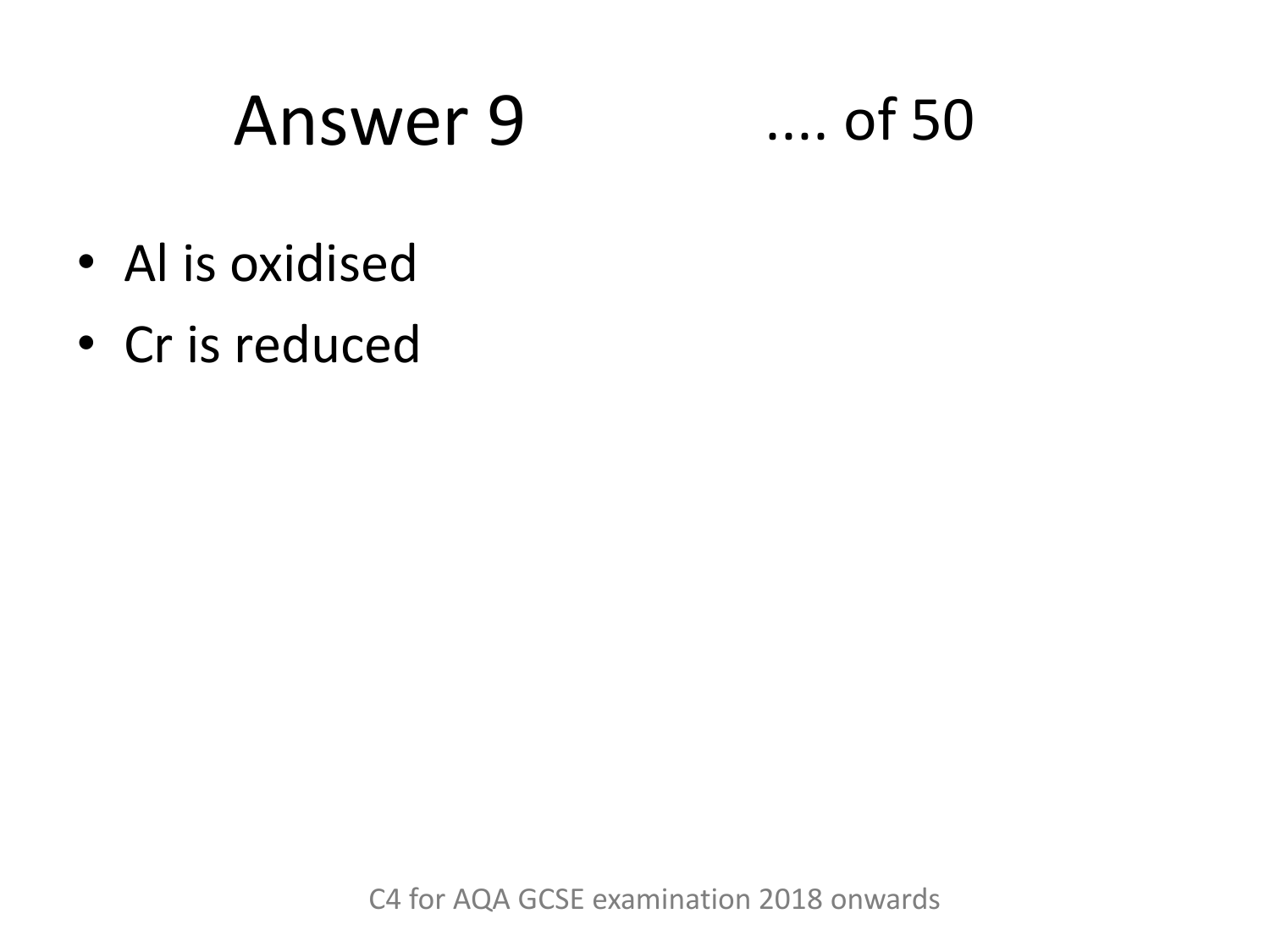### Question 10 .... of 50

• Write the word equation for the formation of iron (II) sulfate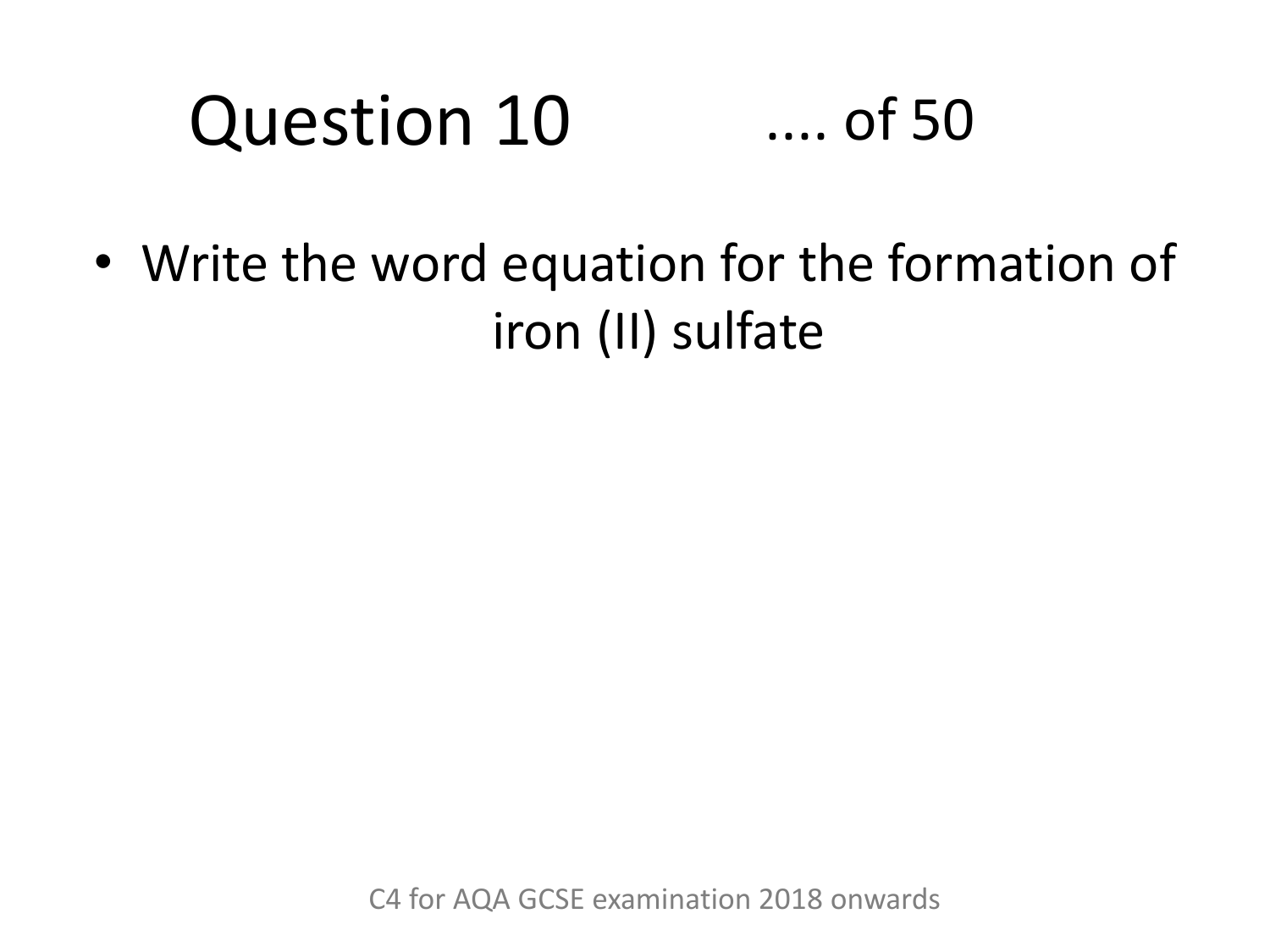# Answer 10 .... of 50

• Iron (II) + sulfuric acid  $\rightarrow$  iron(II) sulfate + hydrogen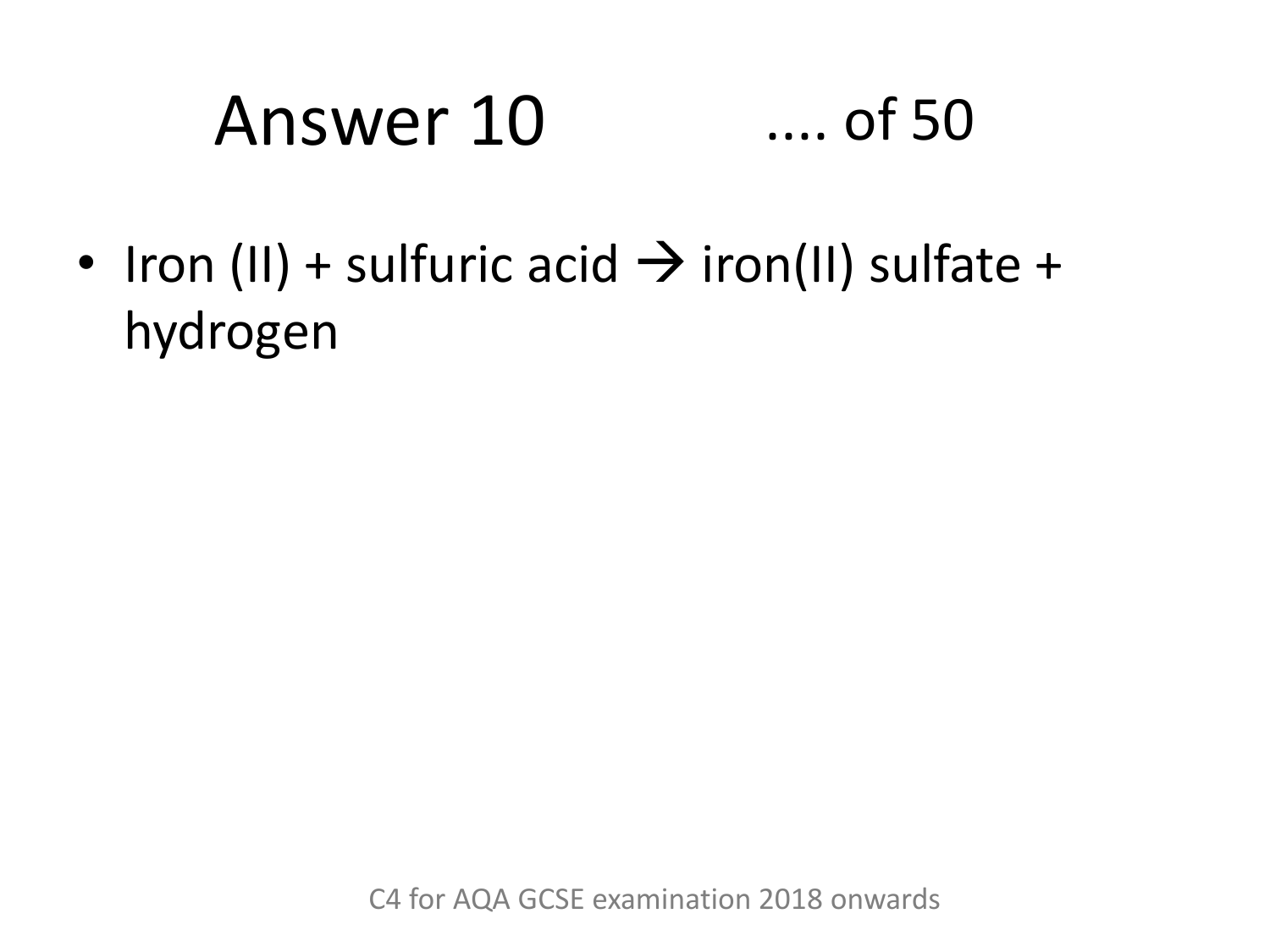#### Question 11 .... of 50

• Write two half equations for the reaction between zinc and an acid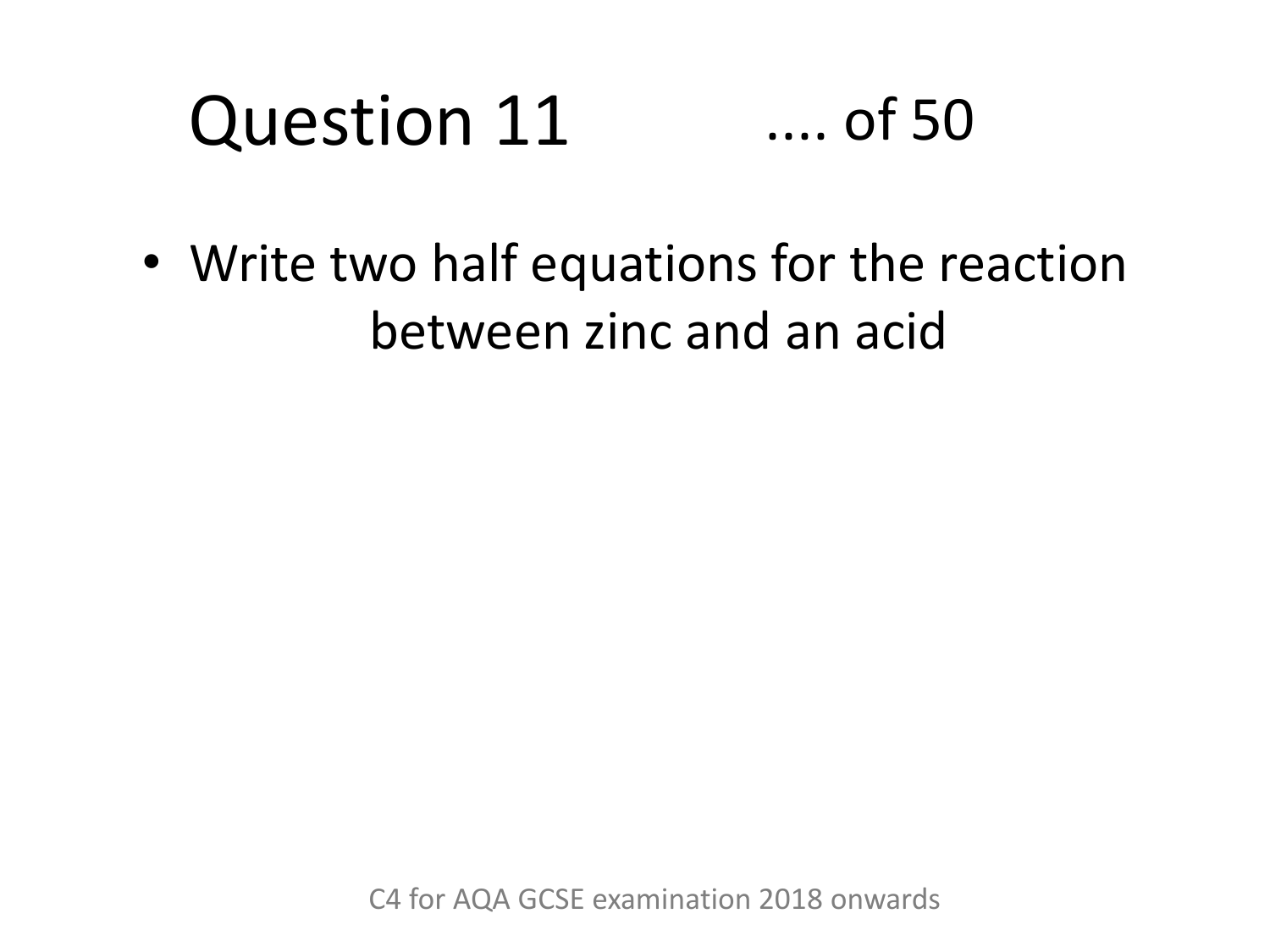### Answer 11 .... of 50

- Zn  $-2e^ \rightarrow$  Zn<sup>2+</sup>
- 2H<sup>+</sup> + 2e<sup>-</sup>  $\rightarrow$  H<sub>2</sub>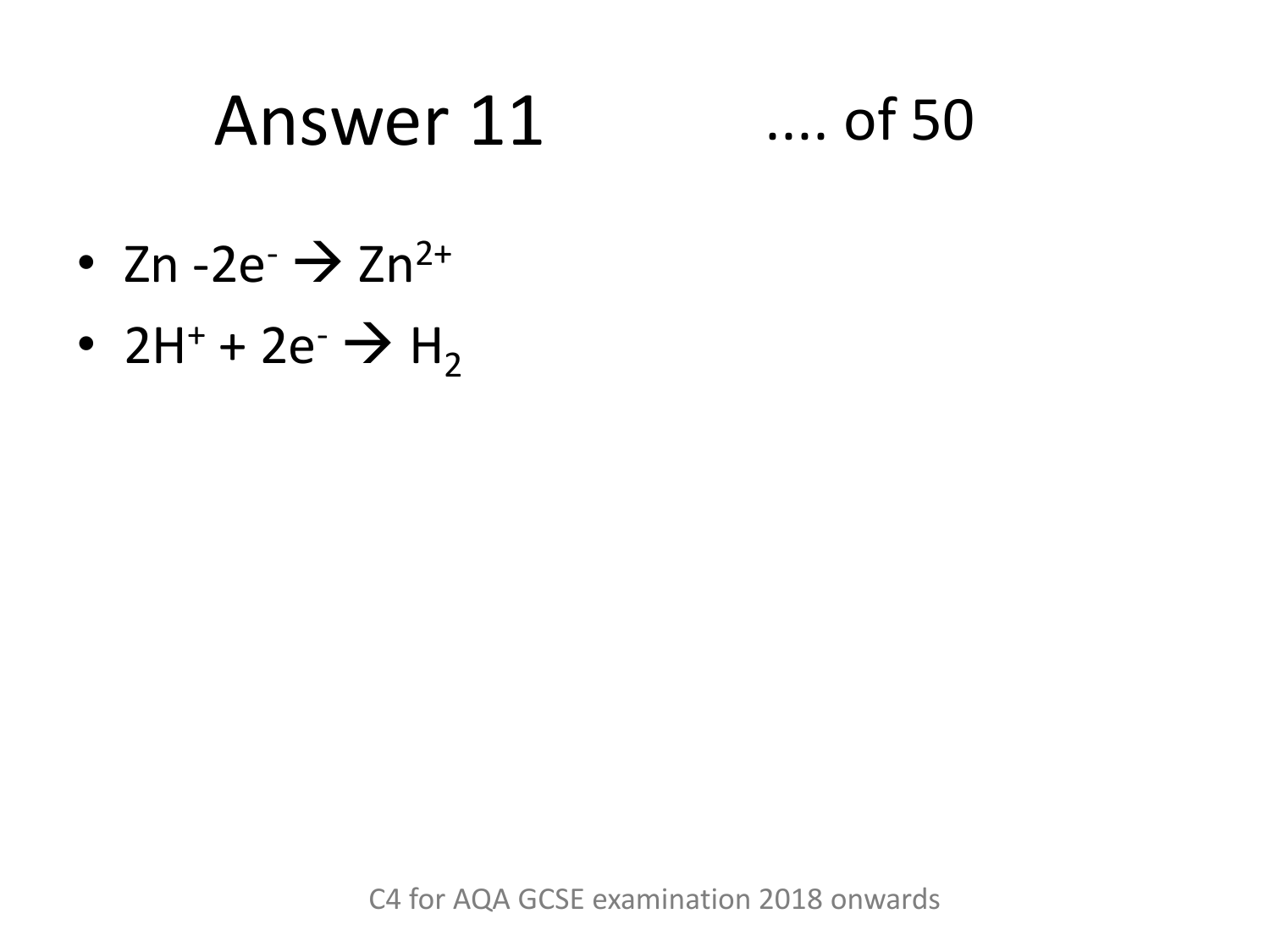### Question 12 .... of 50

• Write a balanced chemical equation for the reaction of aluminium with sulfuric acid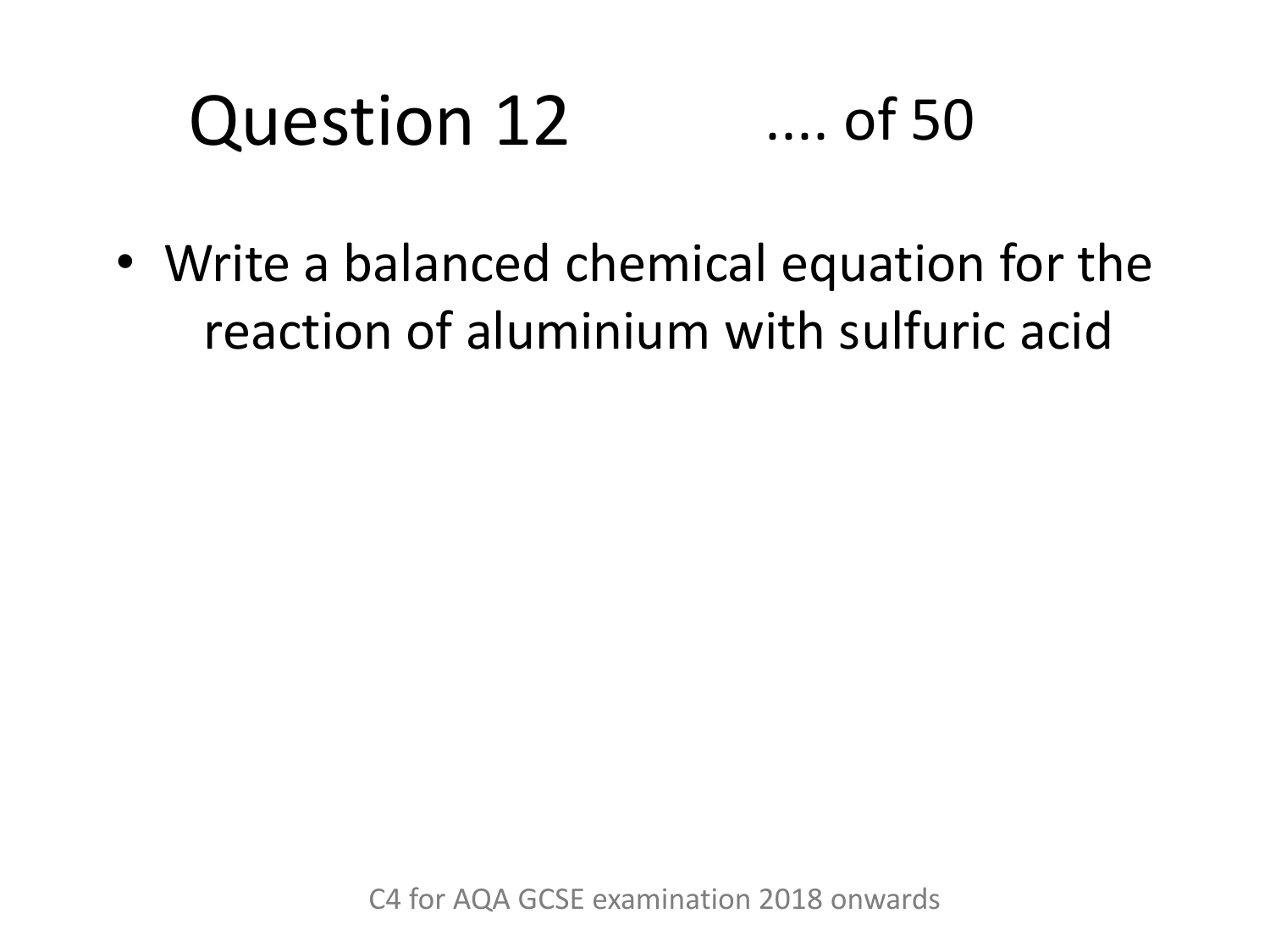### Answer 12 .... of 50

• 2Al +  $3H_2SO_4 \rightarrow 2Al(SO_4)_3 + H_2$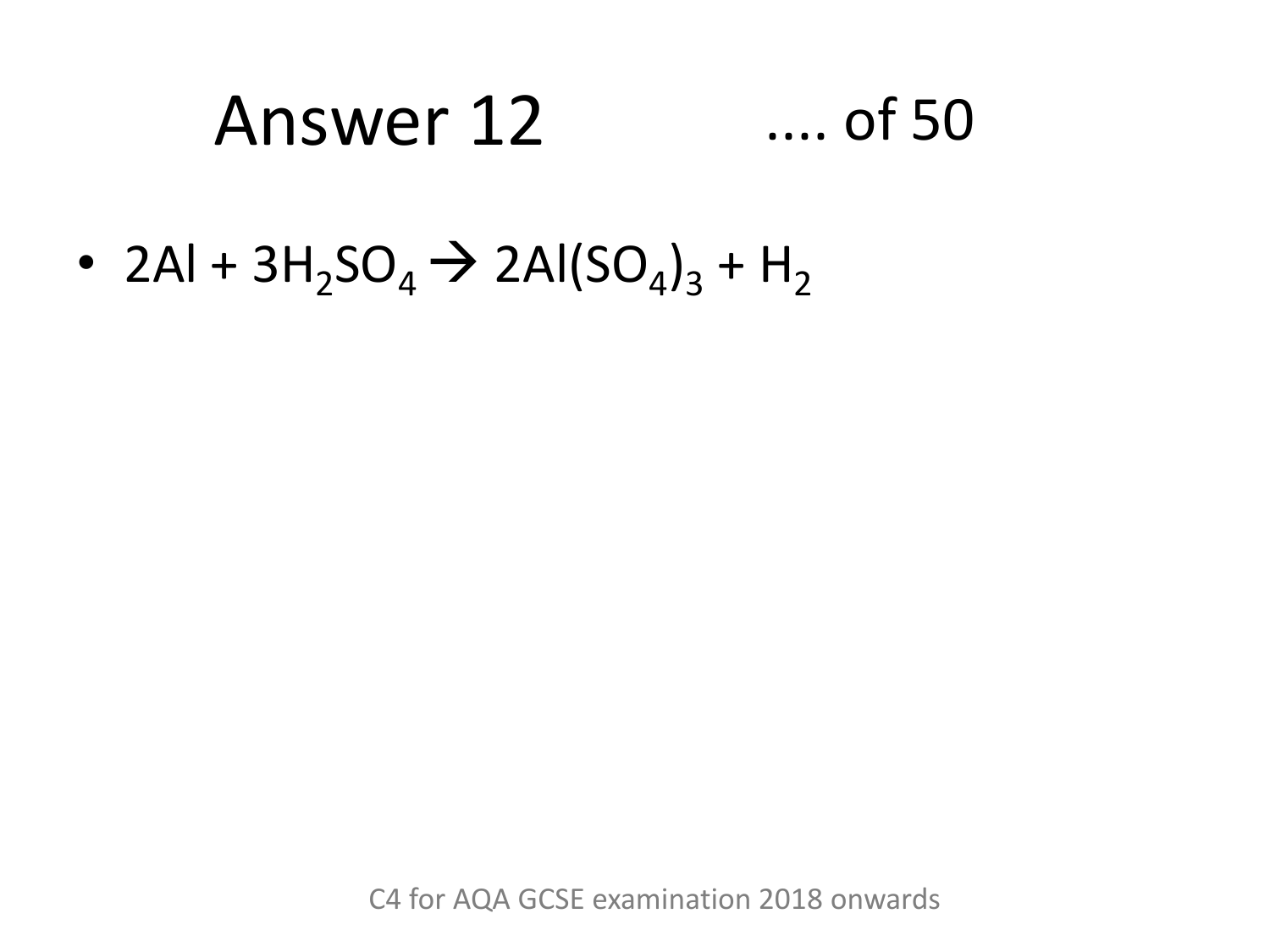#### Question 13 .... of 50

• Give the general word equation for acid + metal carbonate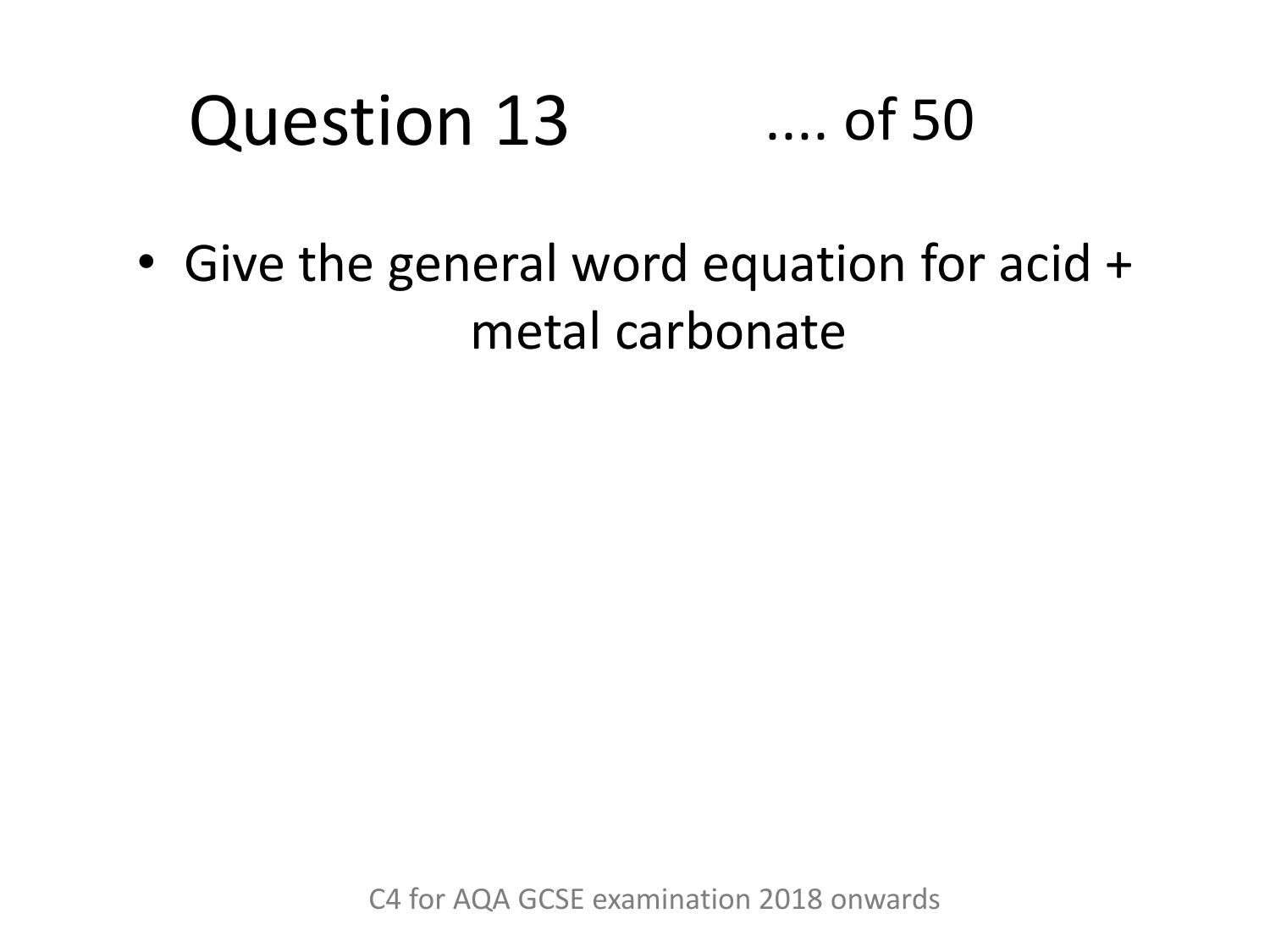## Answer 13 .... of 50

• Acid + metal carbonate  $\rightarrow$  salt + water + carbon dioxide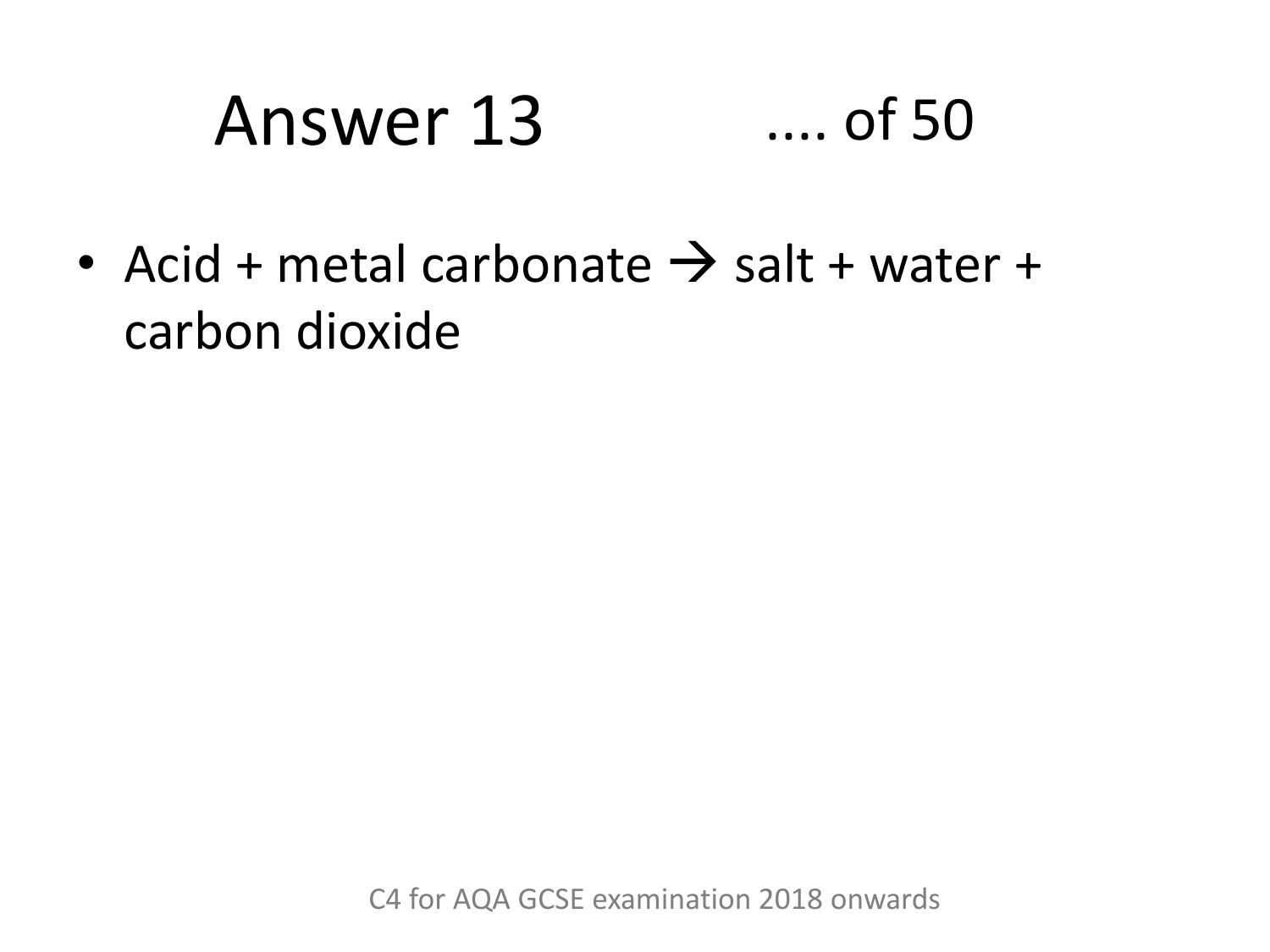#### Question 14 .... of 50

• Deduce the formula of copper nitrate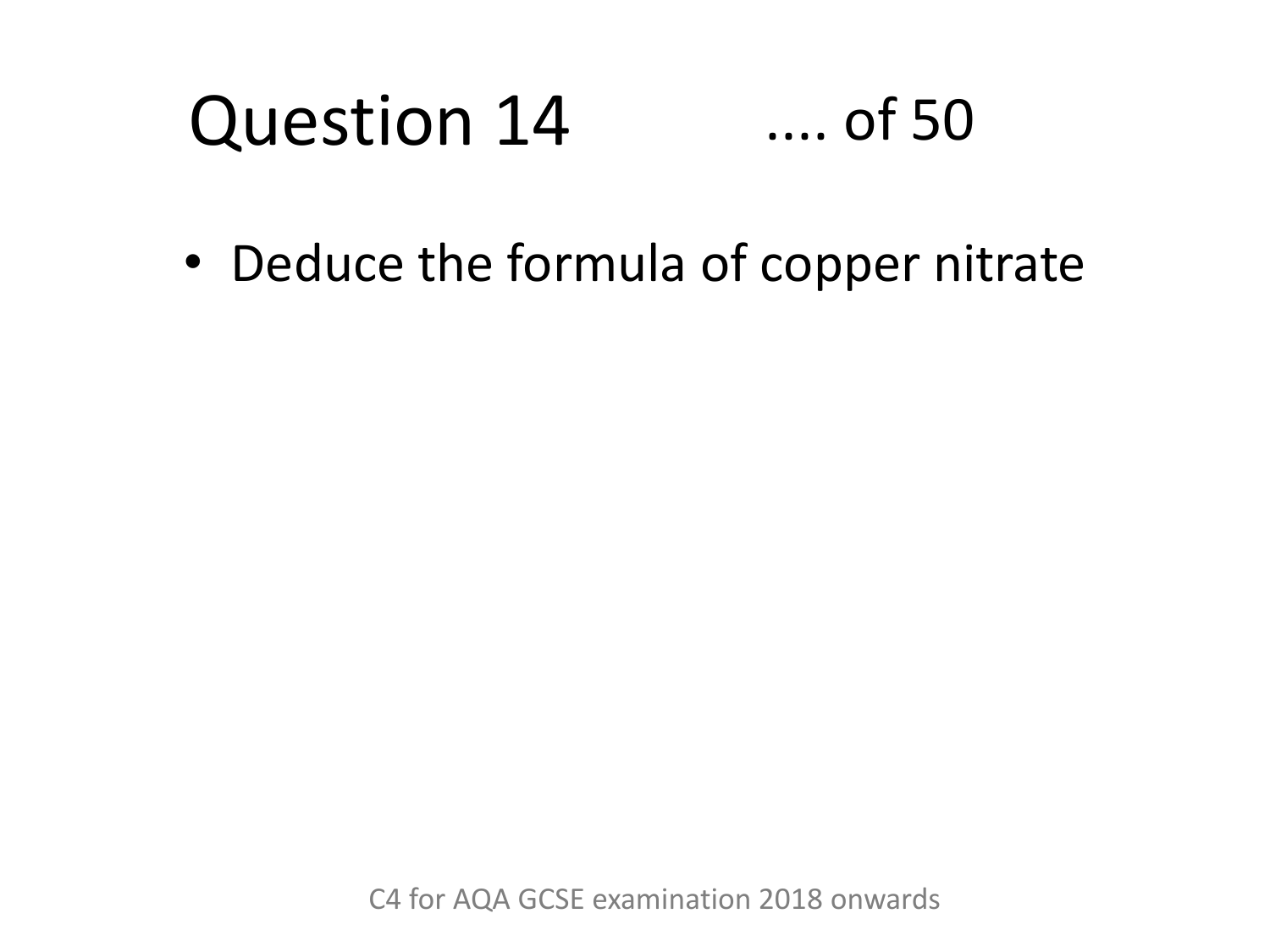### Answer 14 .... of 50

•  $Cu(NO<sub>3</sub>)<sub>2</sub>$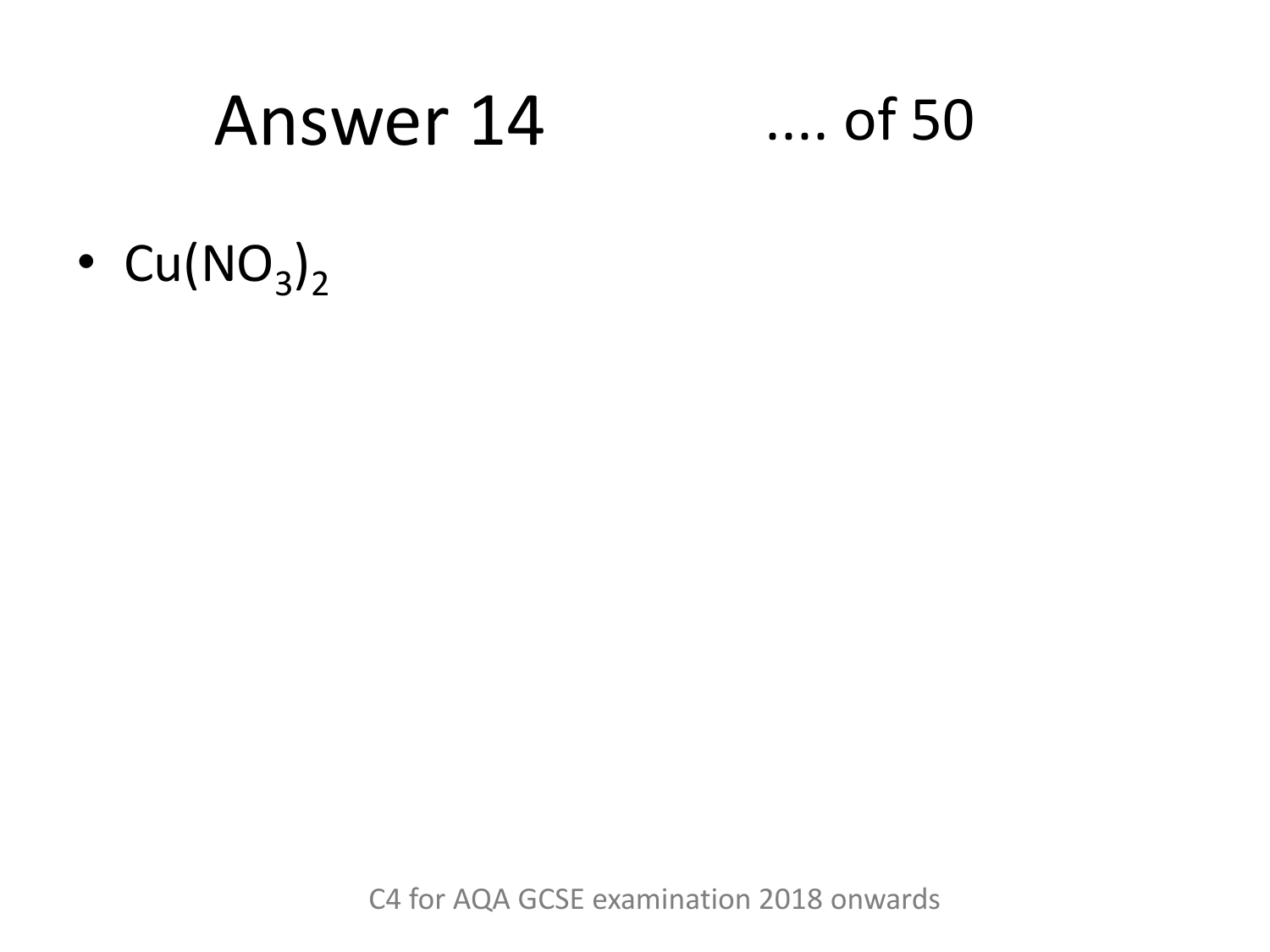### Question 15 .... of 50

• Write a balanced equation for the reaction between calcium carbonate and nitric acid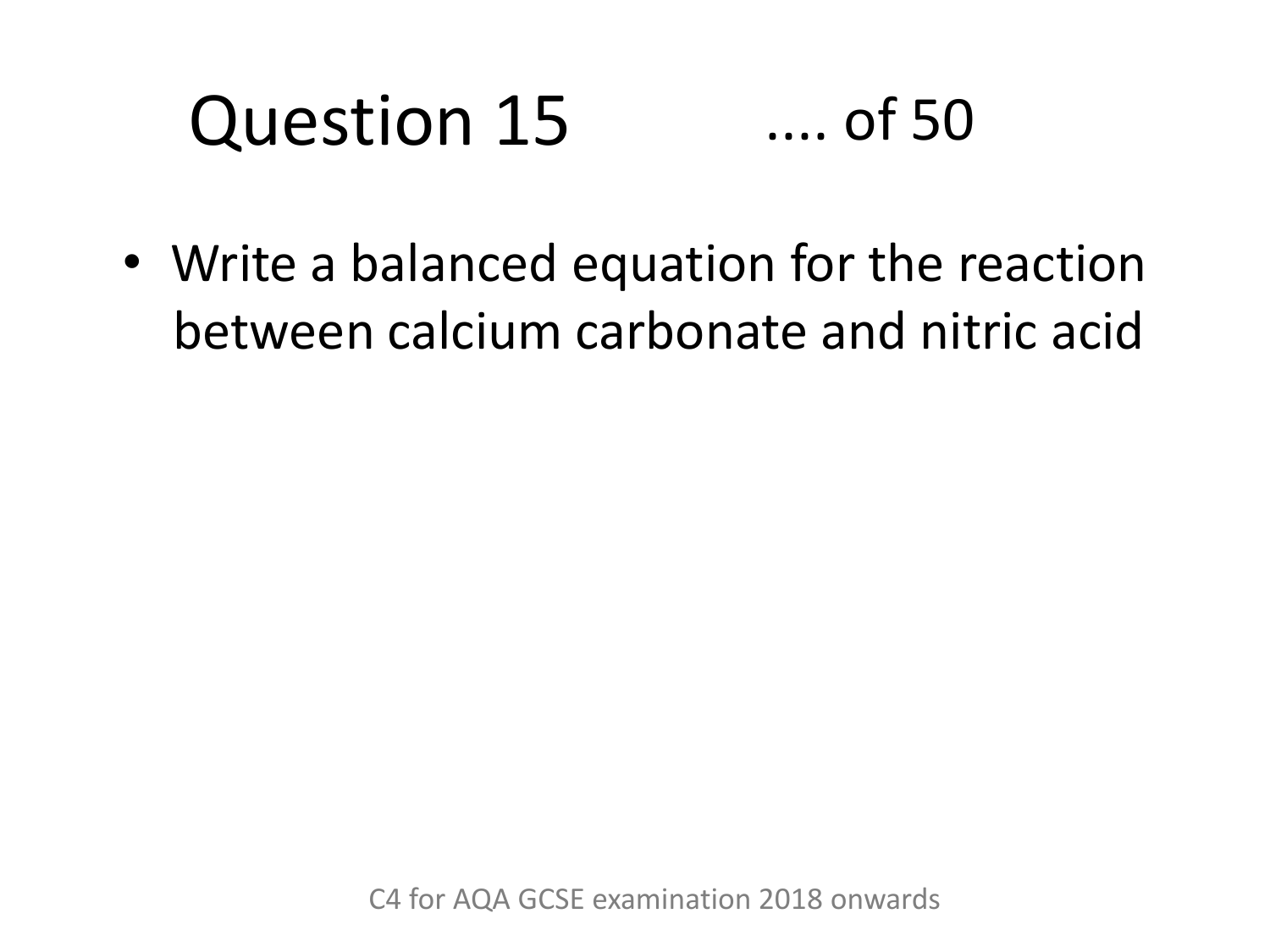### Answer 15 .... of 50

•  $CaCO_3 + 2HNO_3 \rightarrow Ca(NO_3)_2 + H_2O + CO_2$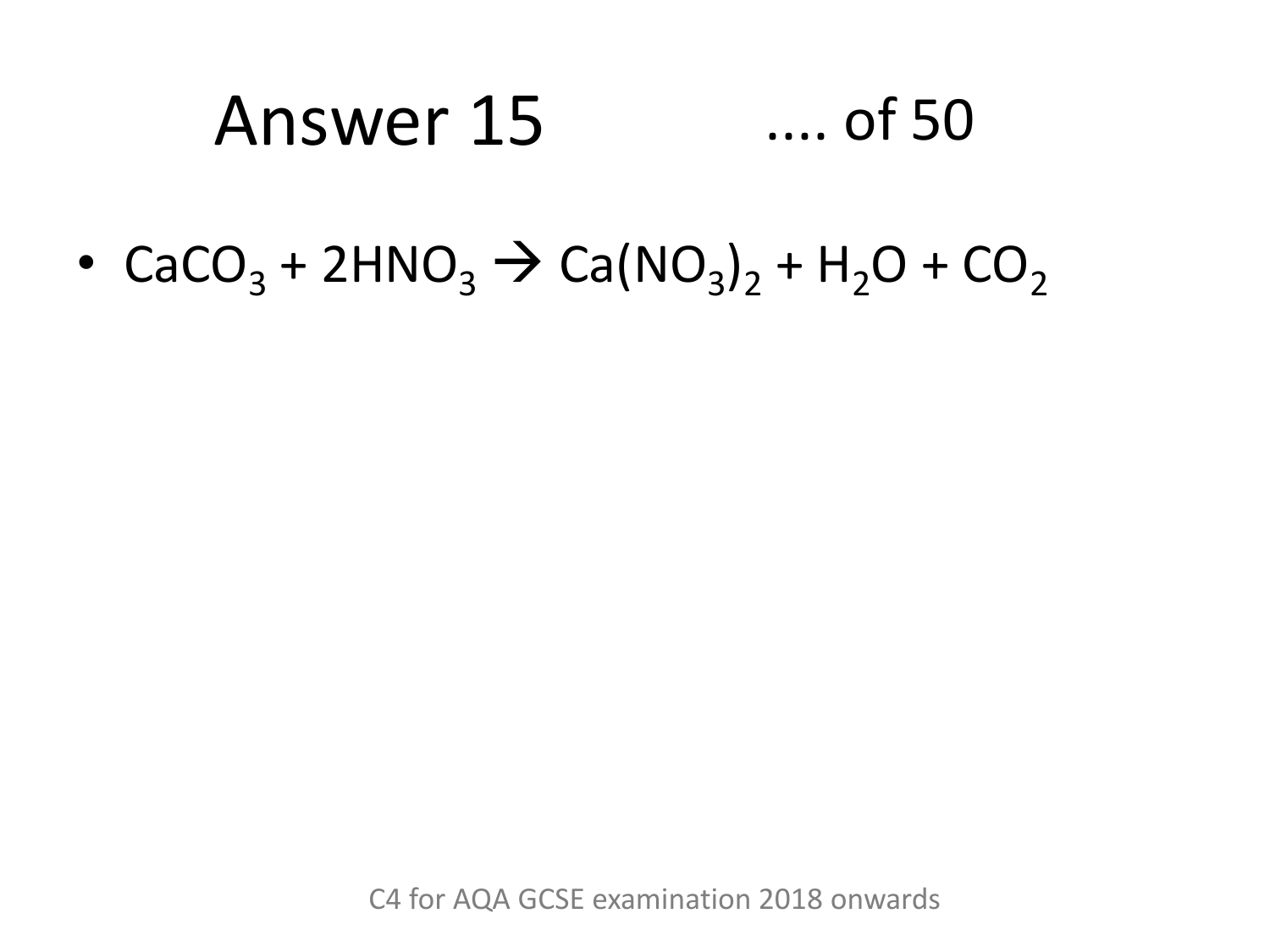### Question 16 .... of 50

• Write the equation for the reaction between potassium hydroxide and hydrochloric acid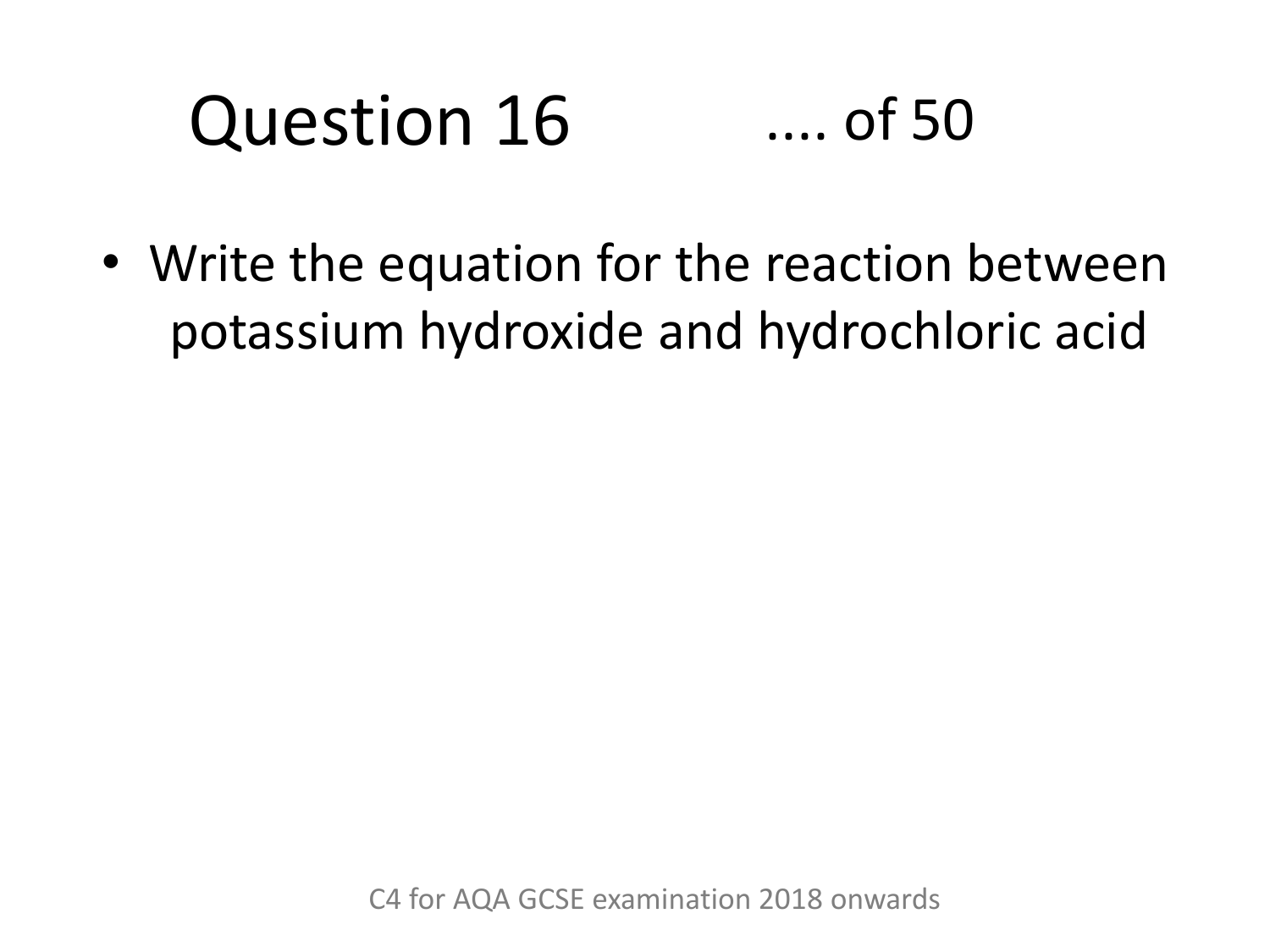### Answer 16 .... of 50

• KOH + HCl  $\rightarrow$  KCl + H<sub>2</sub>O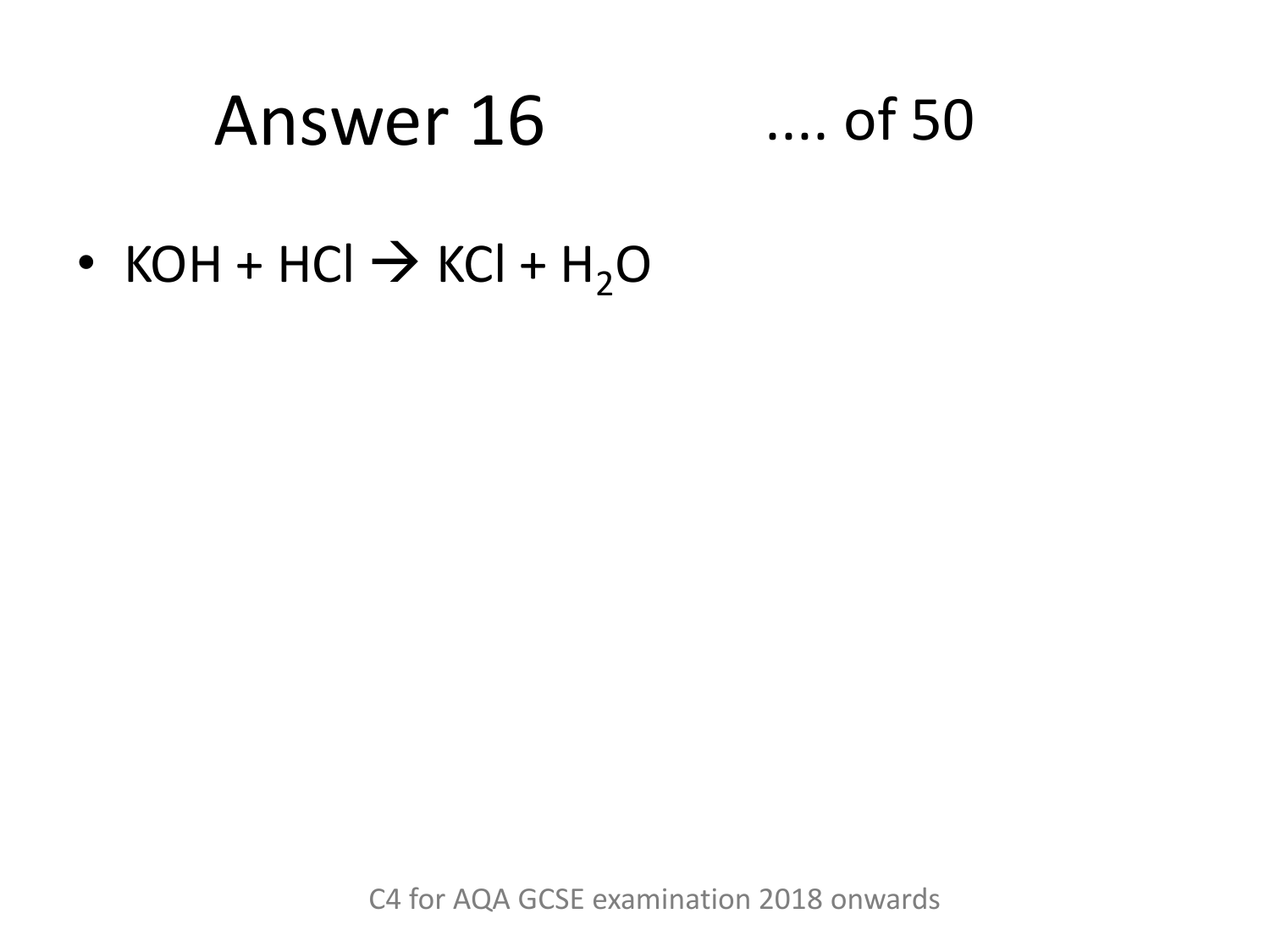### Question 17 .... of 50

• What is the equation for zinc carbonate and hydrochloric acid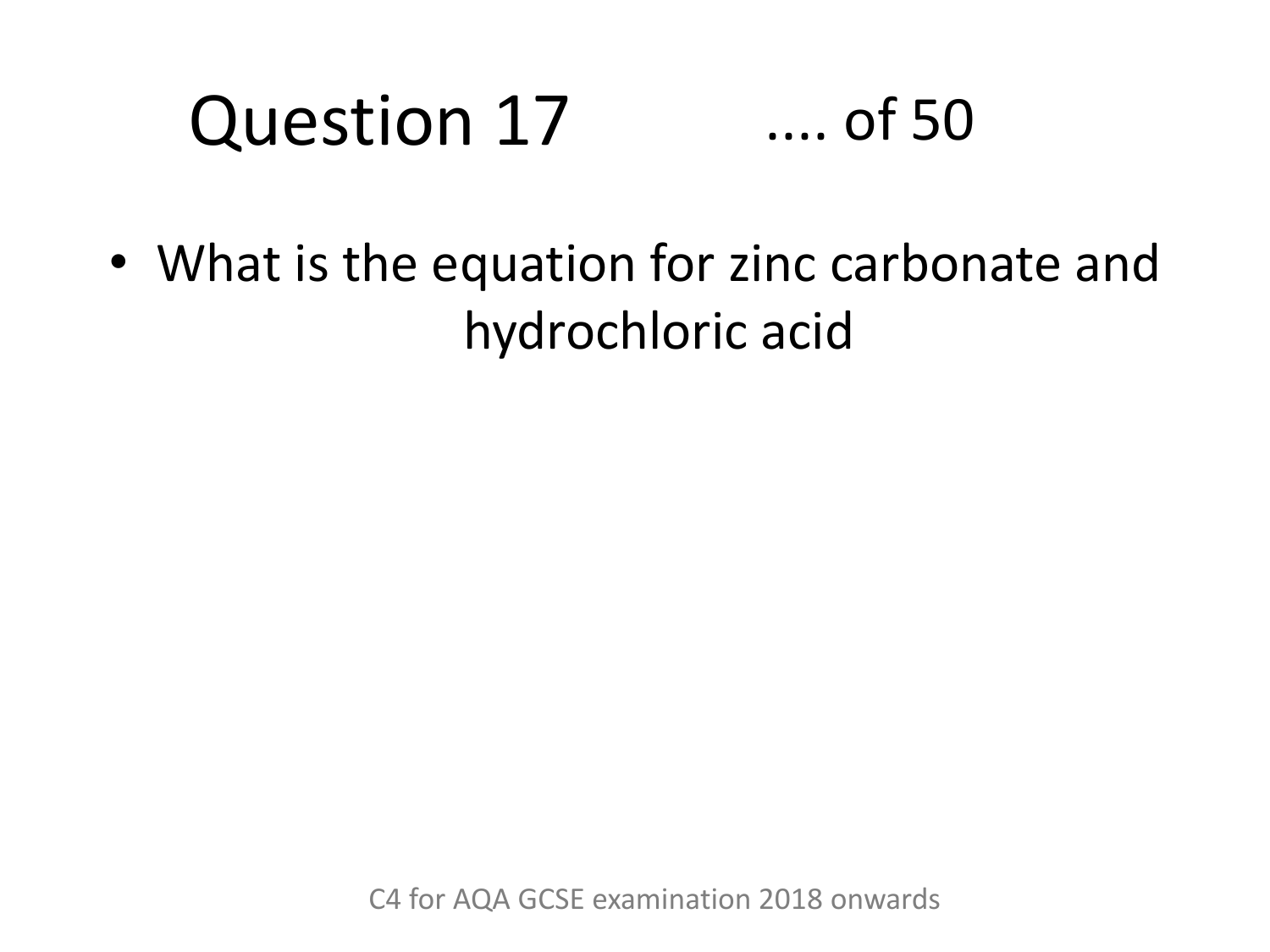### Answer 17 .... of 50

### $ZnCO<sub>3</sub> + 2HCl \rightarrow ZnCl<sub>2</sub> + H<sub>2</sub>O + CO<sub>2</sub>$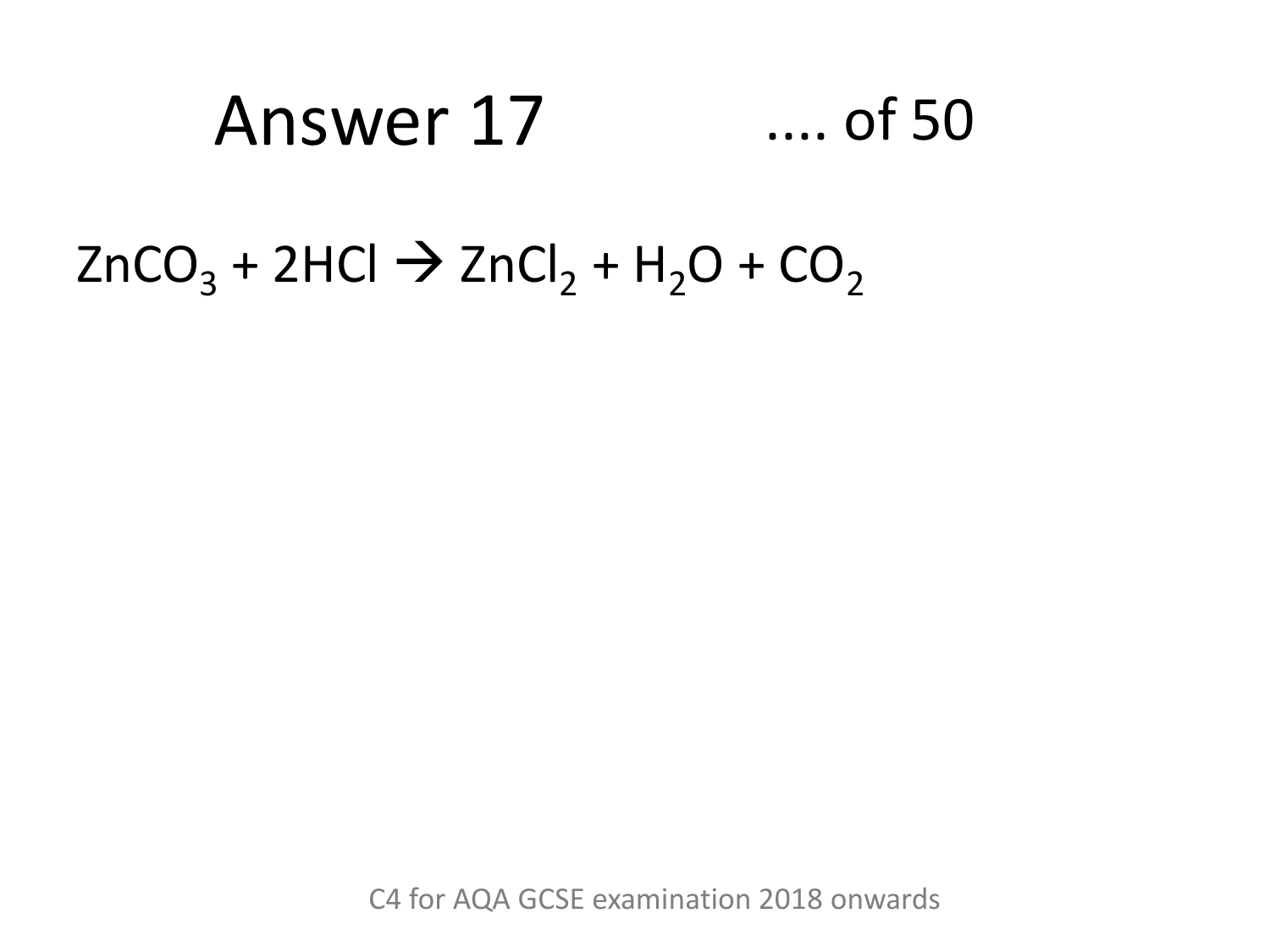#### Question 18 .... of 50

• What two substances are needed to make magnesium sulfate?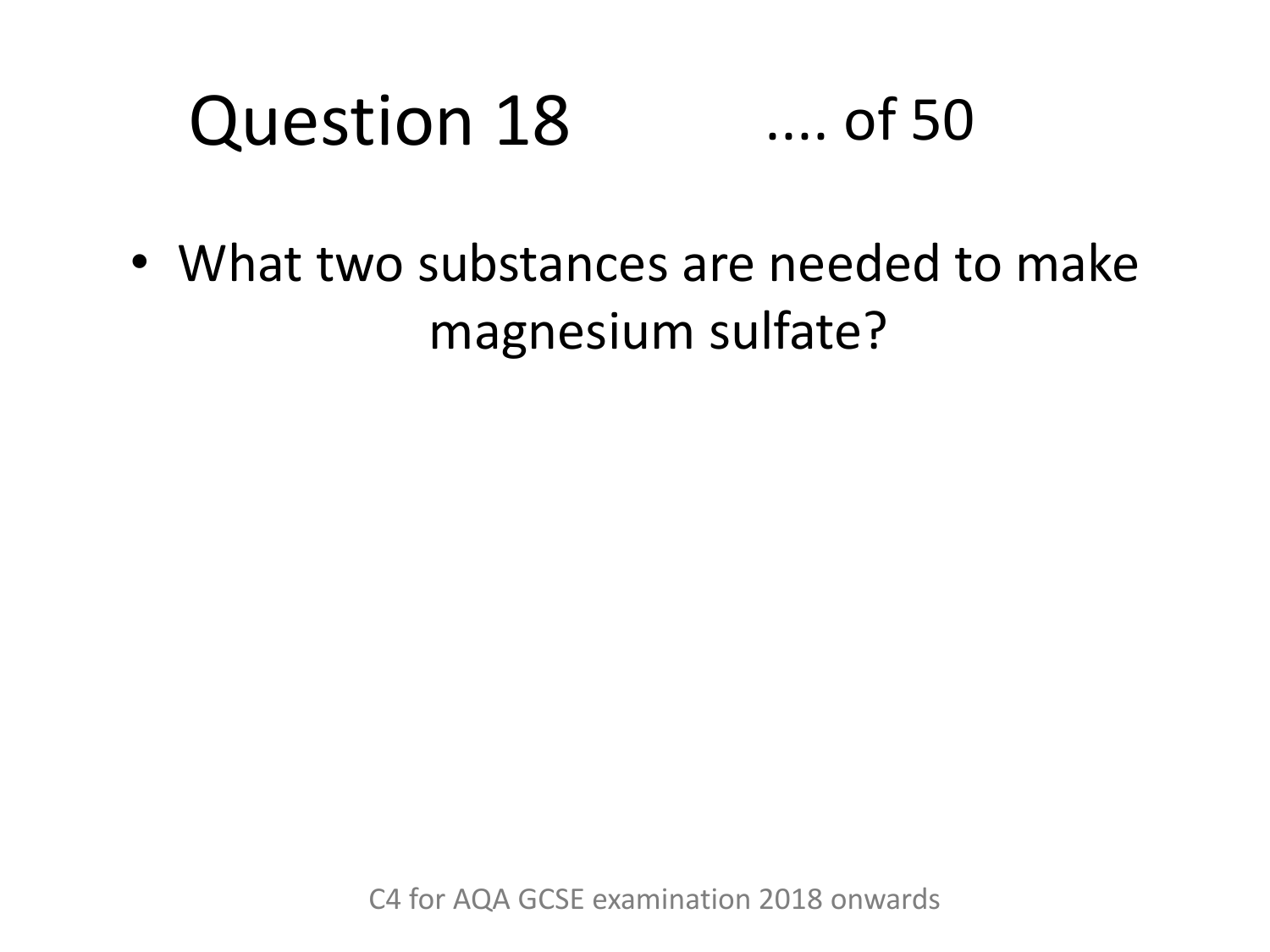# Answer 18 .... of 50

- Magnesium (s)
- Sulfuric acid (l)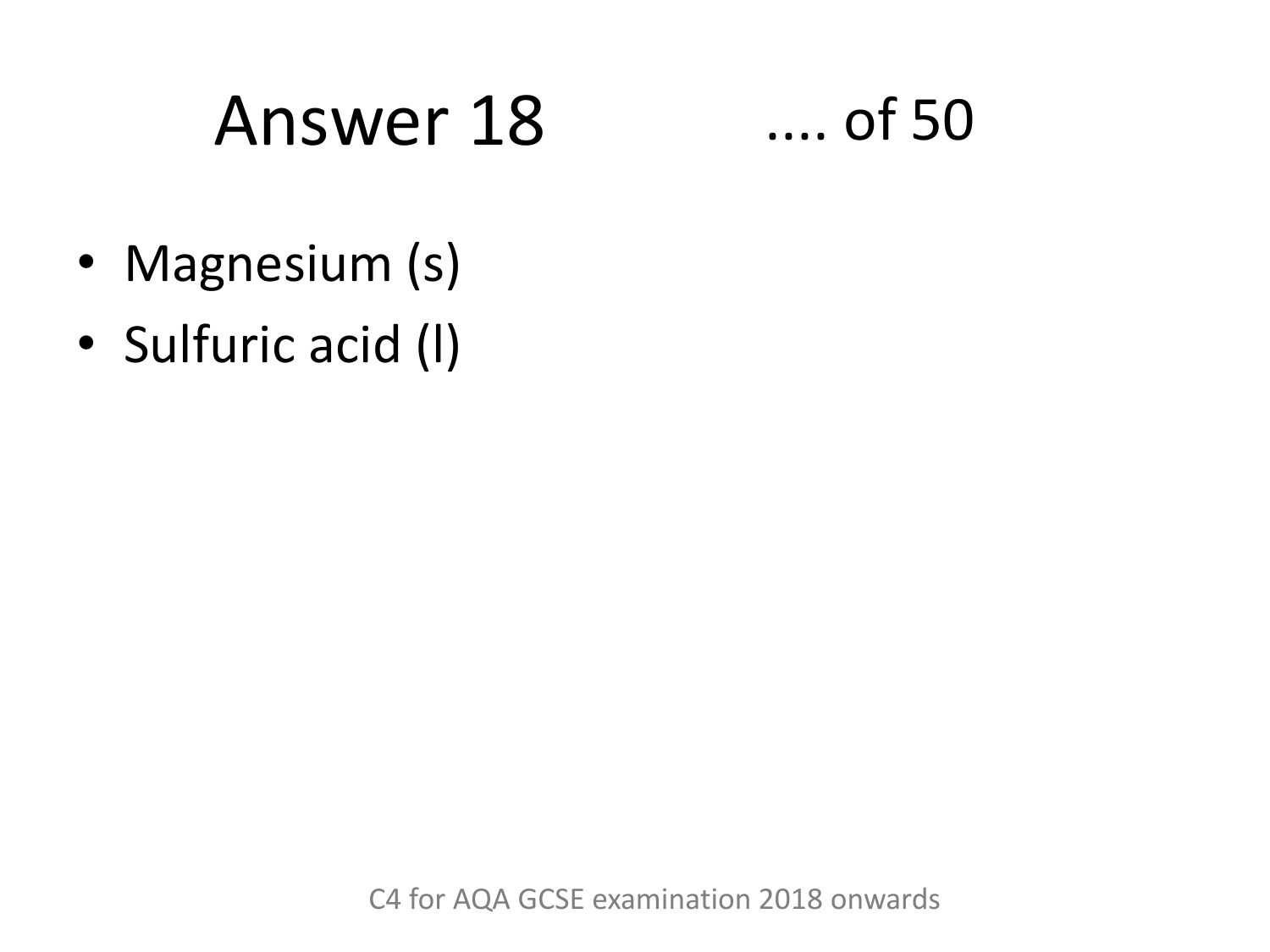#### Question 19 .... of 50

• What two processes are needed to obtain the salt product from the solution of the two reactants?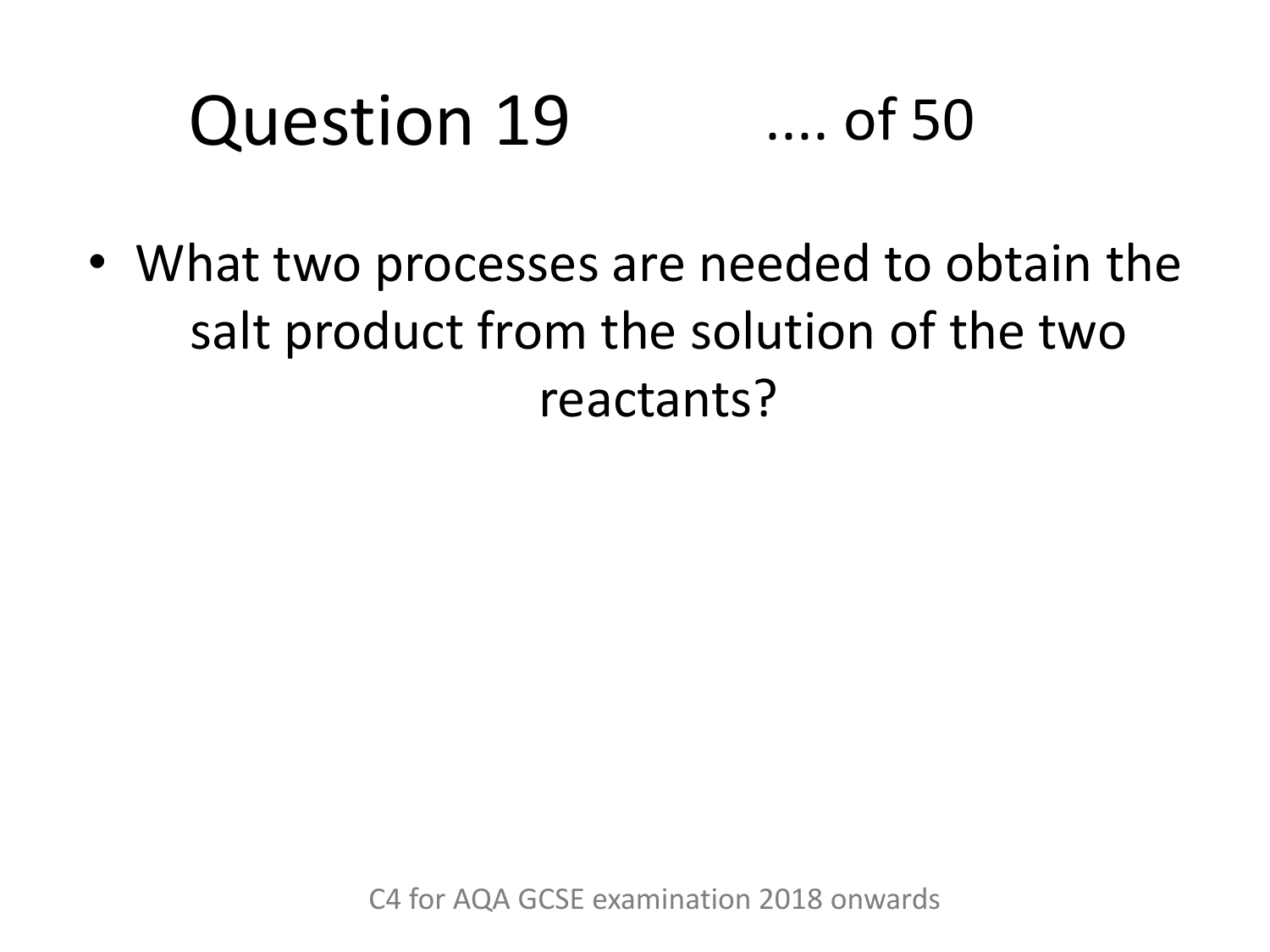## Answer 19

 $\dots$  of 50

- Evaporation
- Crystallisation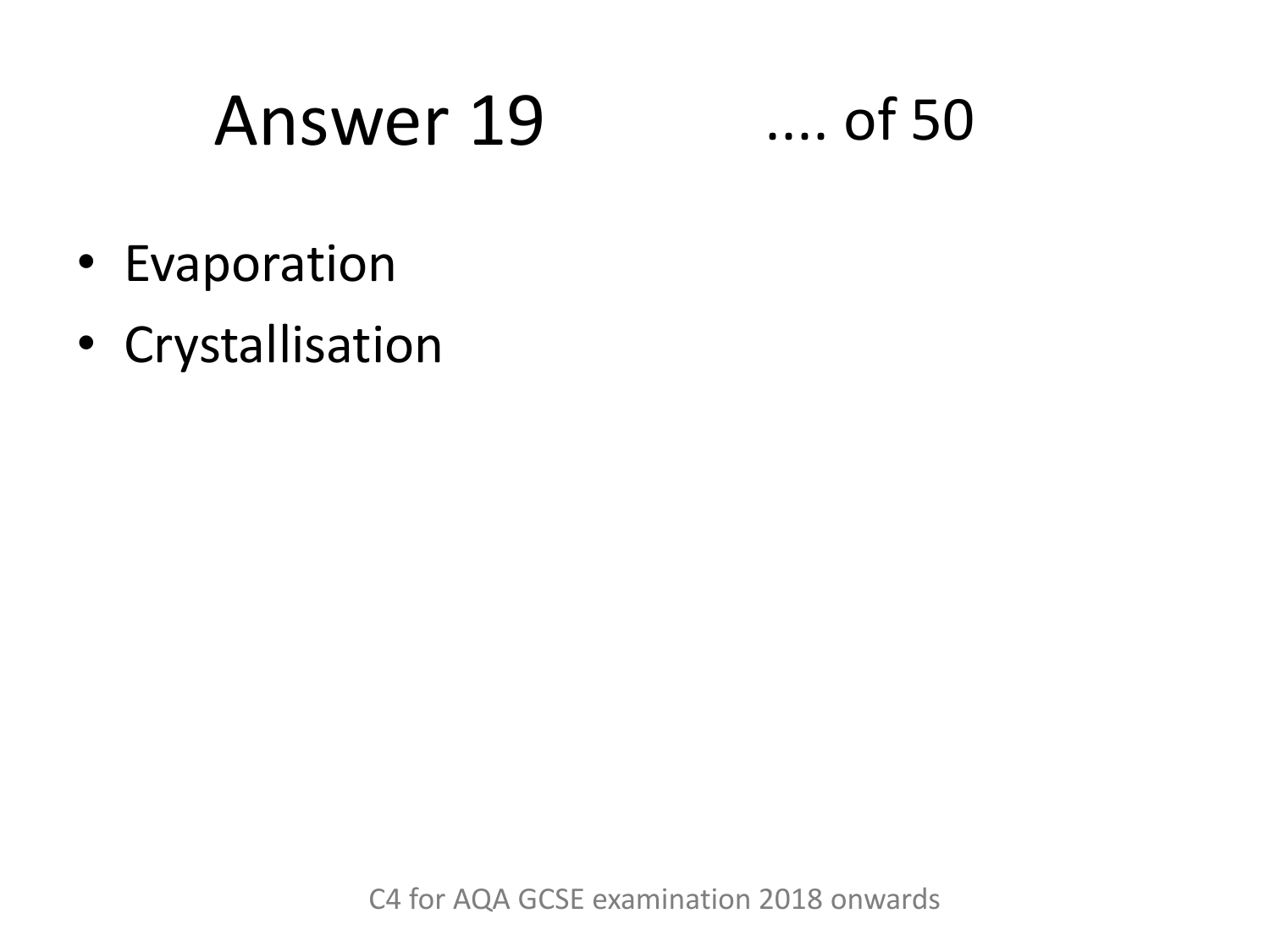#### Question 20 .... of 50

• What ion in nitric acid makes it acidic?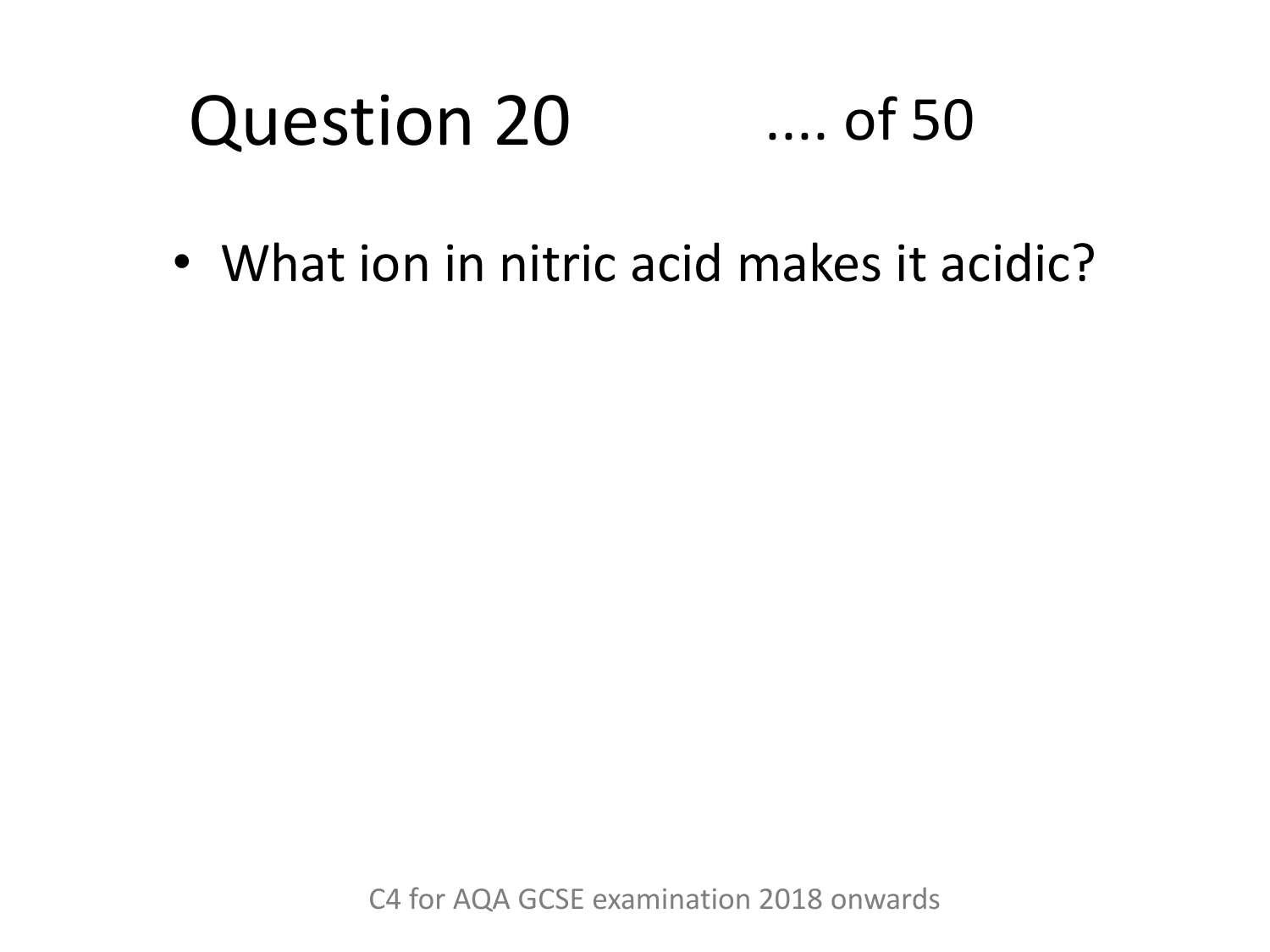### **Answer 20**

### $...$  of 50

 $\bullet$   $H^+$ 

C4 for AQA GCSE examination 2018 onwards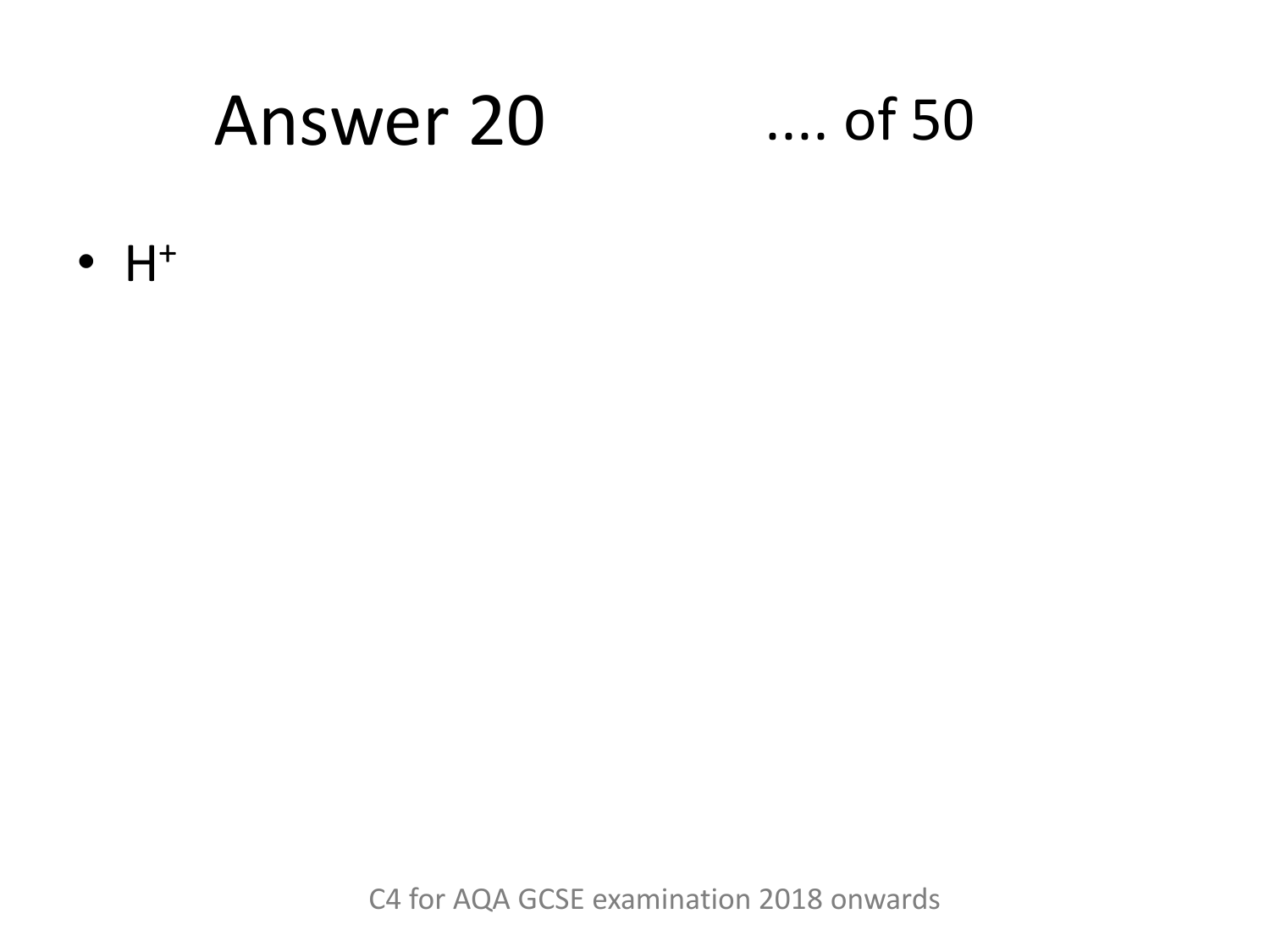#### Question 21 .... of 50

• Explain the difference between acids and alkalis?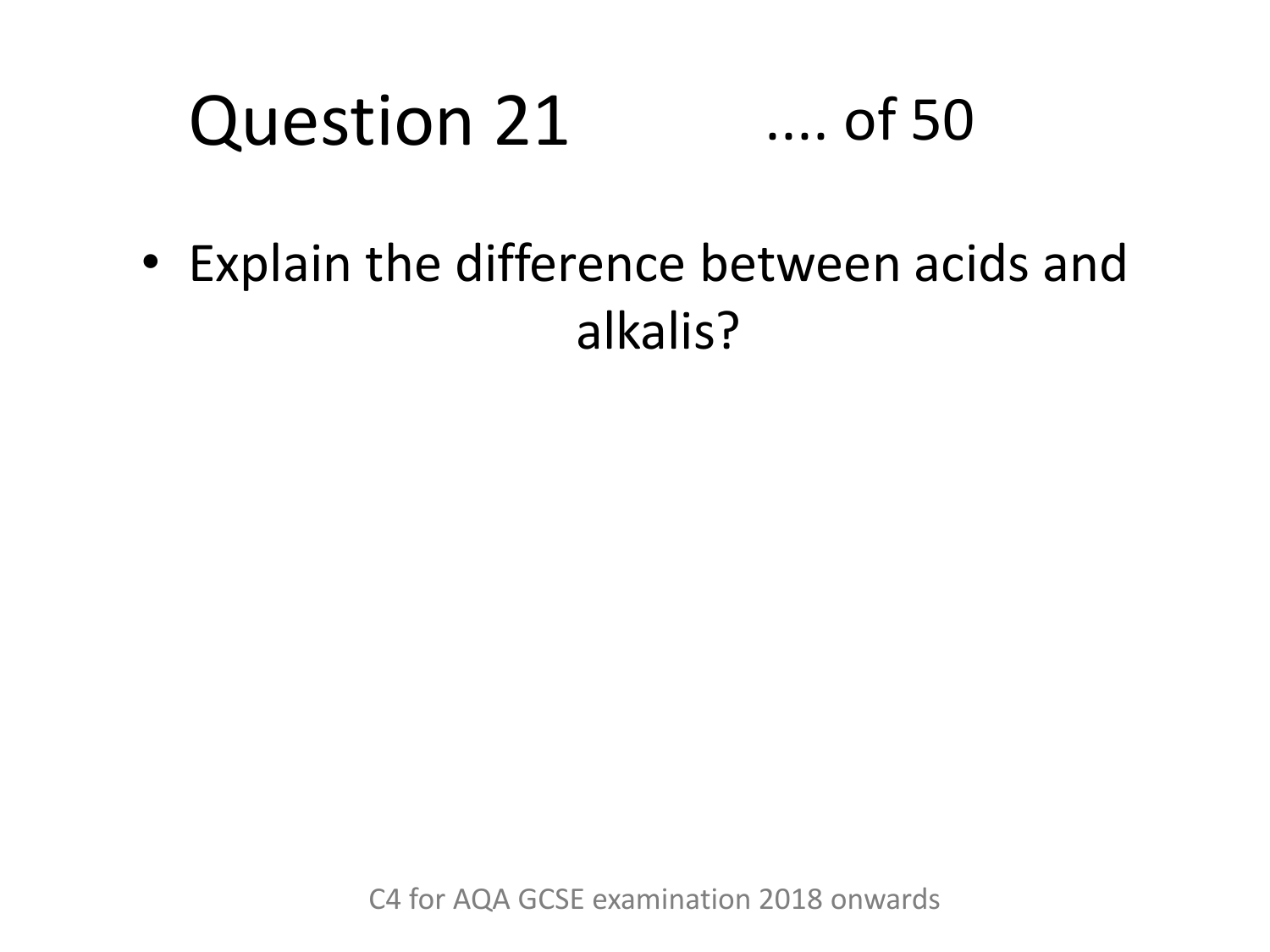# Answer 21 .... of 50

- Acids produce hydrogen ions in aqueous solution
- Alkalis produce hydroxide ions in aqueous solution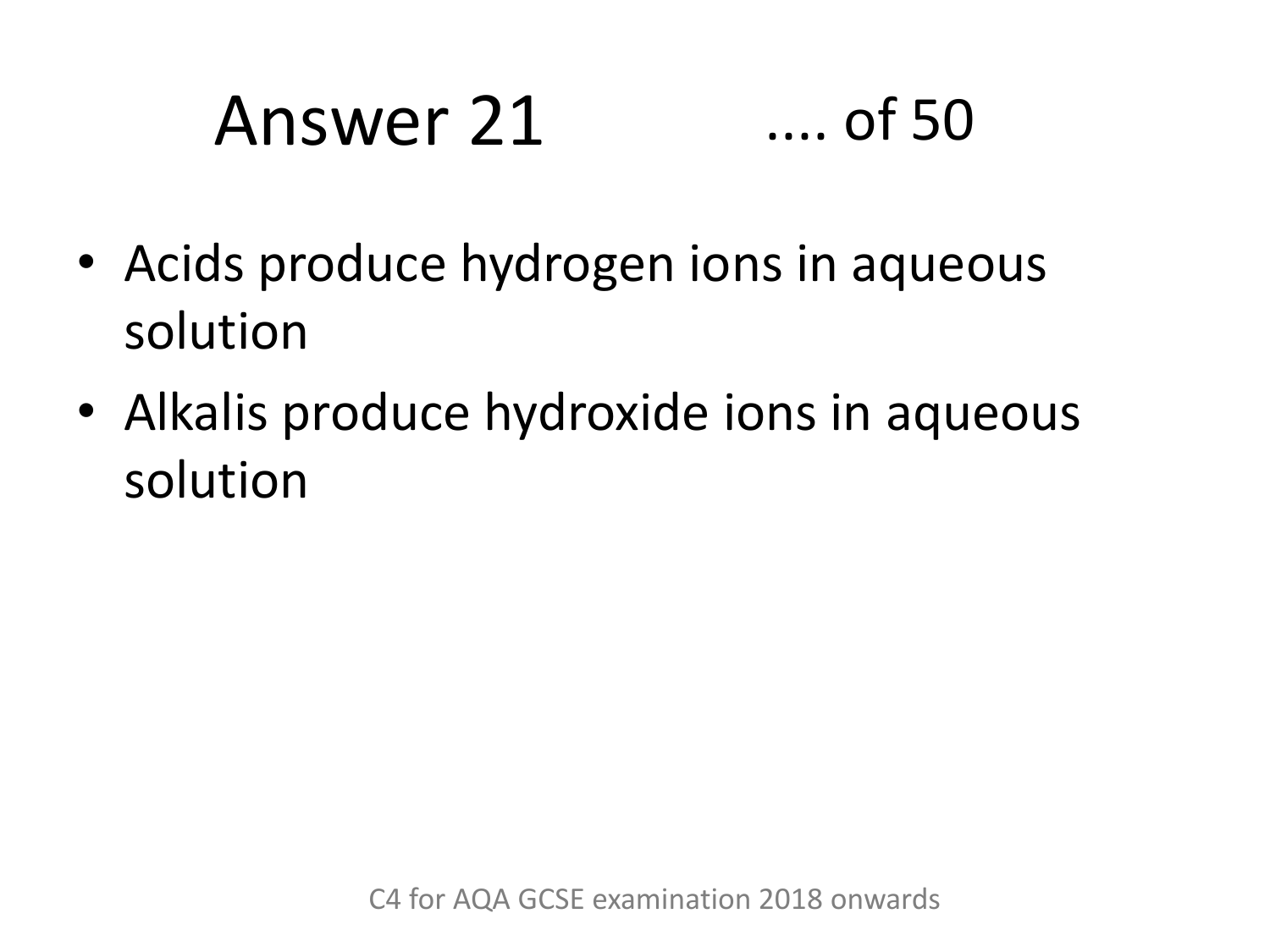#### Question 22 .... of 50

• Write an ionic equation for the reaction between hydrochloric acid and potassium hydroxide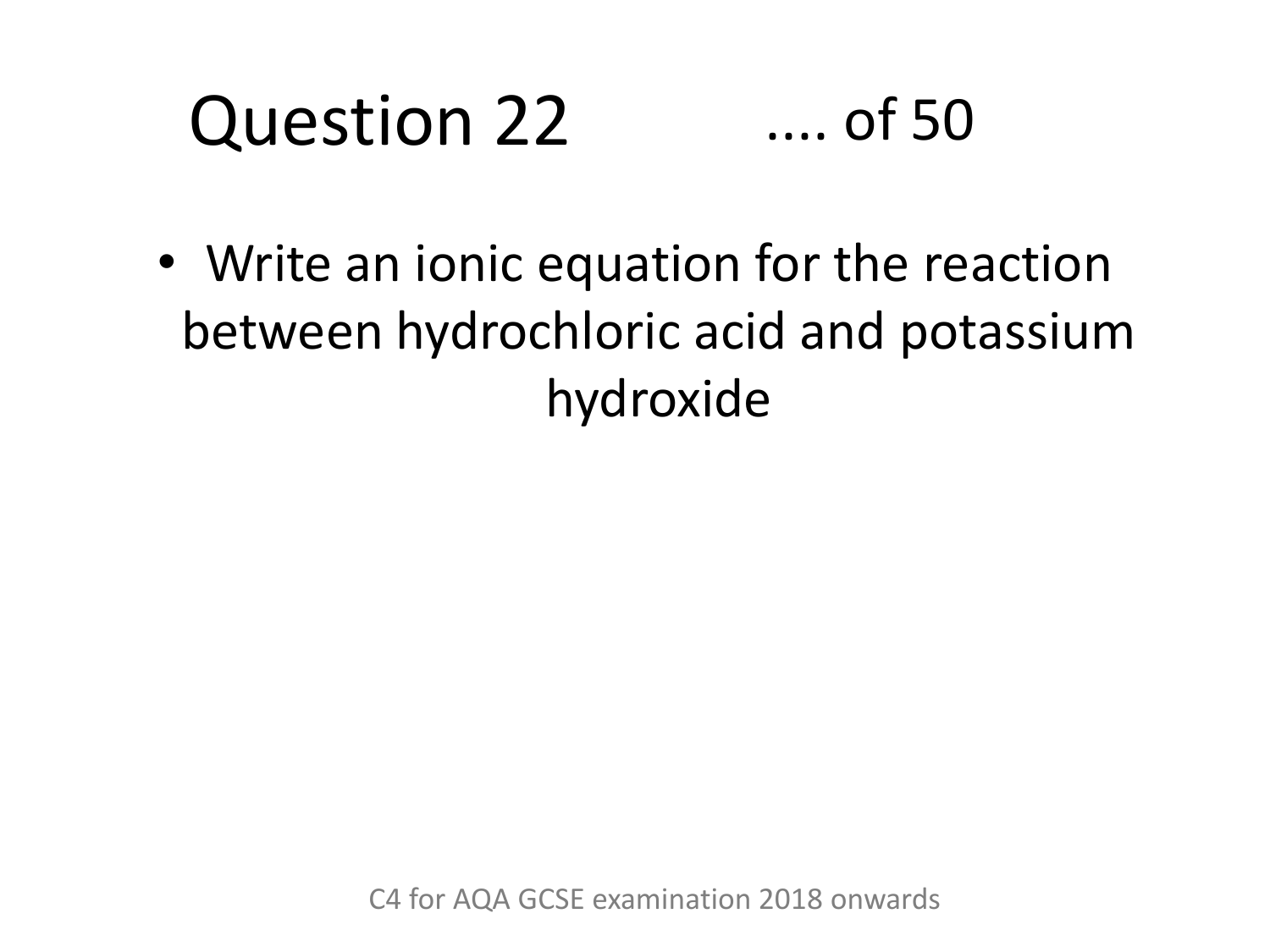# Answer 22 .... of 50

• NaOH + HCl  $\rightarrow$  NaCl + H<sub>2</sub>O

C4 for AQA GCSE examination 2018 onwards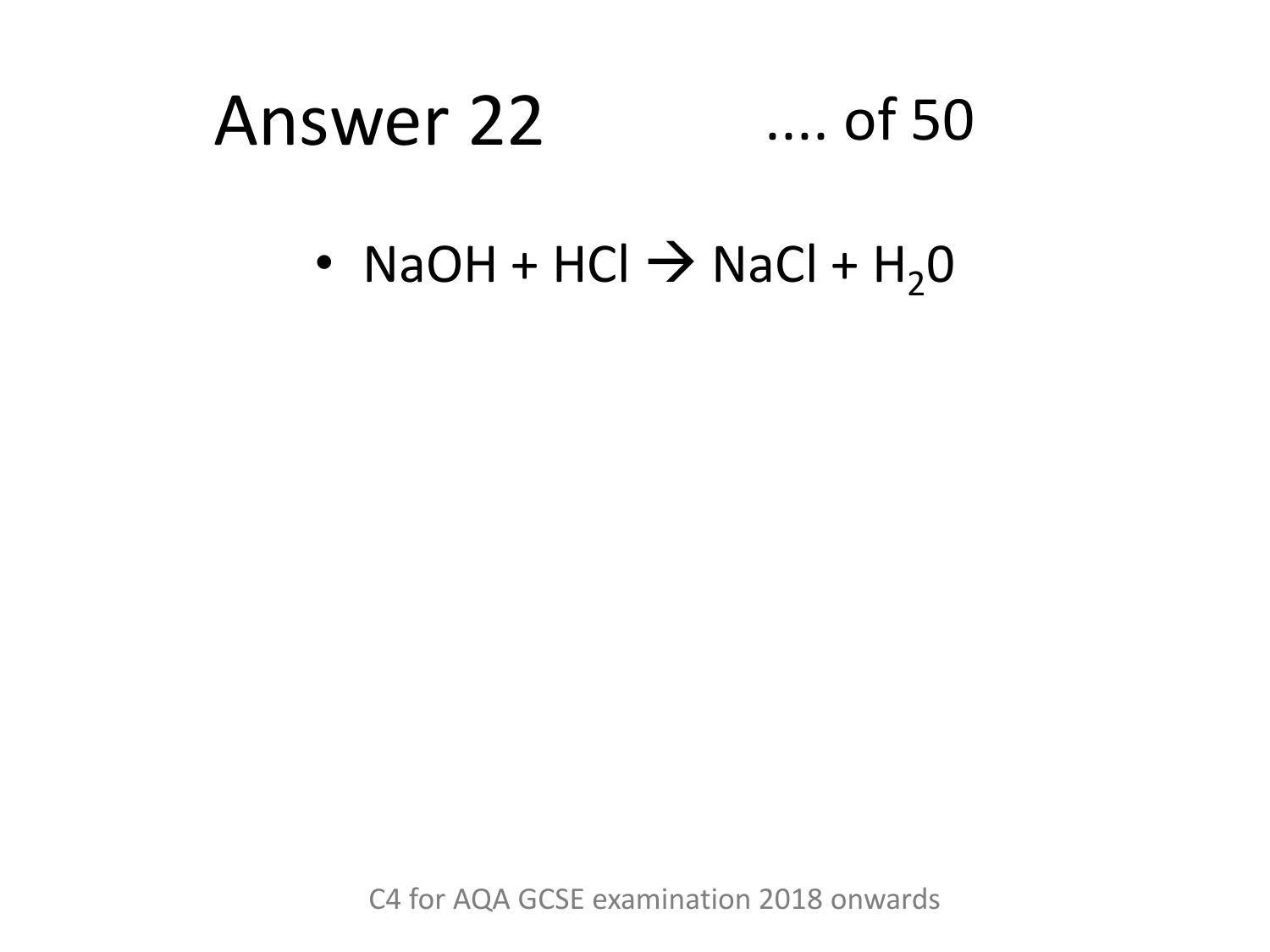#### Question 23 .... of 50

• If universal indicator turns green, what is the pH of the solution?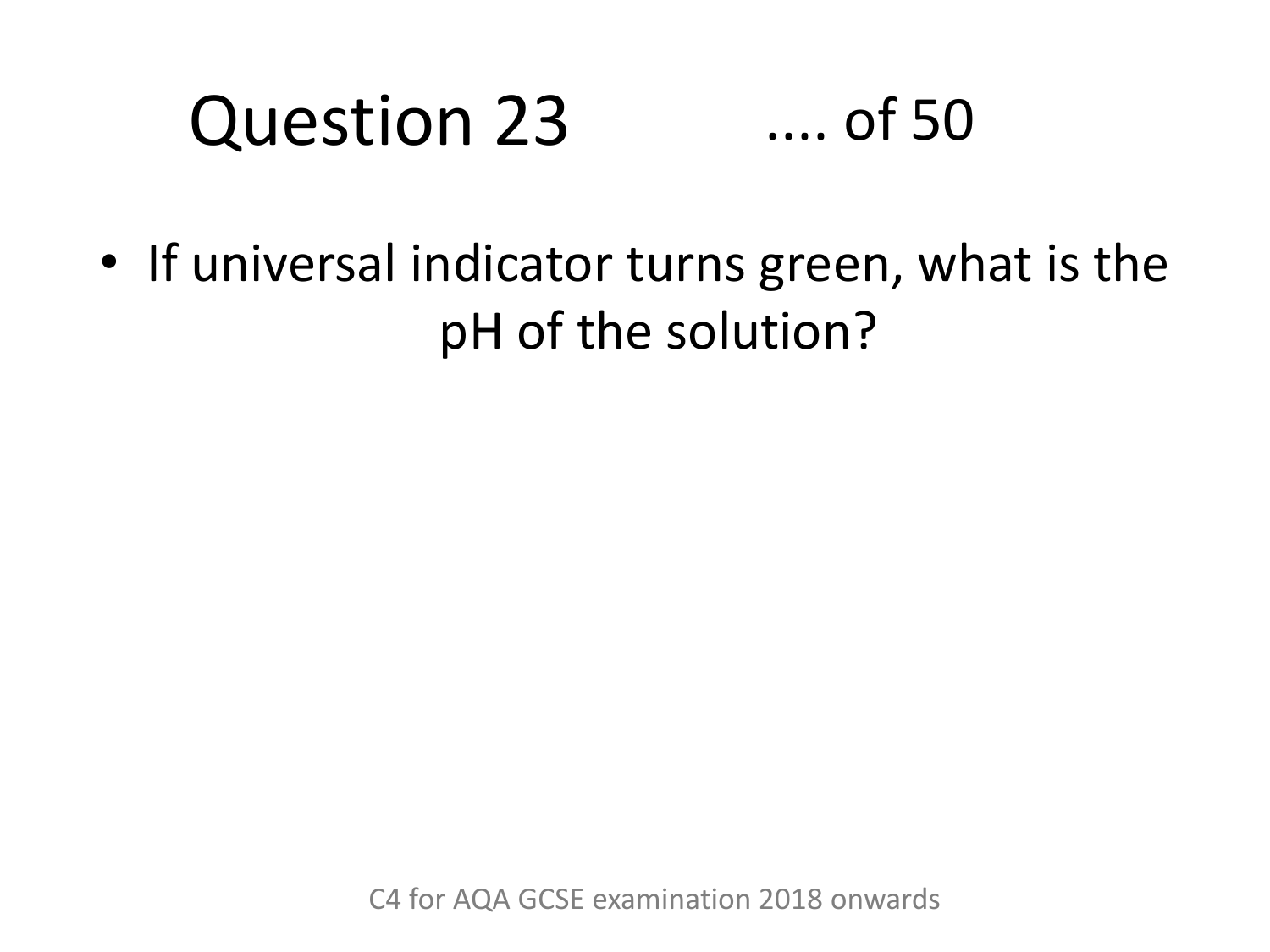### Answer 23

### $\dots$  of 50

- $\cdot$  pH 7
- · Neutral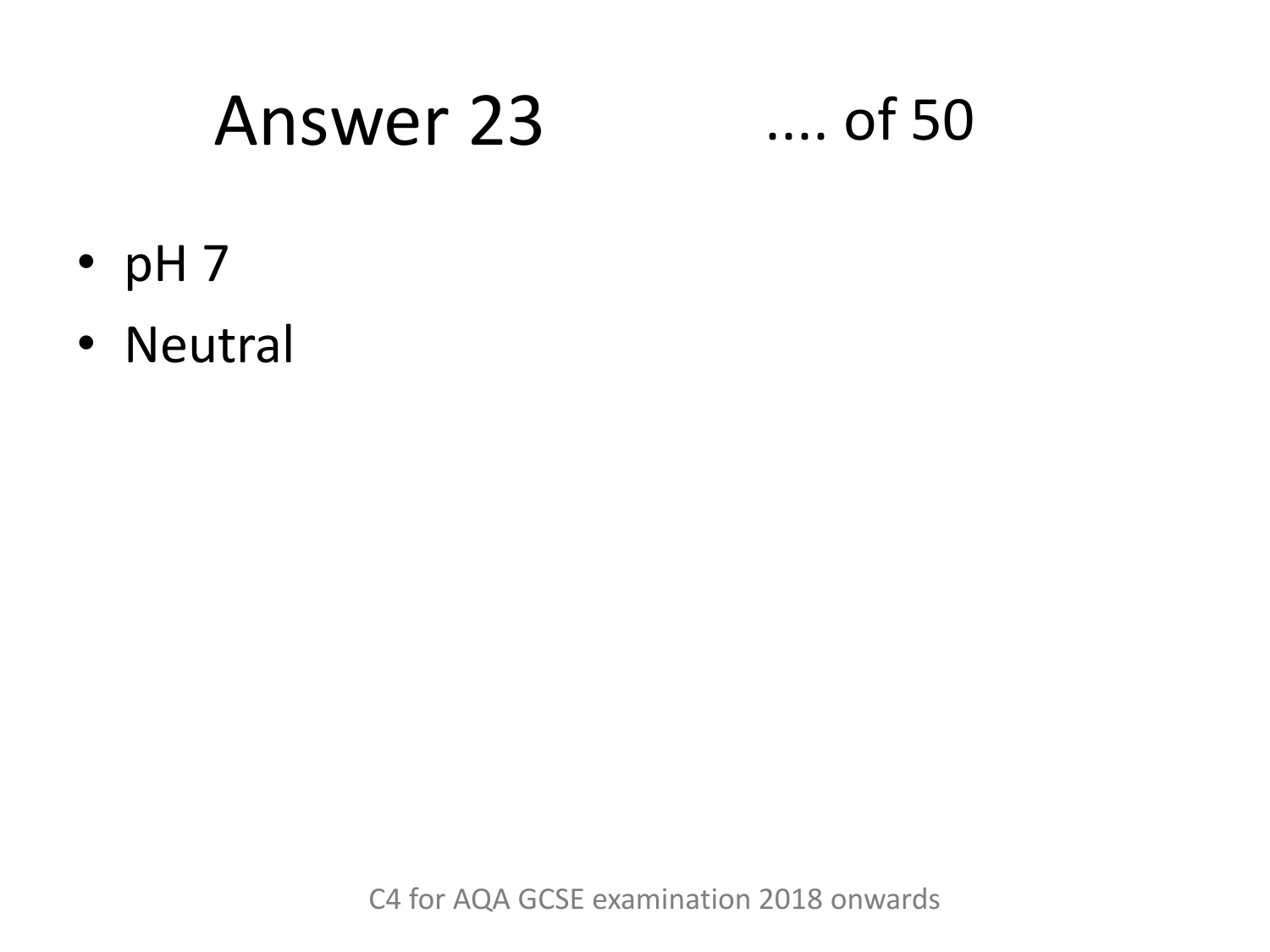#### Question 24 .... of 50

• Give the reaction for neutralisation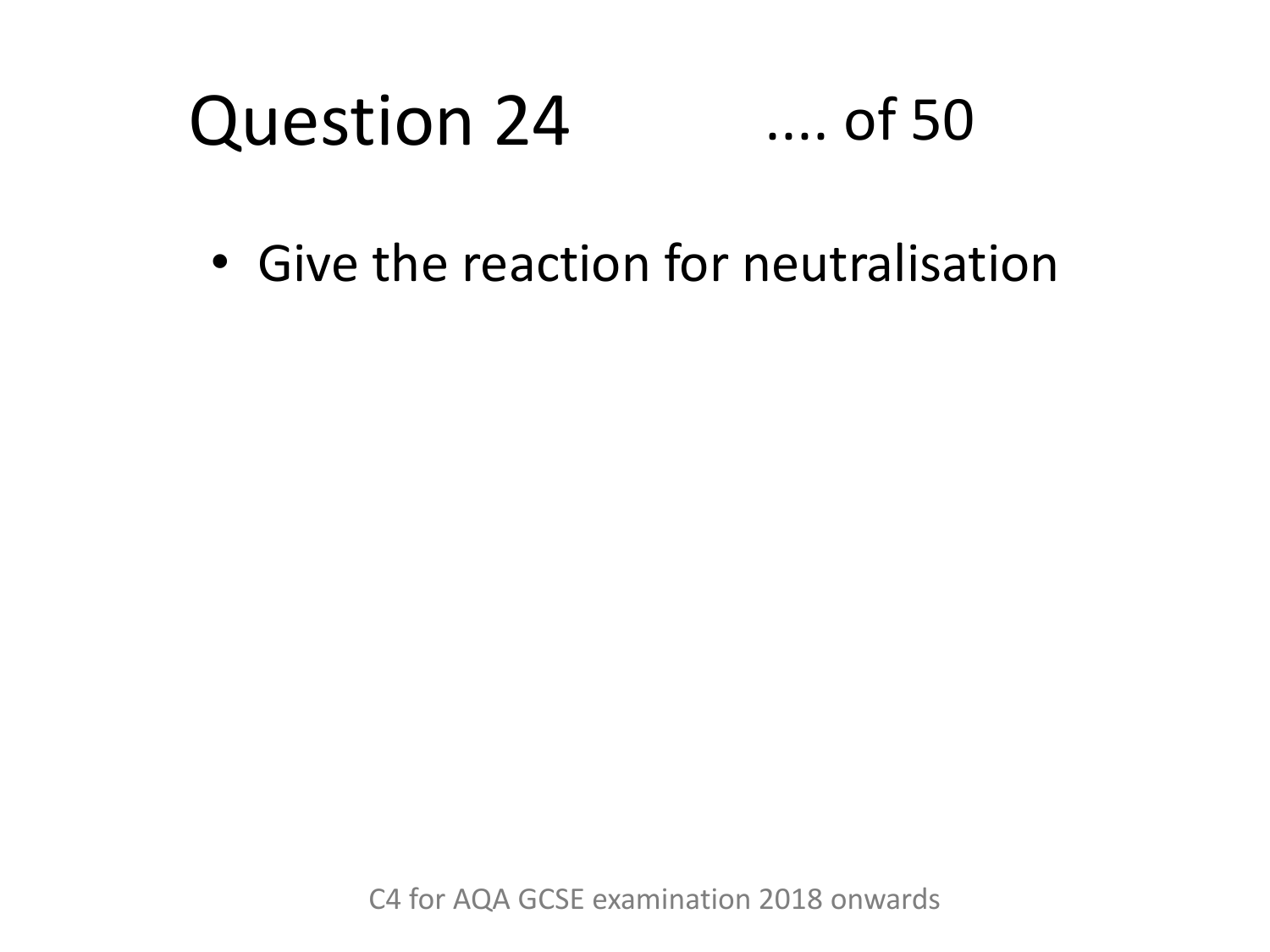#### Answer 24  $\dots$  of 50

• H<sup>+</sup> (aq) + OH<sup>-</sup> (aq)  $\rightarrow$  H<sub>2</sub>O (I)

C4 for AQA GCSE examination 2018 onwards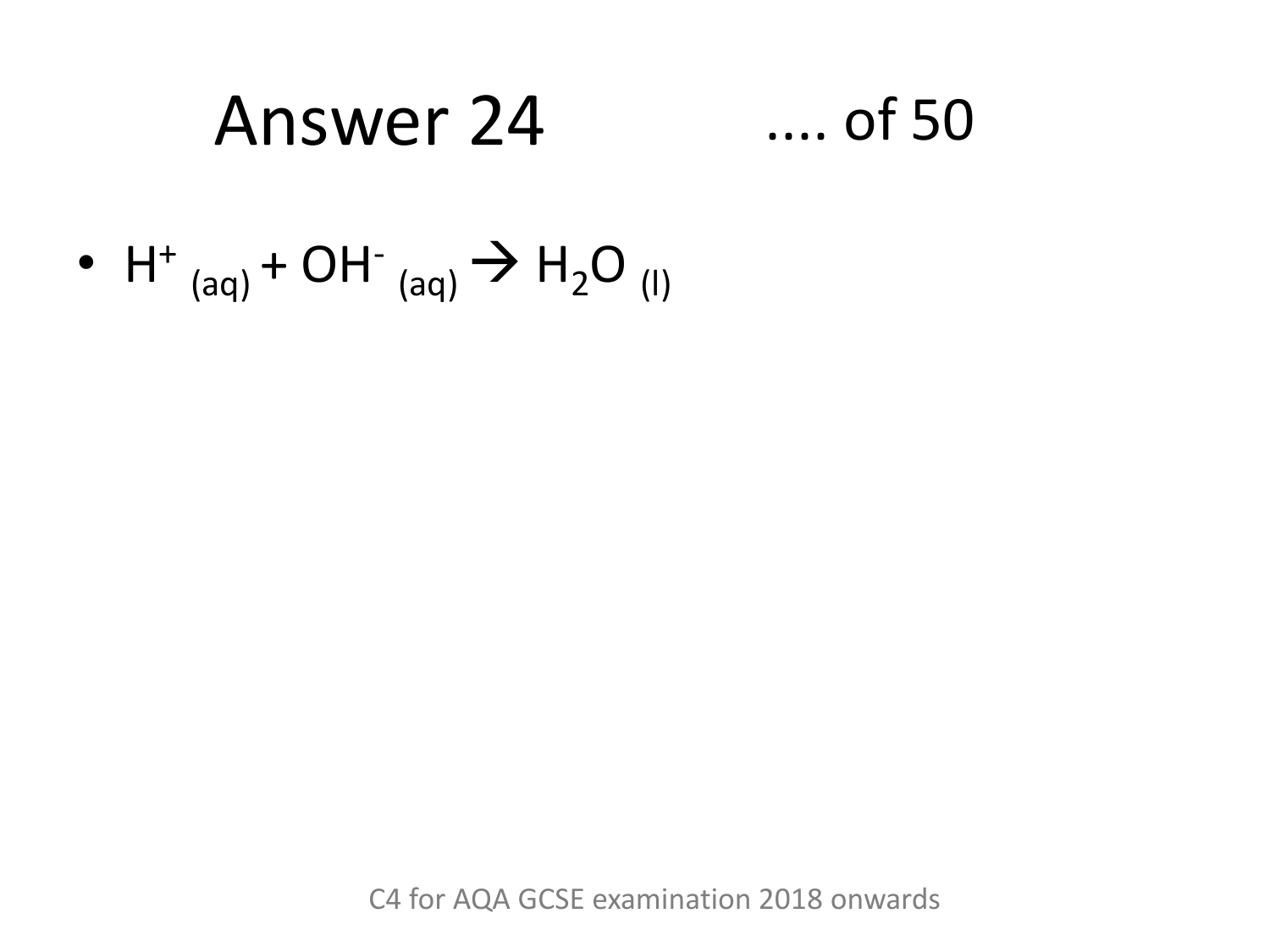#### Question 25 .... of 50

• Identify the ions in phosphoric acid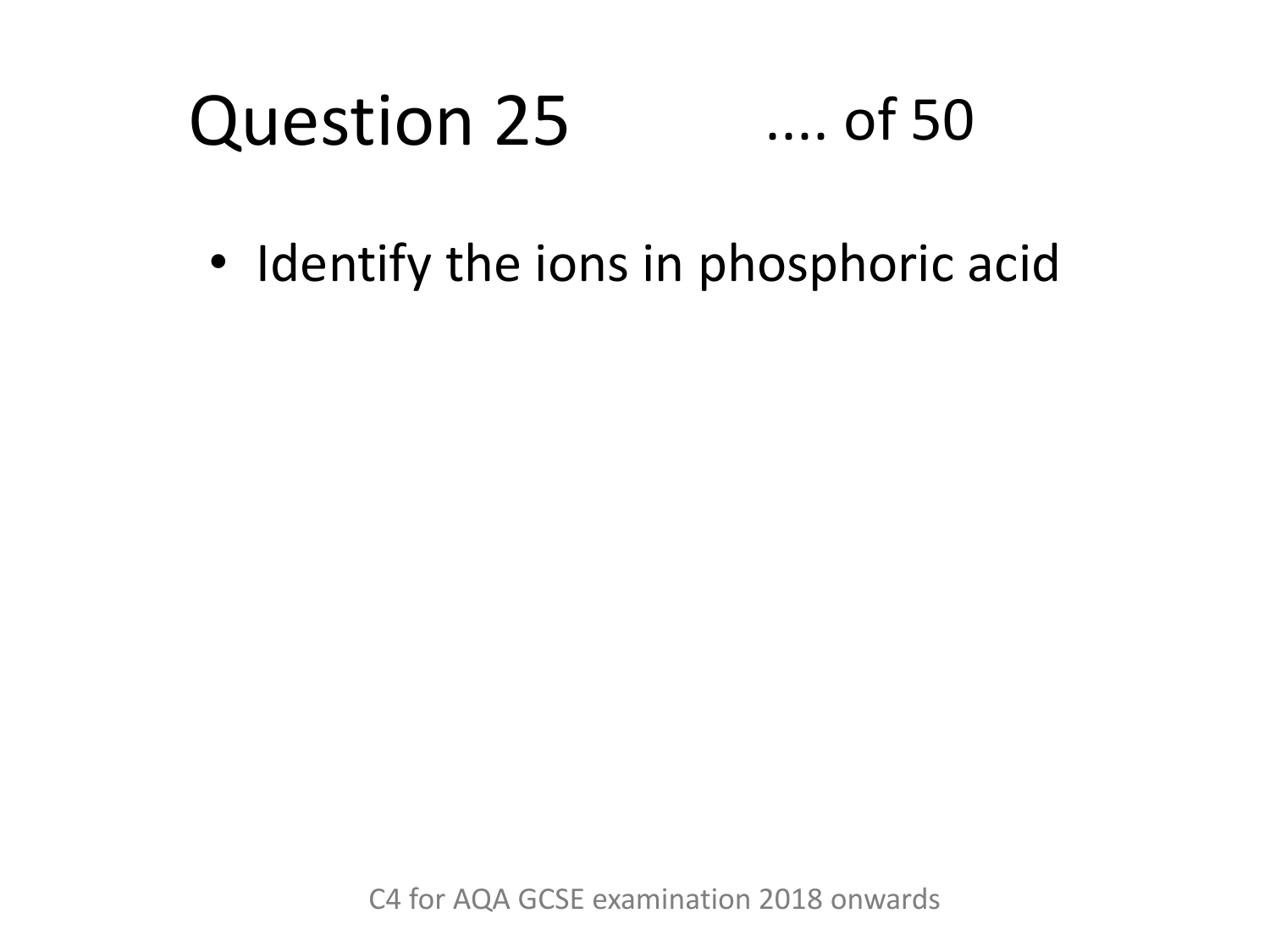### **Answer 25**

### $\dots$  of 50

- $\bullet$   $H^+$
- $PO_4^{3-}$

C4 for AQA GCSE examination 2018 onwards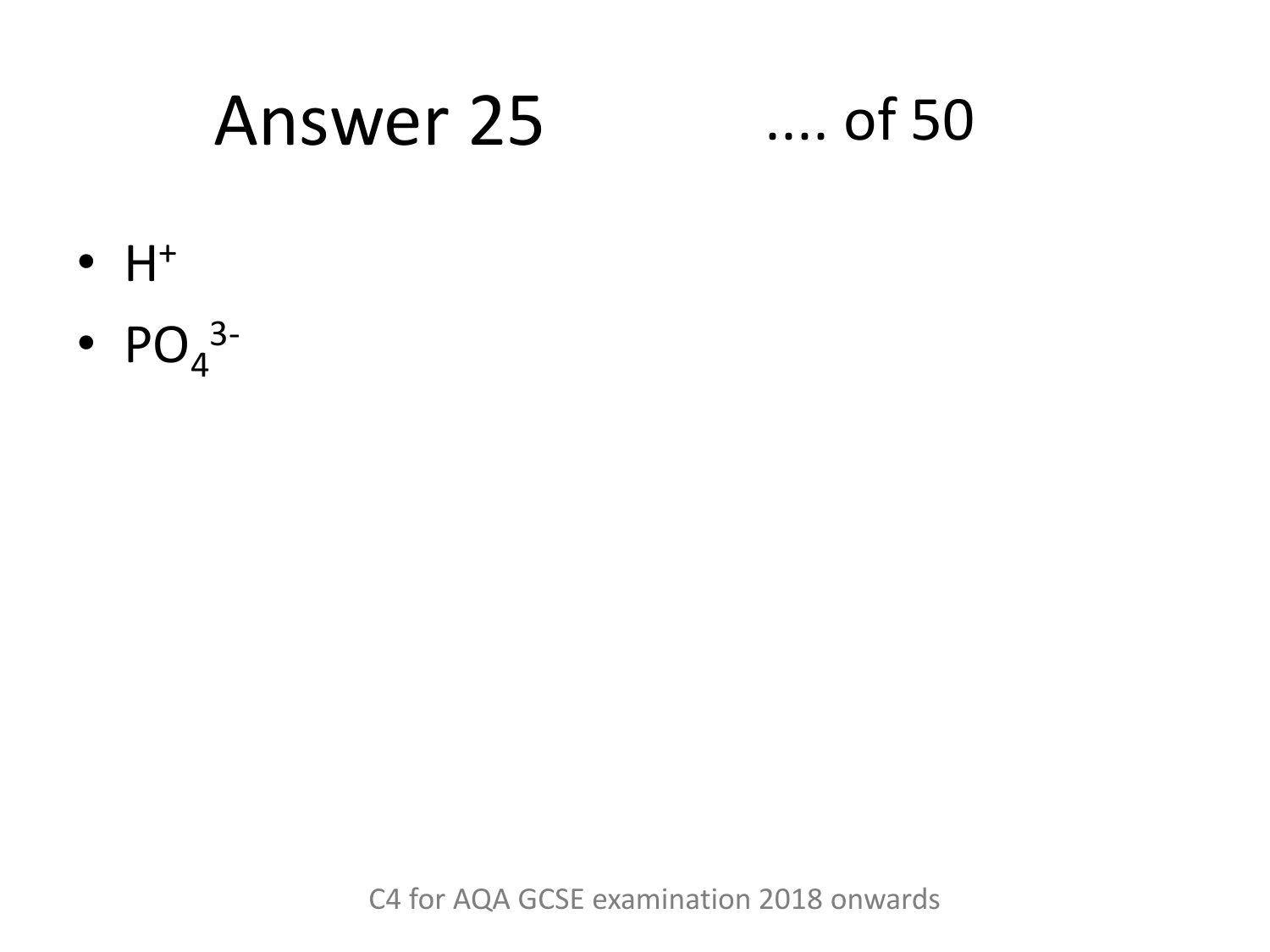### Question 26 .... of 50

• Write an ionic equation for the reaction between hydrochloric acid and potassium hydroxide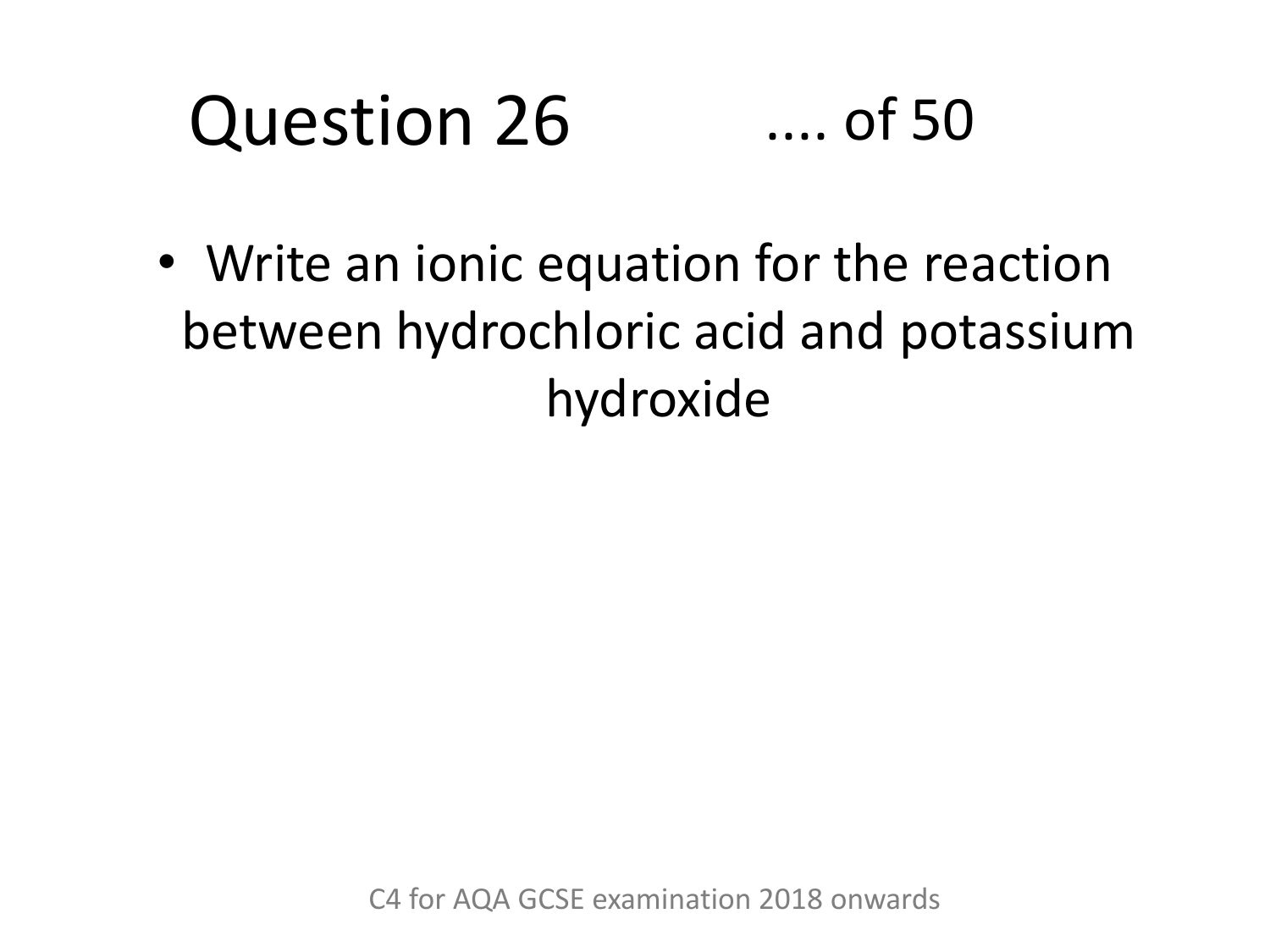# Answer 26 .... of 50

• H<sup>+</sup>Cl<sup>-</sup> + K<sup>+</sup>OH<sup>-</sup>  $\rightarrow$  K<sup>+</sup>Cl<sup>-</sup> + H<sub>2</sub>O

C4 for AQA GCSE examination 2018 onwards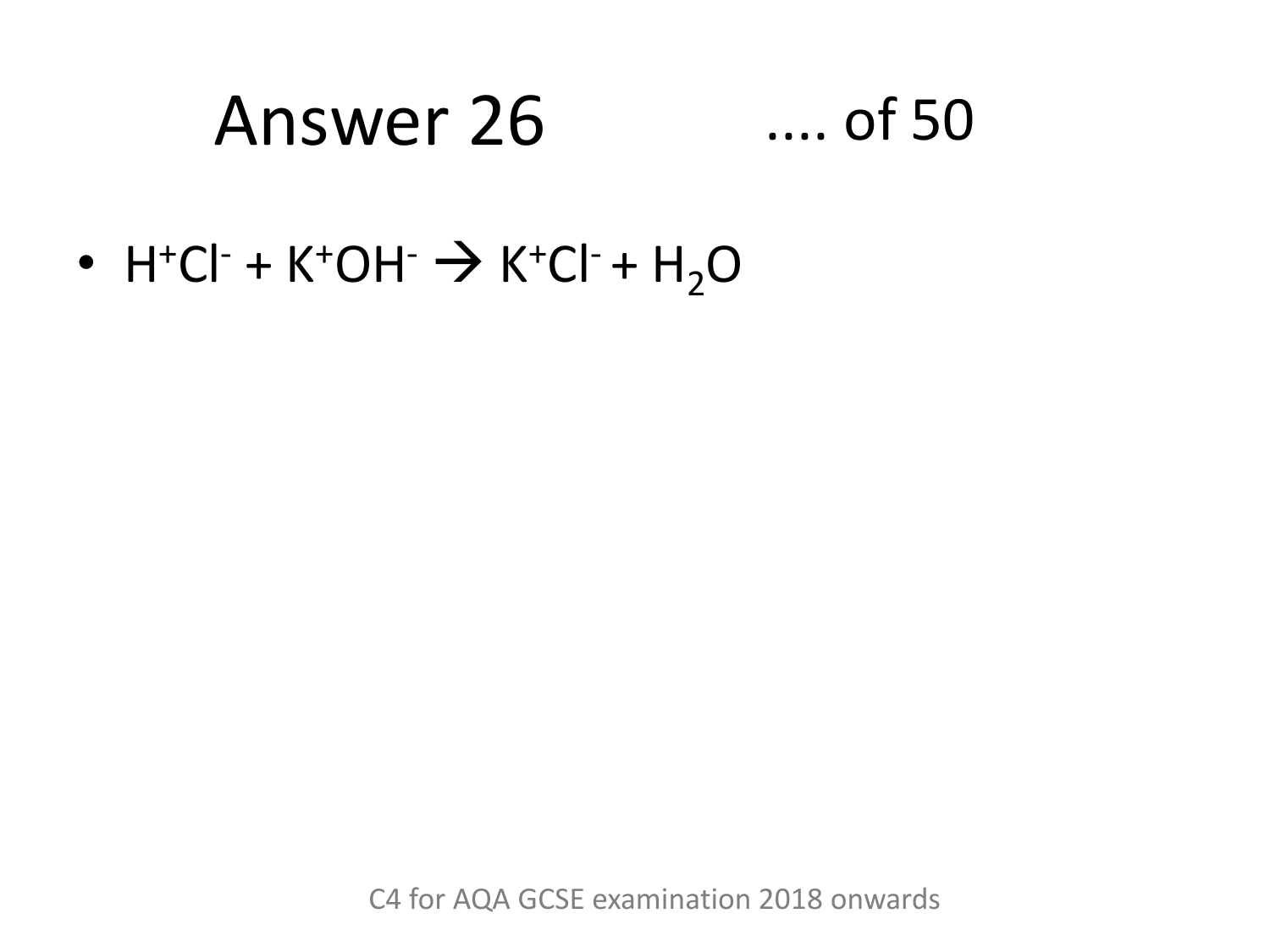#### Question 27 .... of 50

• What piece of apparatus is needed to measure a fixed volume of the alkali?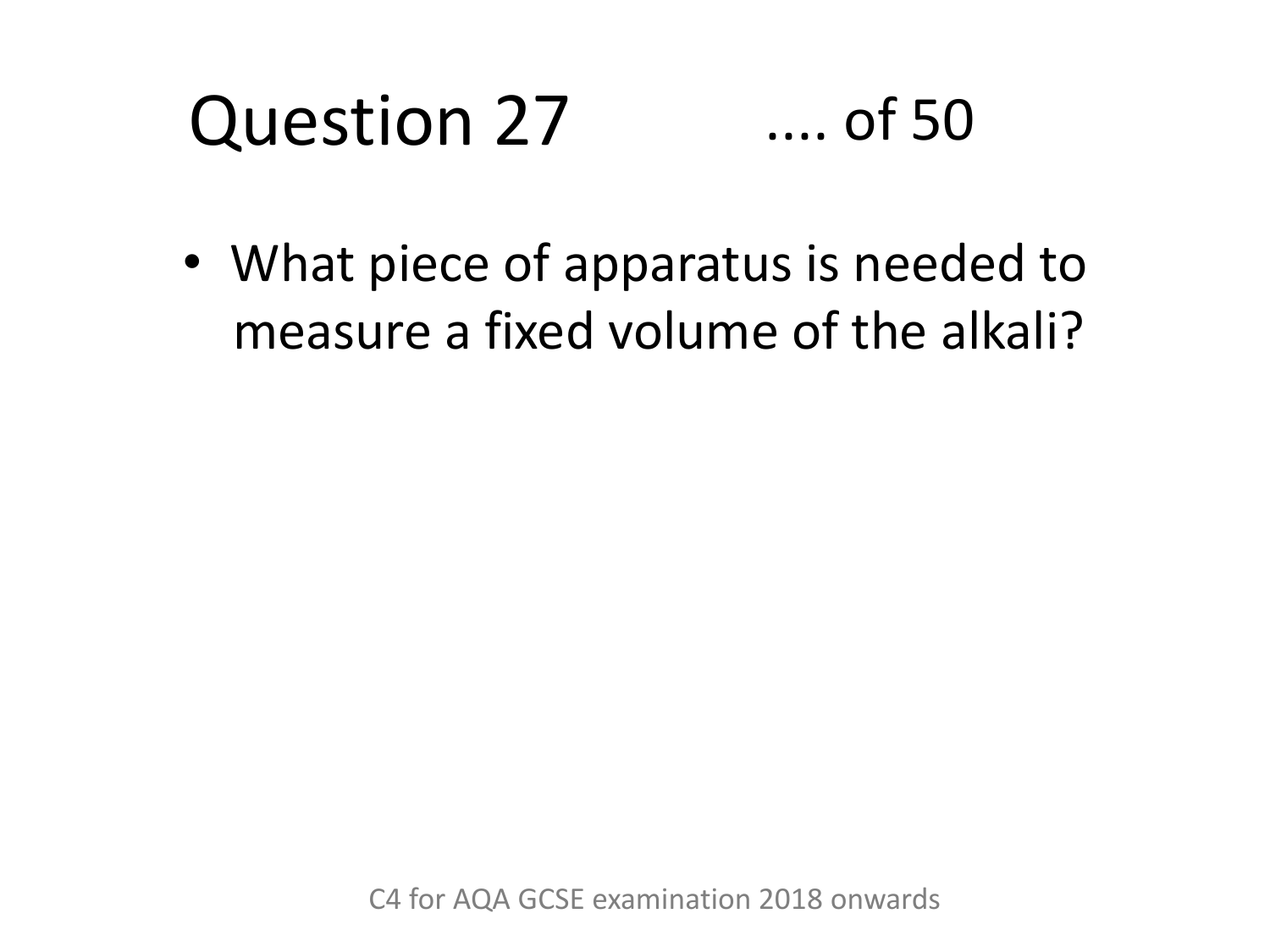### Answer 27

### $\dots$  of 50

• Burette

C4 for AQA GCSE examination 2018 onwards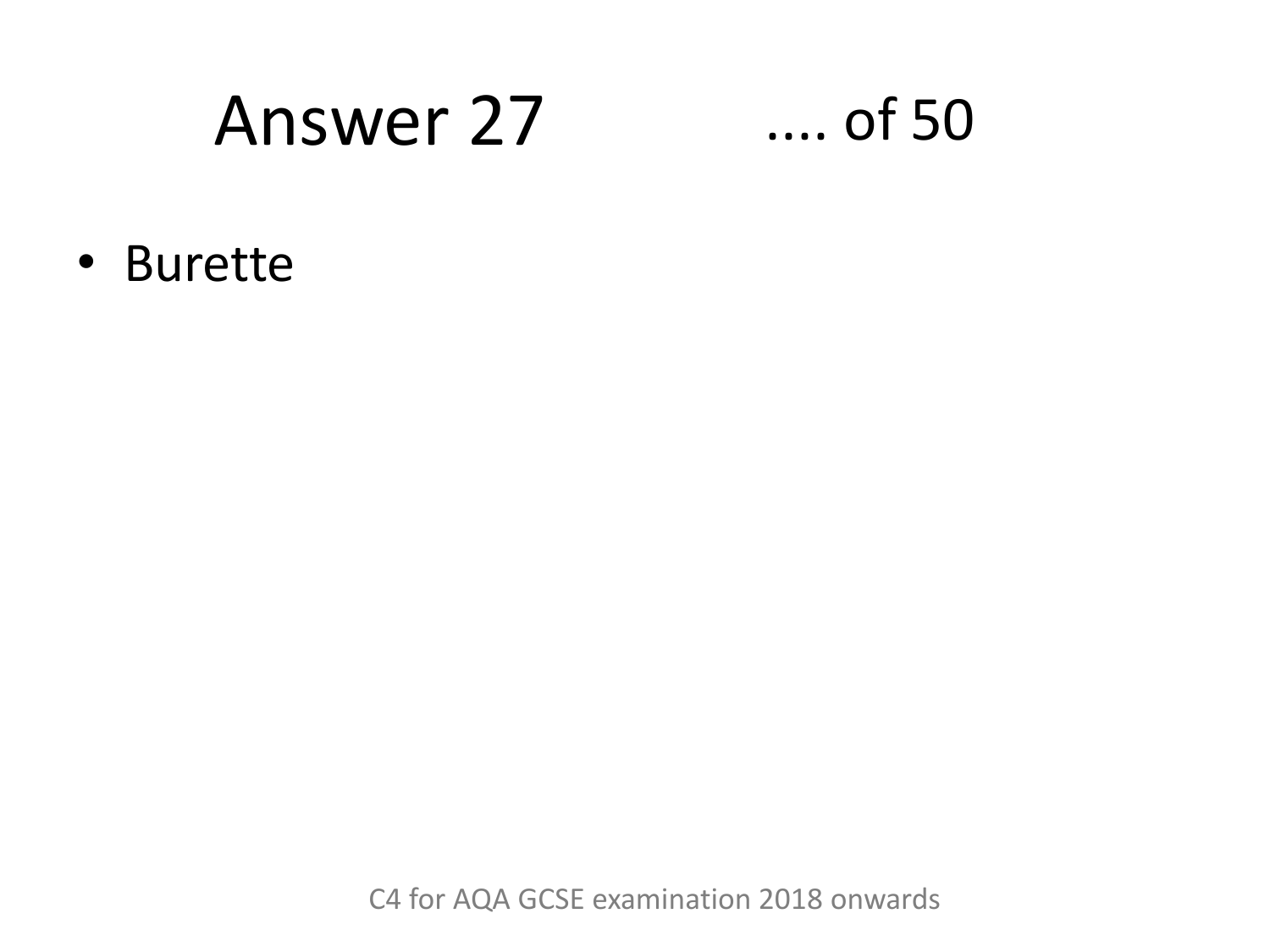#### Question 28 .... of 50

• The concentration of Jo's alkali in mol/dm<sup>3</sup> is 0.12. Calculate the number of moles in 25cm<sup>3</sup>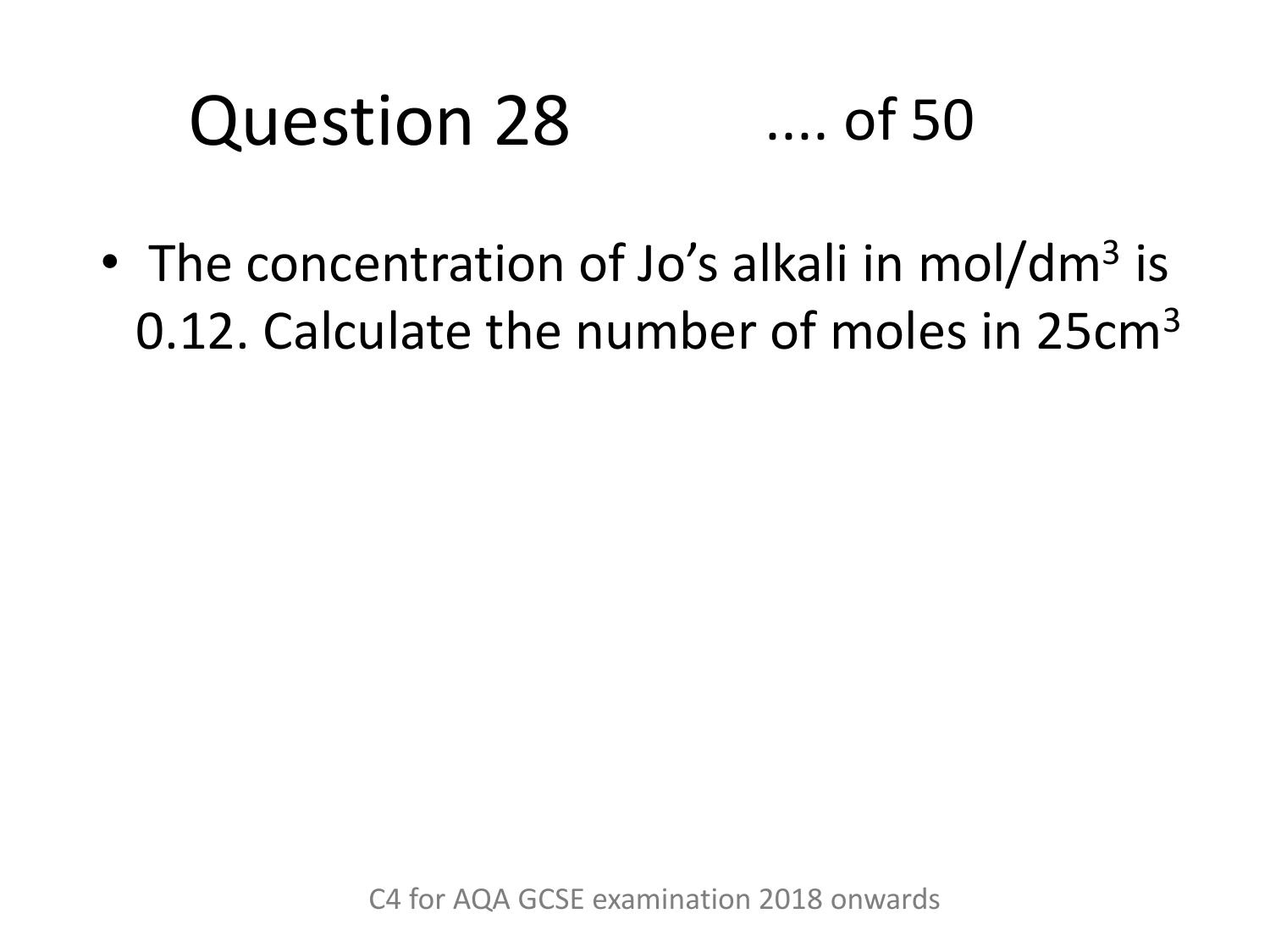# Answer 28 ...

$$
\ldots \text{ of } 50
$$

- Mol = mass/molar mass
- $\cdot$  0.12 mol in 1 dm<sup>3</sup>
- $\cdot$  0.00012 mol in 1cm<sup>3</sup>
- $\cdot$  0.003 mol in 25 $cm<sup>3</sup>$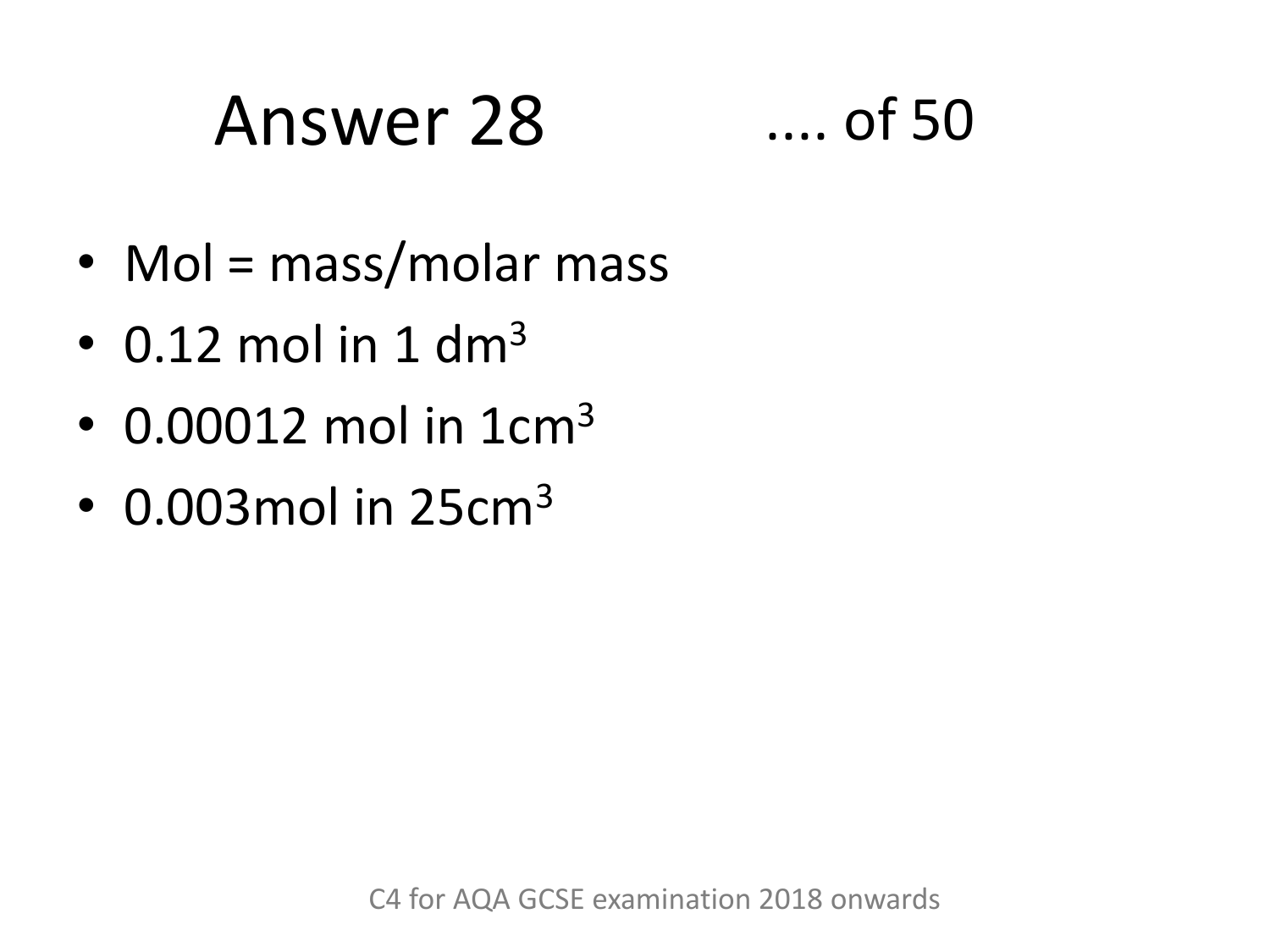#### Question 29 .... of 50

• Give an example of a strong acid and an example of a weak acid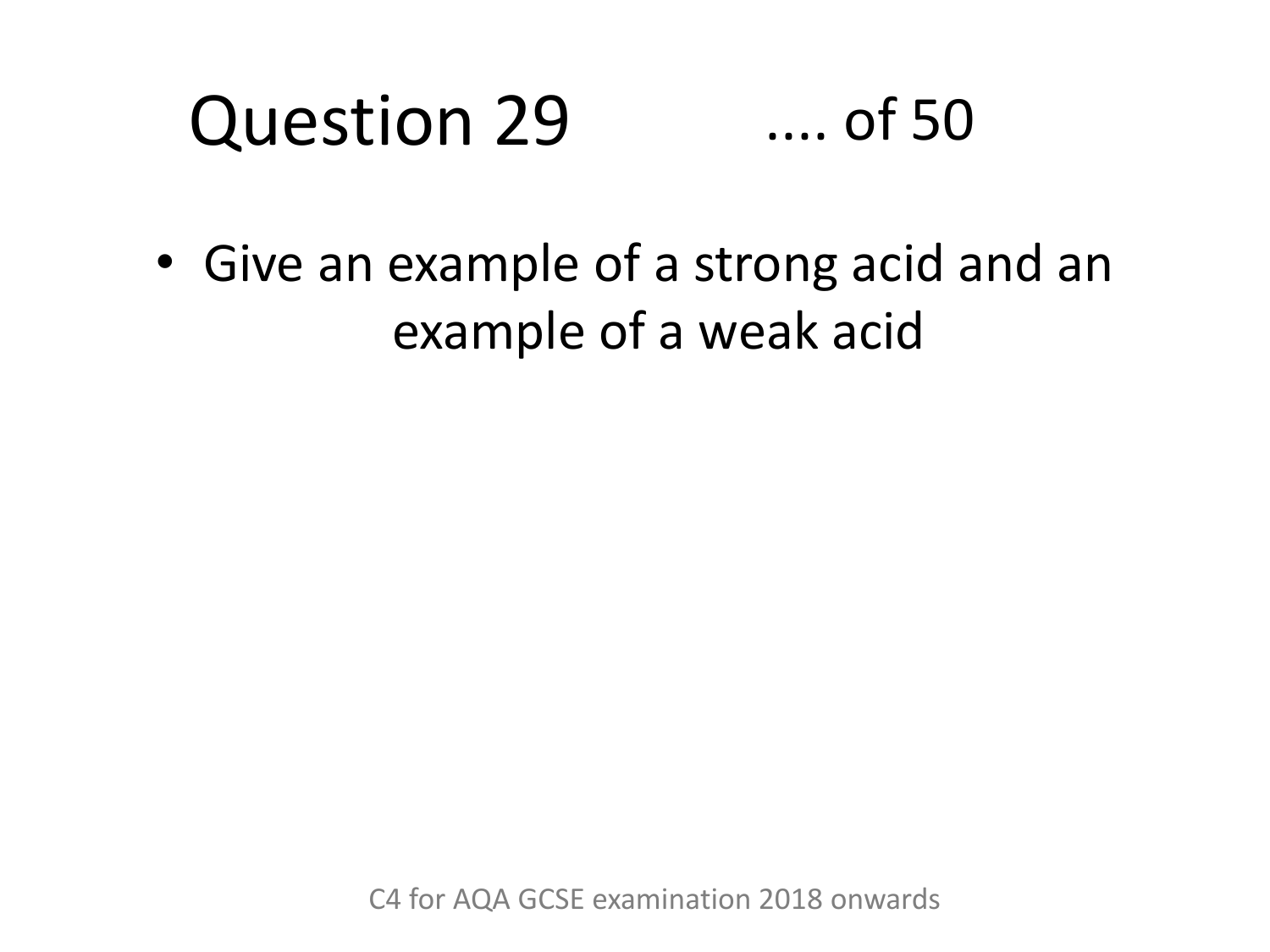# Answer 29 .... of 50

- Strong acid = sulfuric, nitric or hydrochloric
- Weak acid = ethanoic, citric or carbonic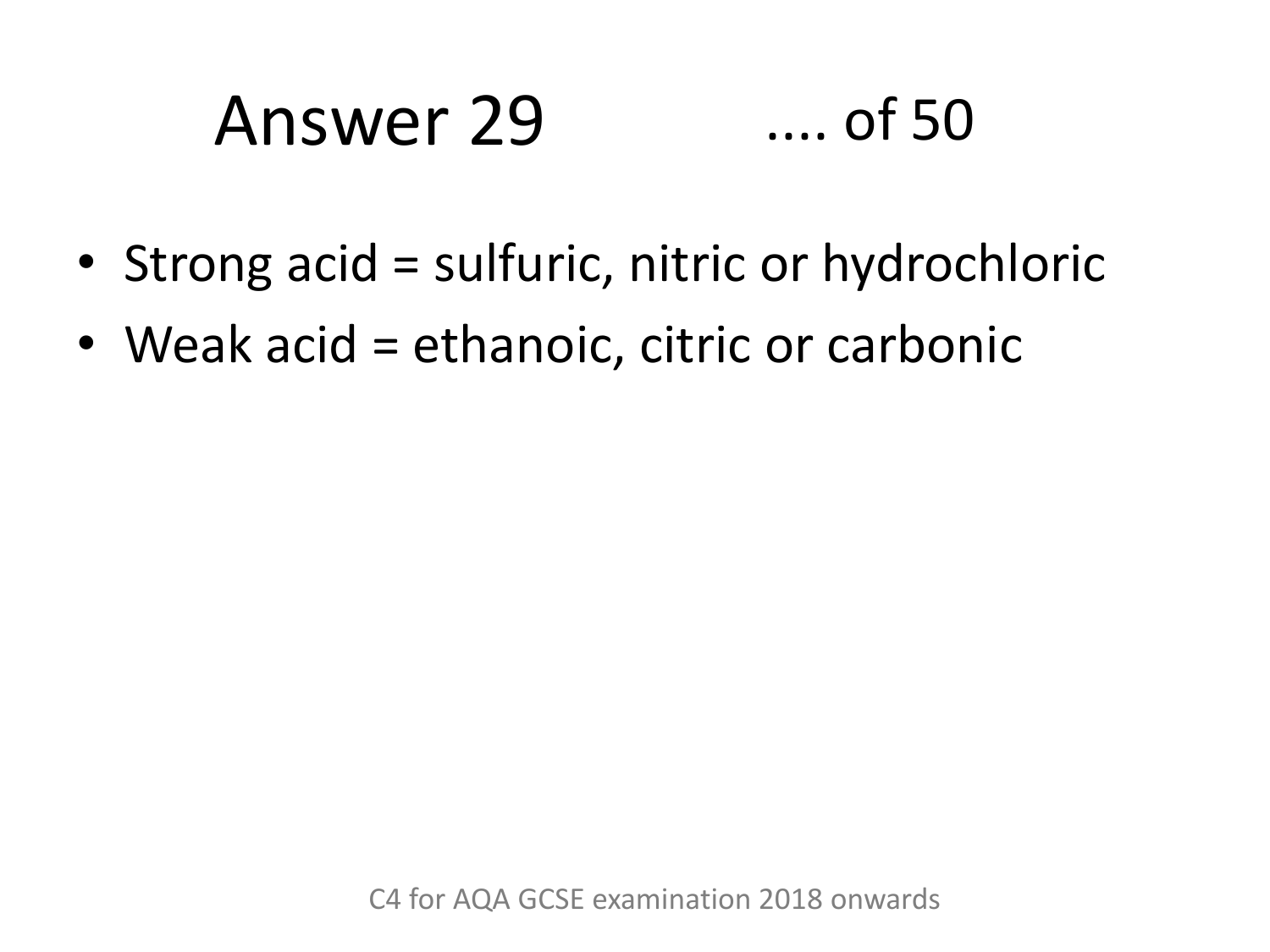#### Question 30 .... of 50

• What ion is the pH scale related to?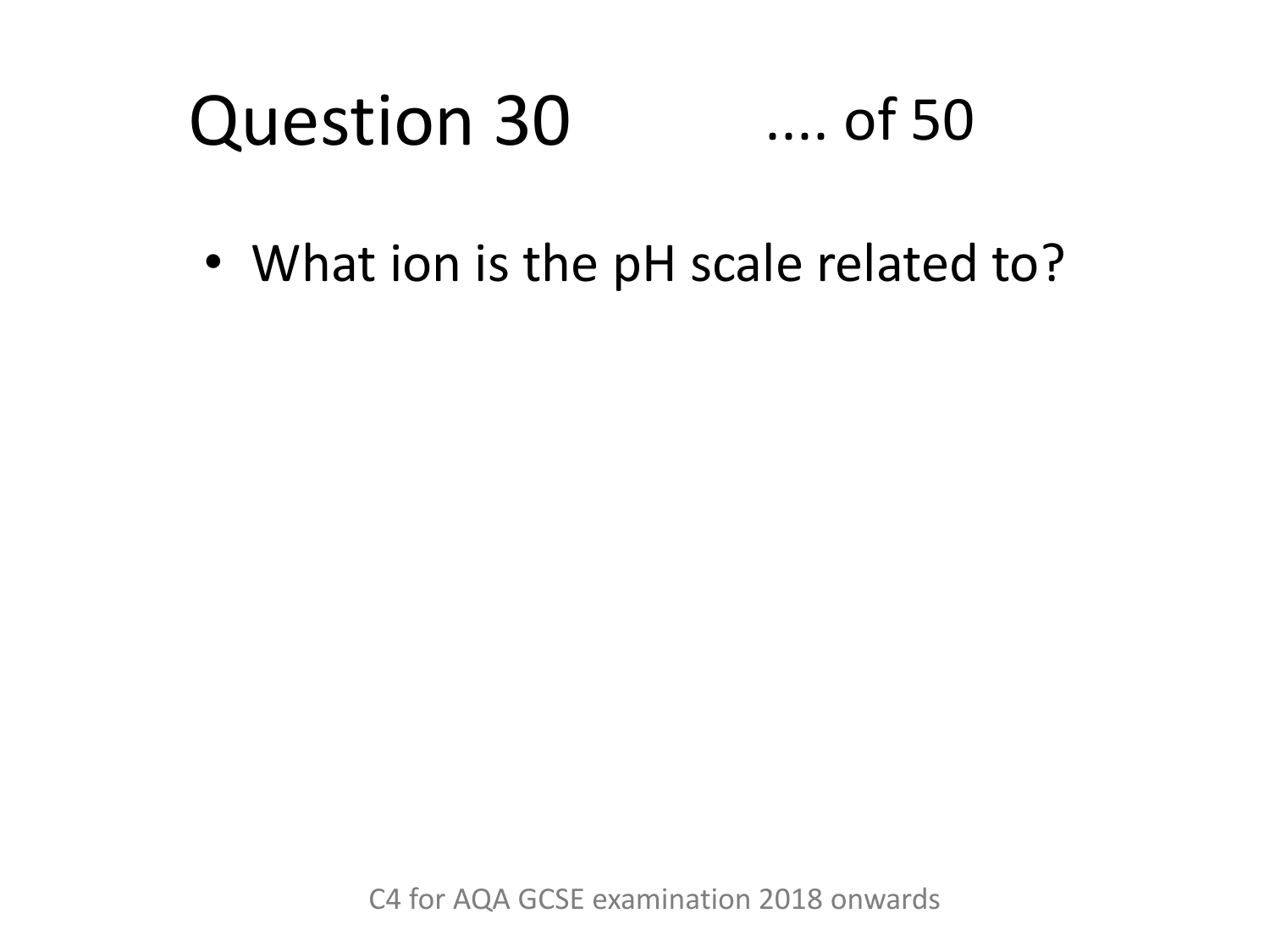### Answer 30

### $\dots$  of 50

 $\bullet$  H<sup>+</sup> ions

C4 for AQA GCSE examination 2018 onwards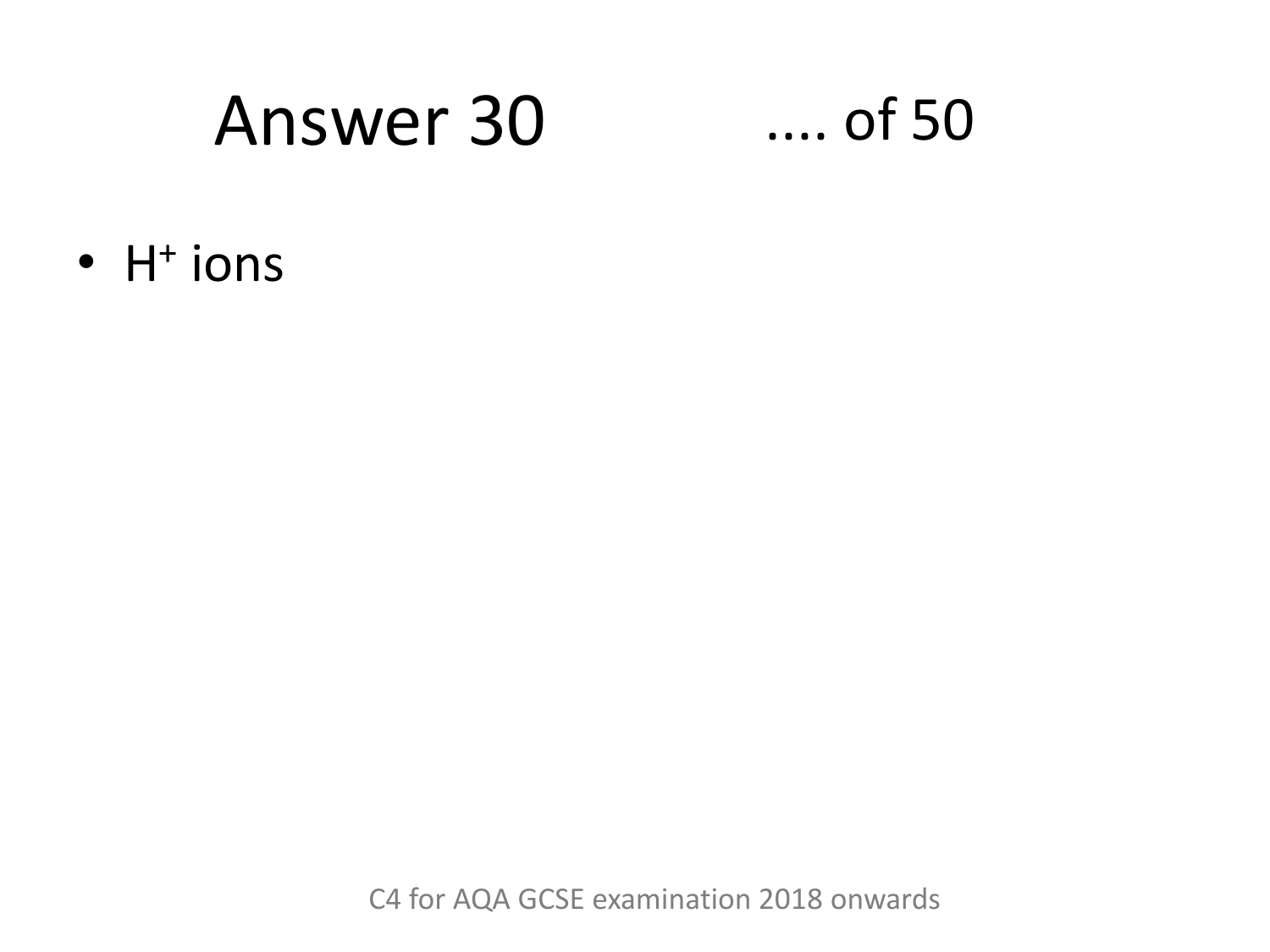#### Question 31 .... of 50

• How is pH related to H+ ion concentration?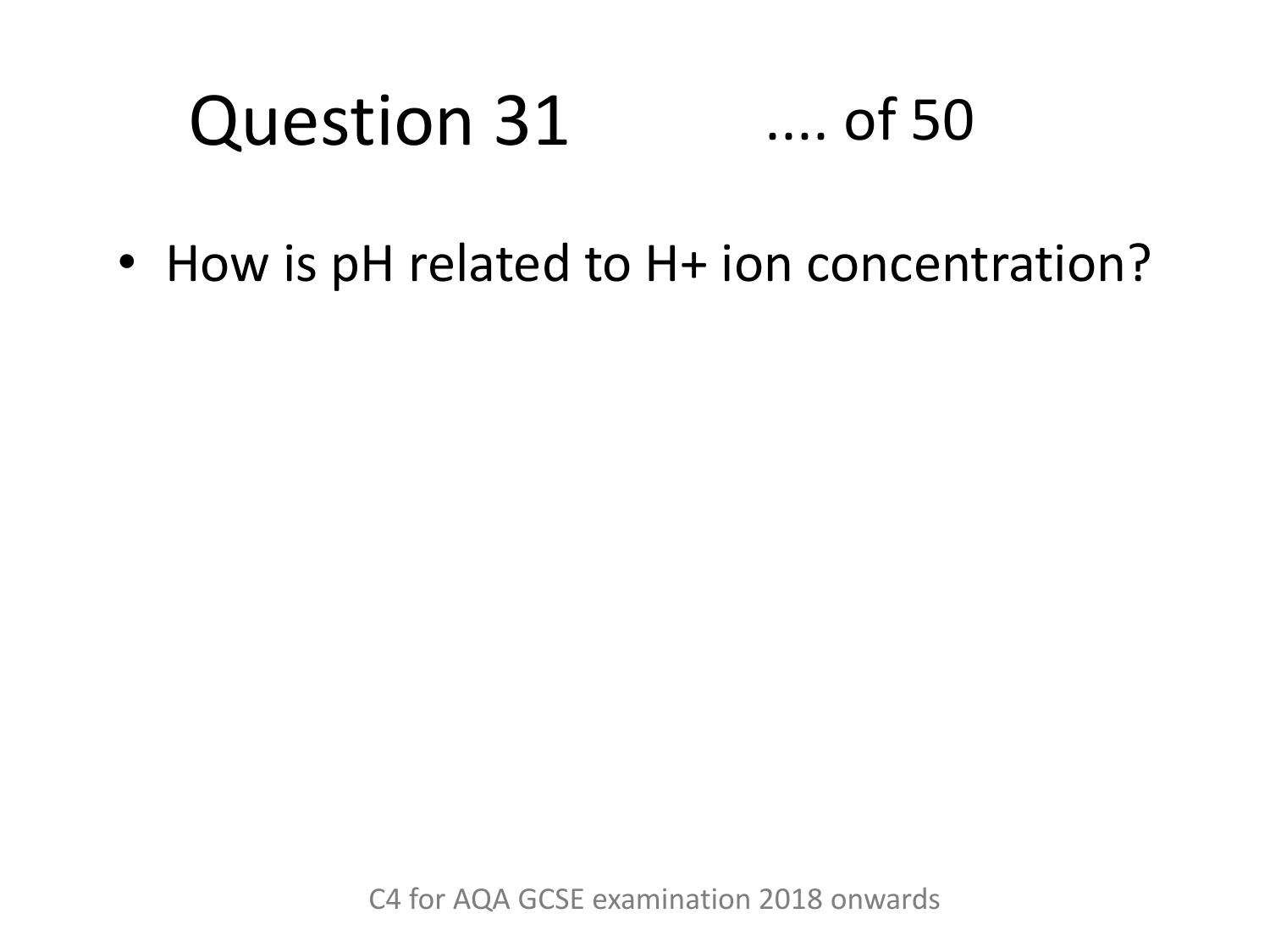# Answer 31 .... of 50

• If the pH decreases by one unit, the hydrogen ion concentration of the solution increases by a factor of 10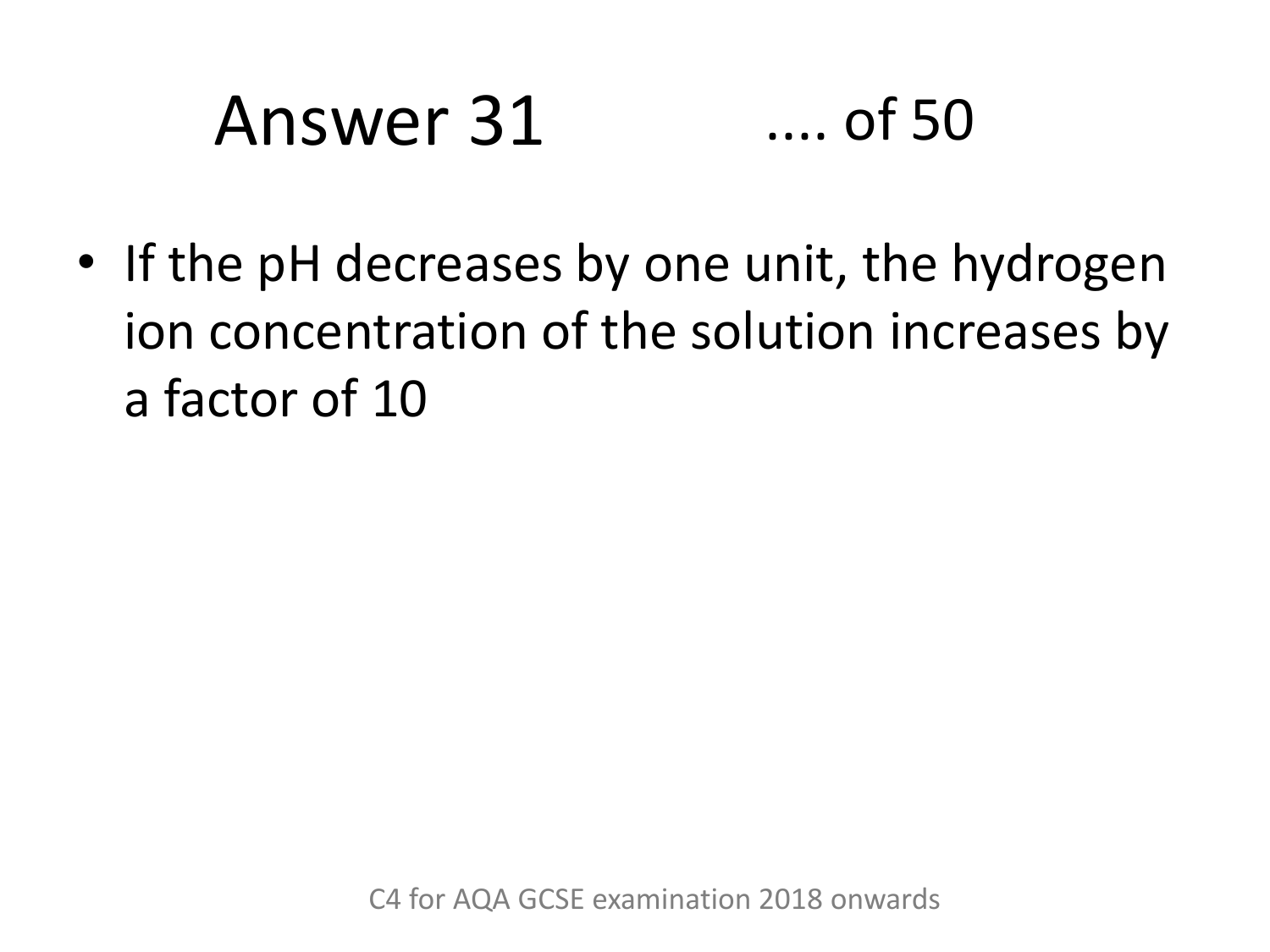### Question 32 .... of 50

• A solution is made from 6g of citric acid added to 100cm<sup>3</sup> of water. What is the concentration of the solution in  $g/dm^3$ ?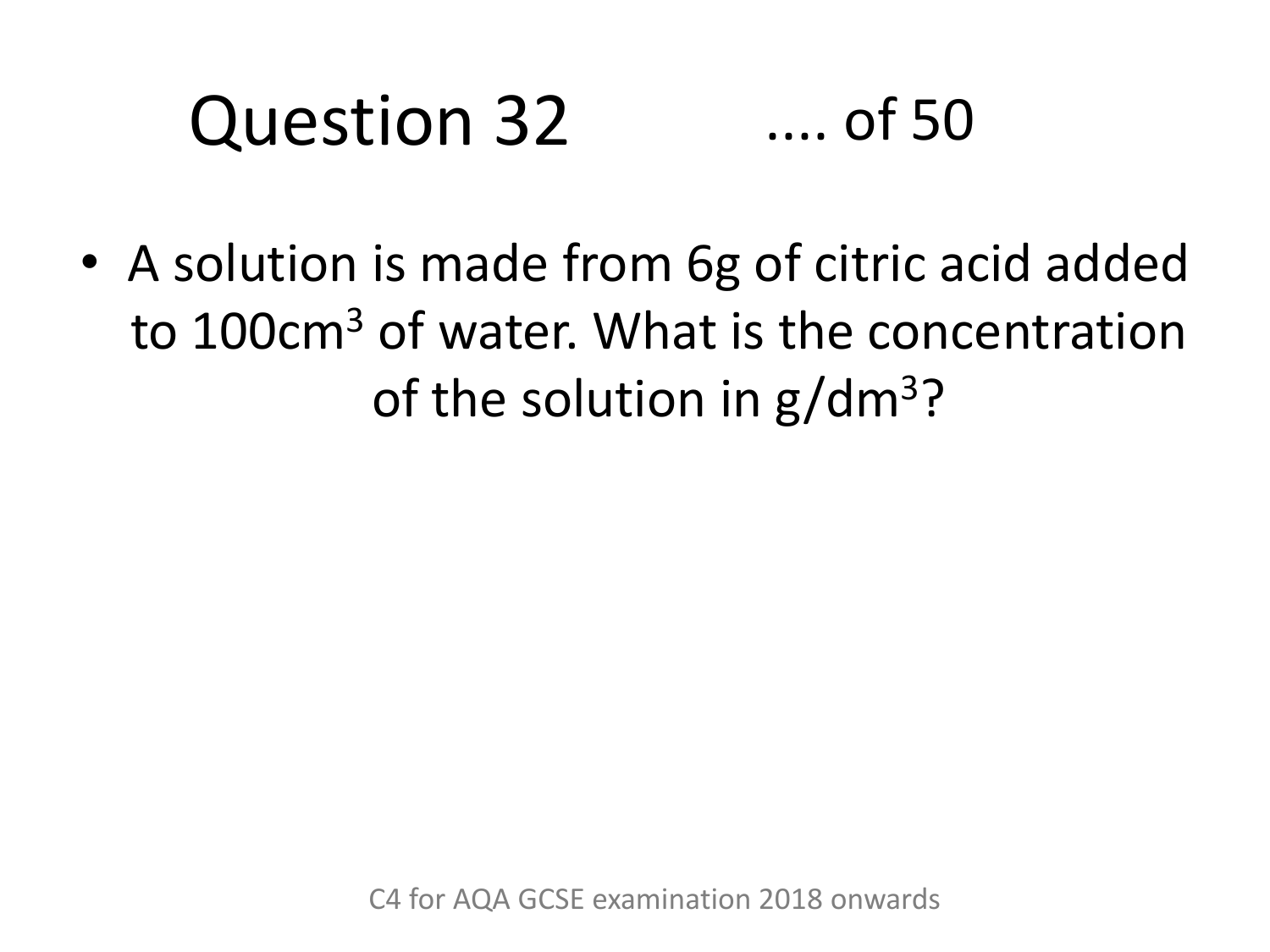# Answer 32 .... of 50

- $6g/100cm^{3}$
- $6g/0.1dm^3$
- $60g/1dm^3$
- $\cdot$  60 g/dm<sup>3</sup>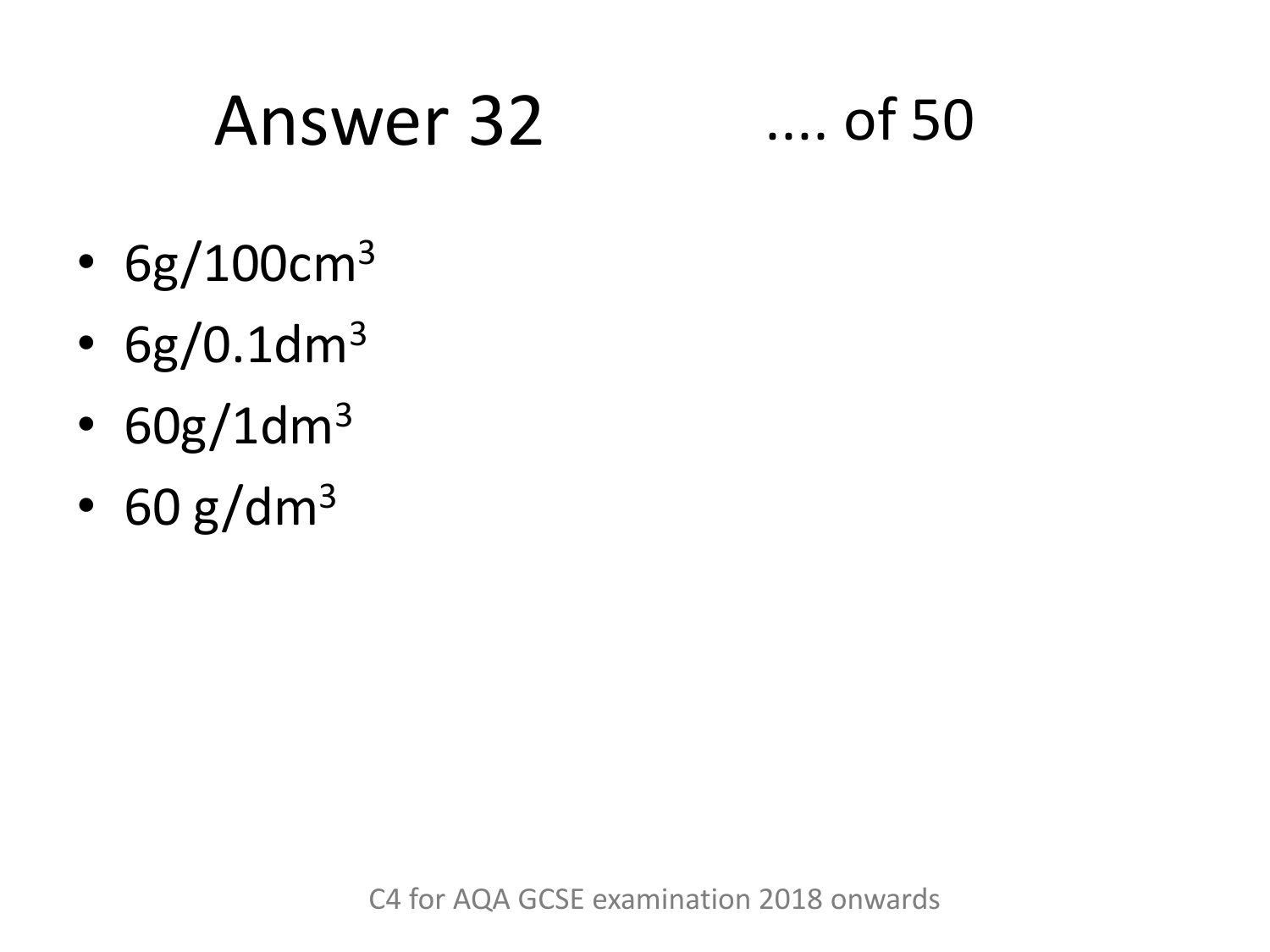# Question 33

### .... of 50

• Define electrolysis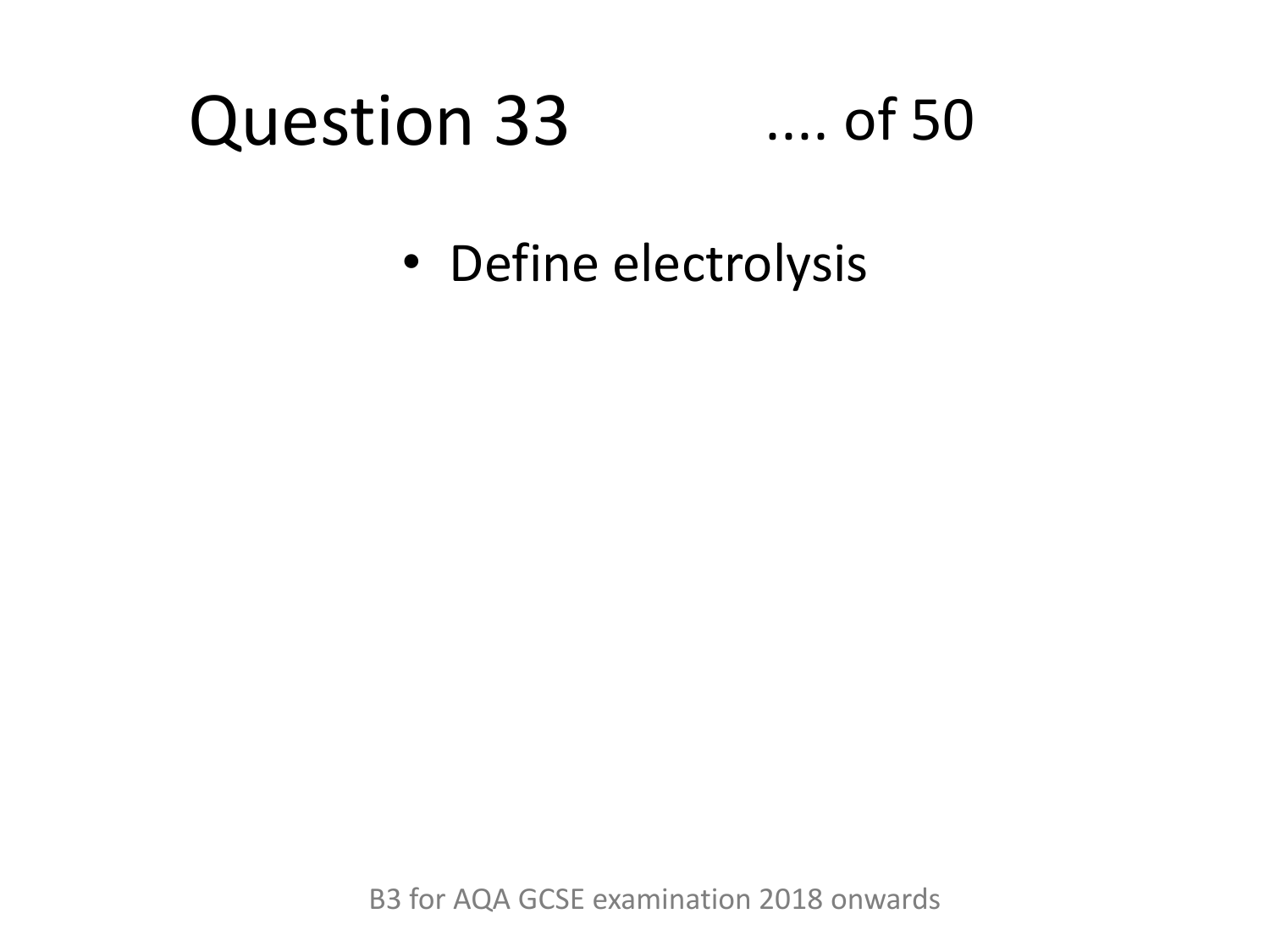# Answer 33 .... of 50

• The process of passing direct current through a solution or melted ionic compound to move ions apart and so break the compound down and discharge some of the elements at the electrodes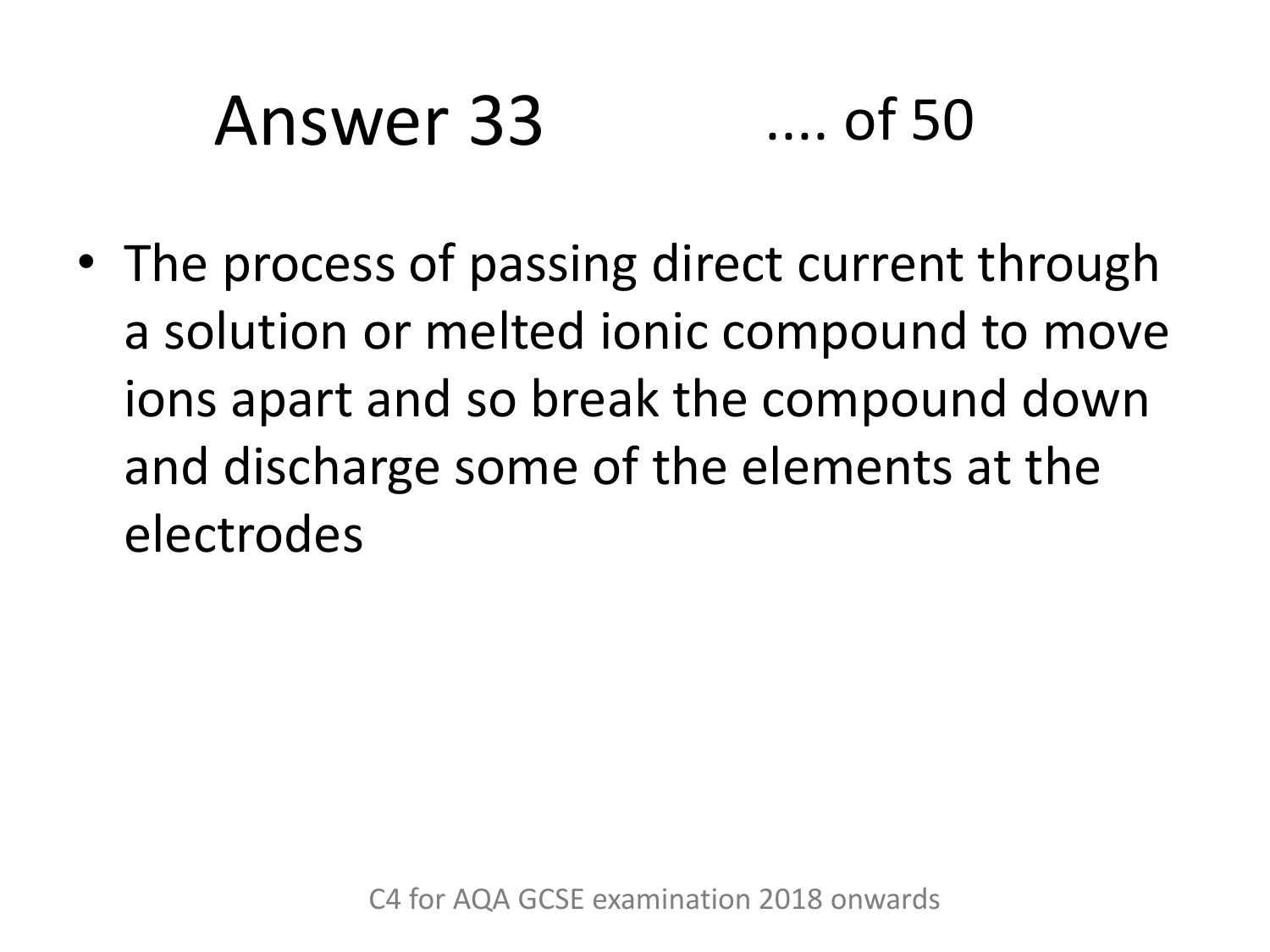#### Question 34 .... of 50

• Give the charges of the anode and the cathode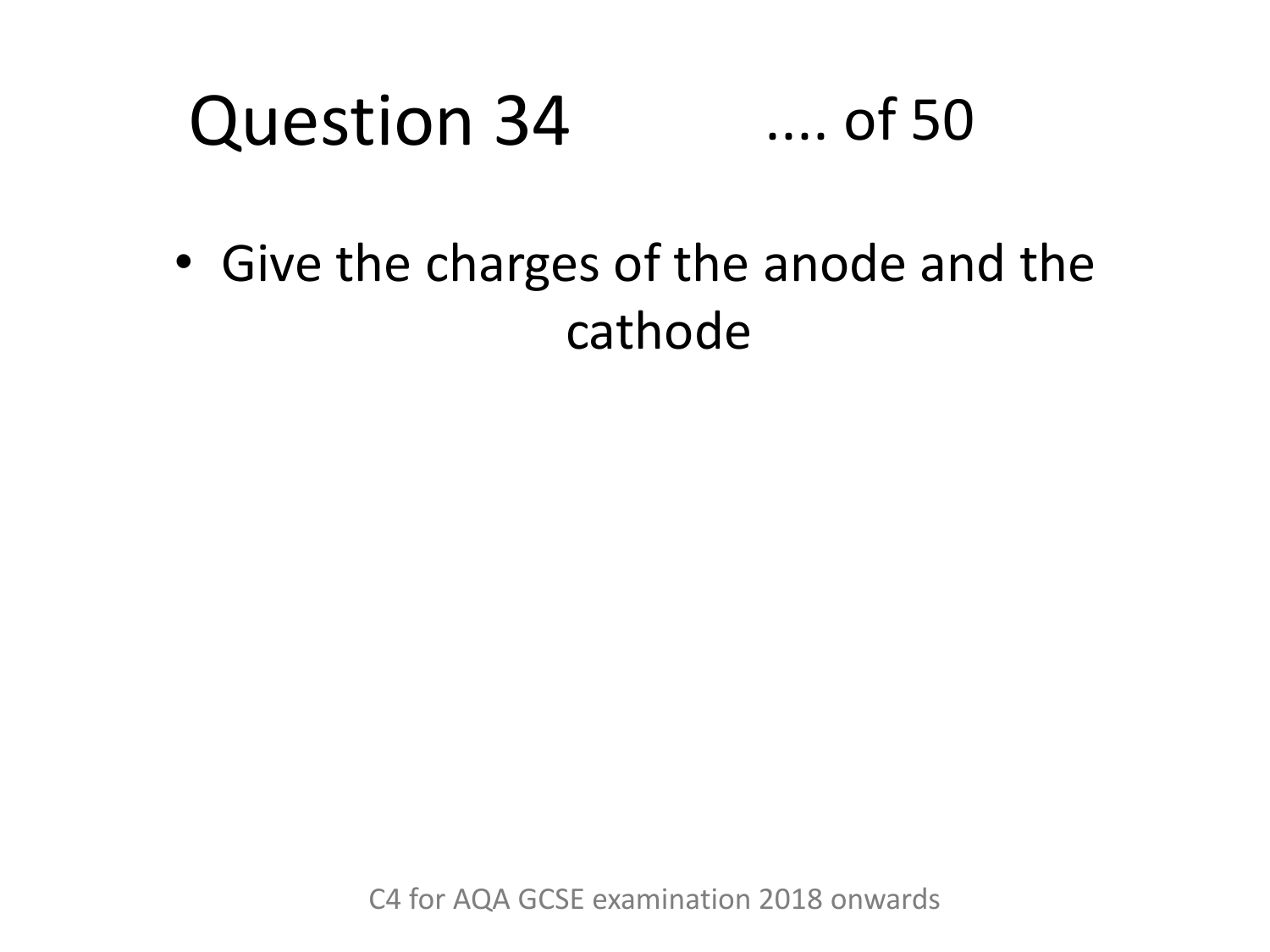### Answer 34 .... of 50



- Anode = positive electrode
- Cathode = negative electrode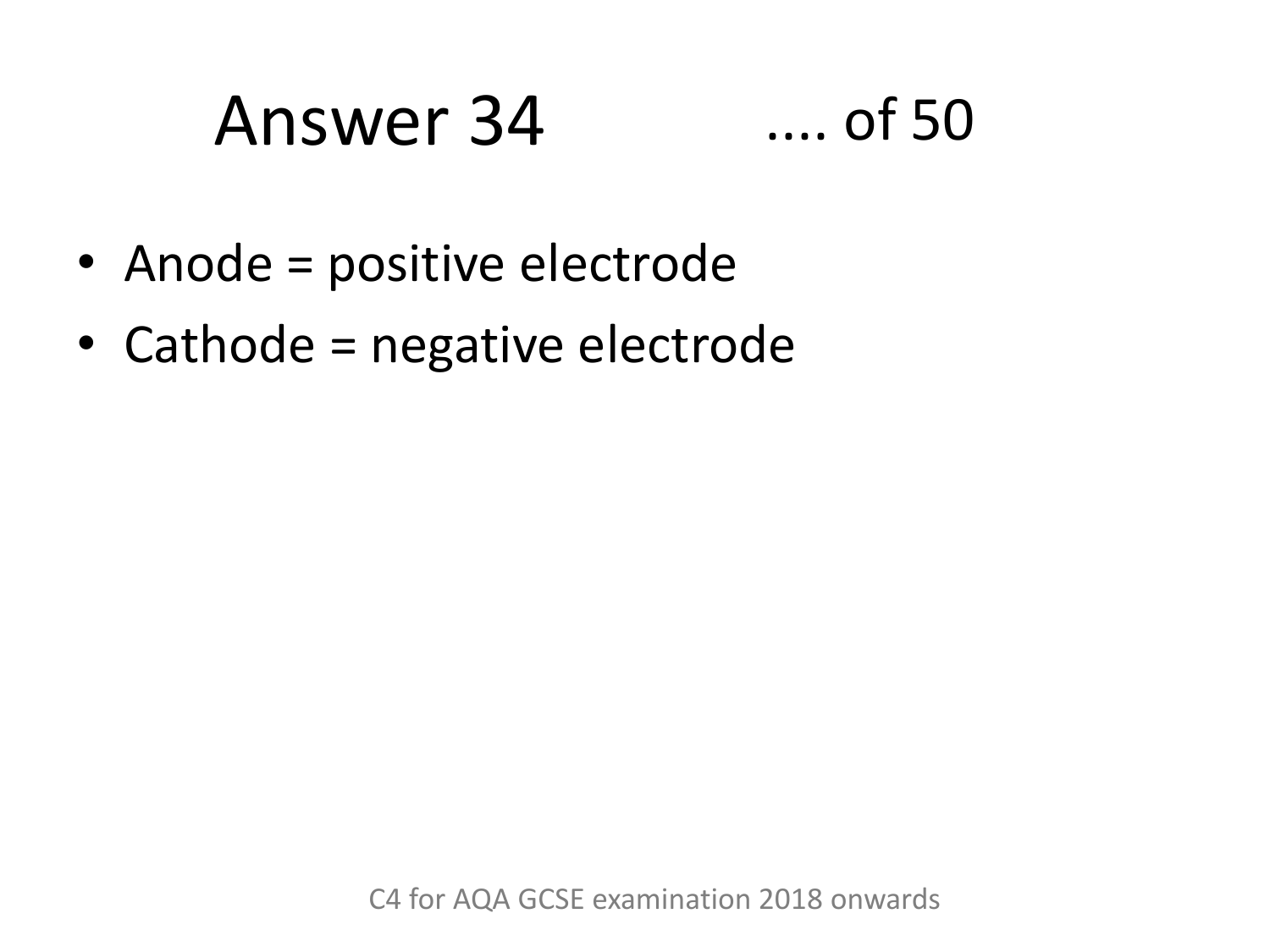### Question 35 .... of 50

• Identify the two products that would form if molten copper chloride was electrolysed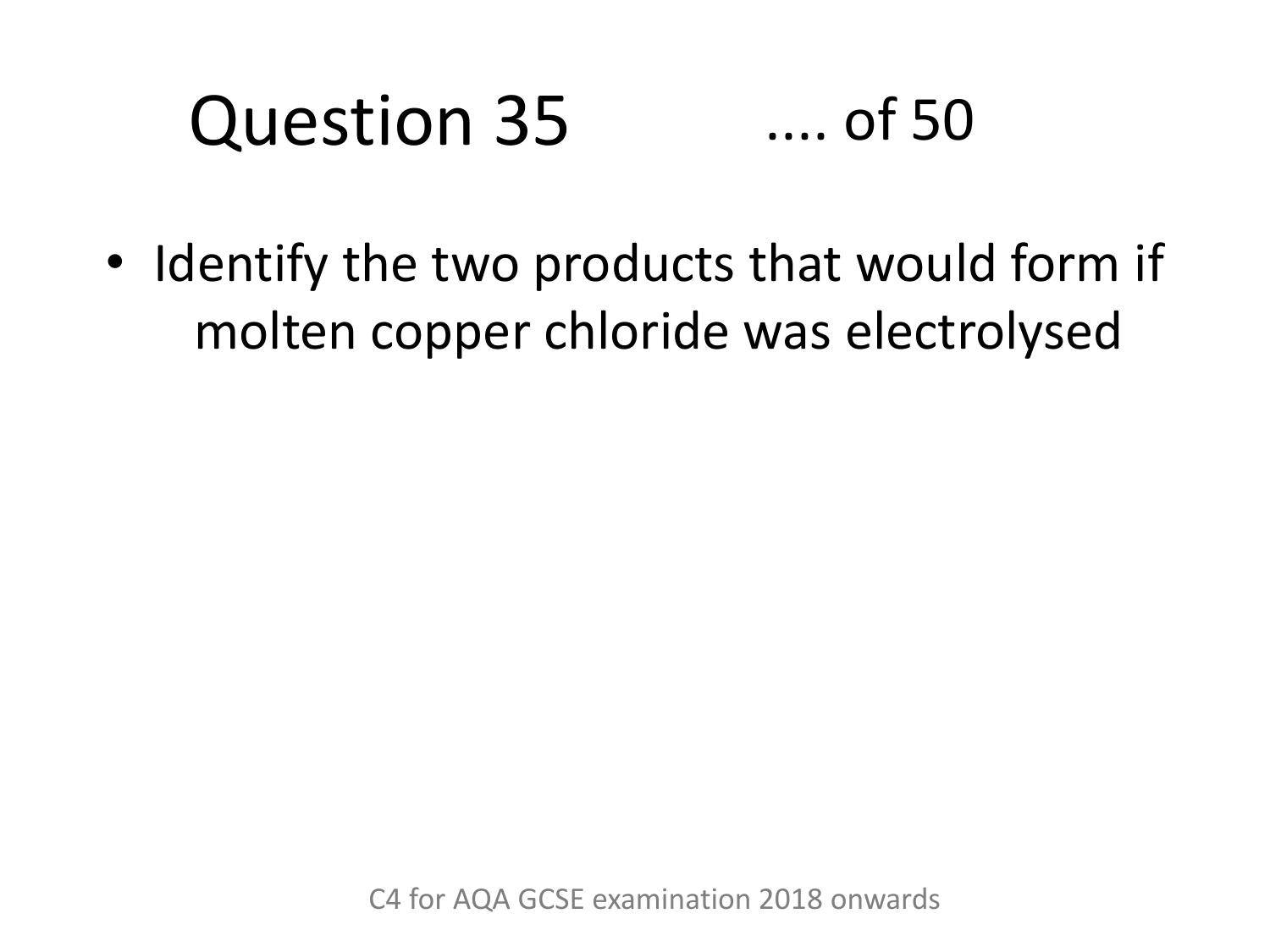### **Answer 35**

### $\dots$  of 50

- $\text{-}$  Cu2<sup>+</sup>
- $\bullet$  CI-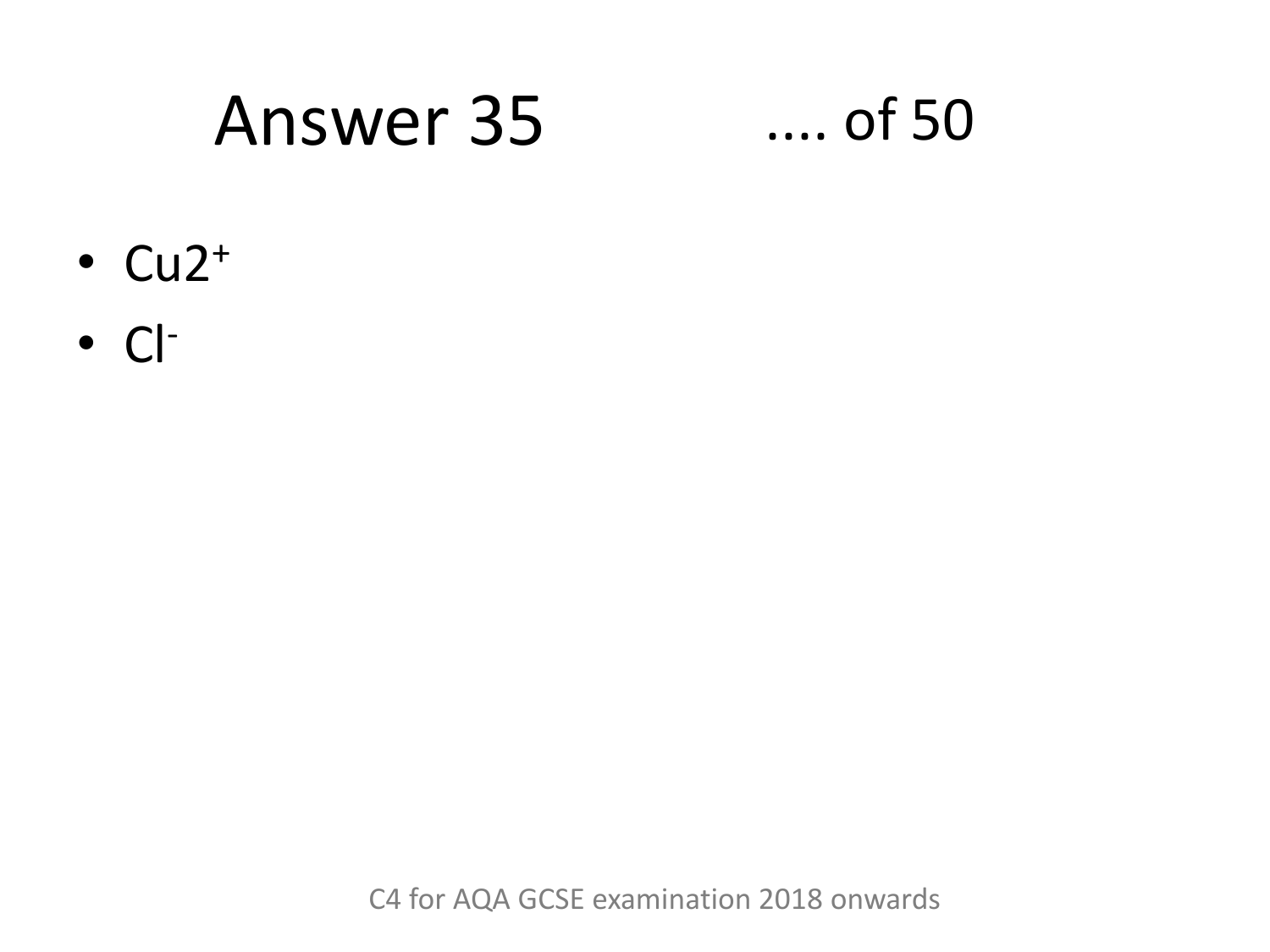#### Question 36 .... of 50

• What happens when negative ions reach the anode?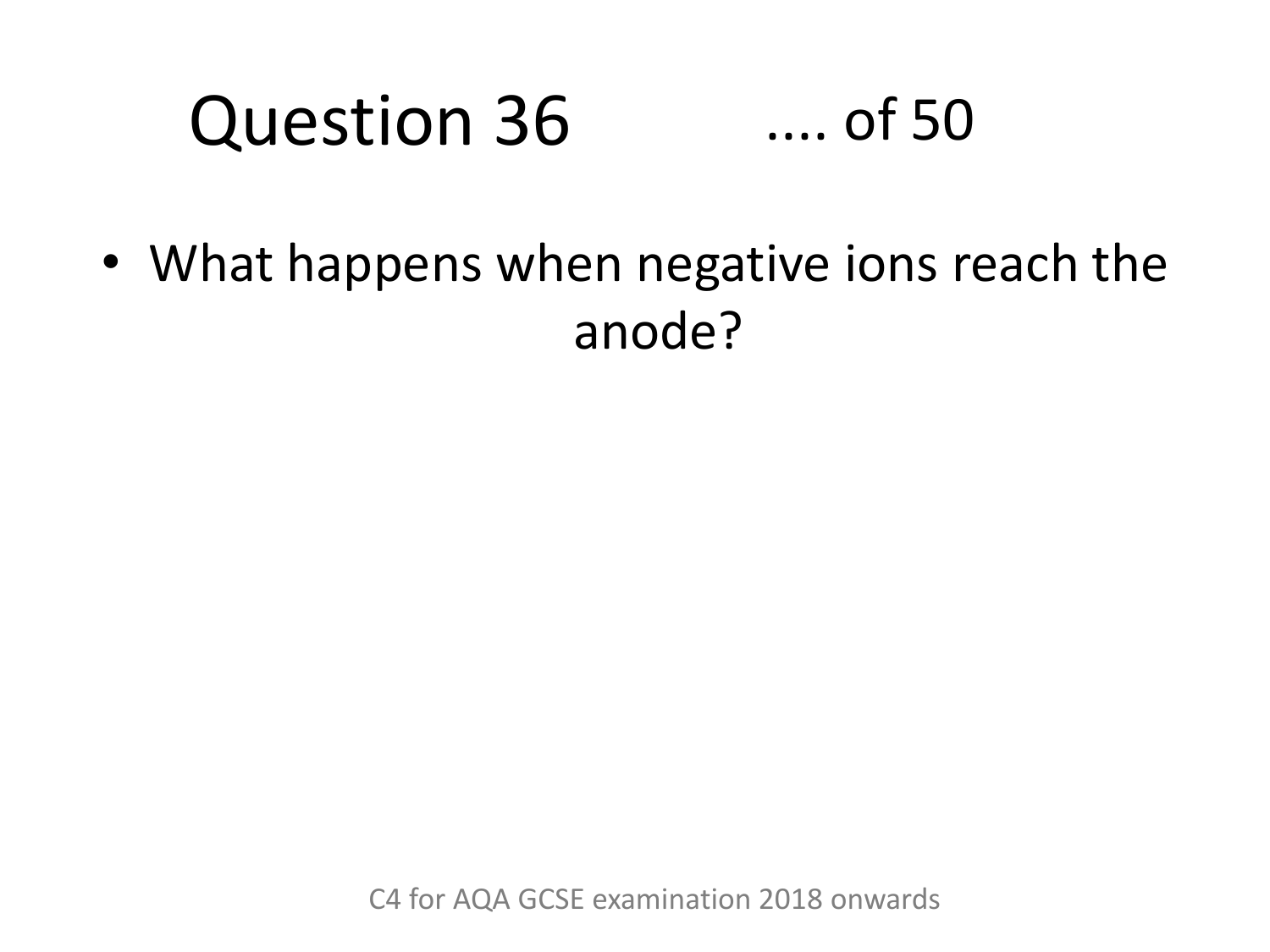# Answer 36 .... of 50

• They lose electrons to the electrode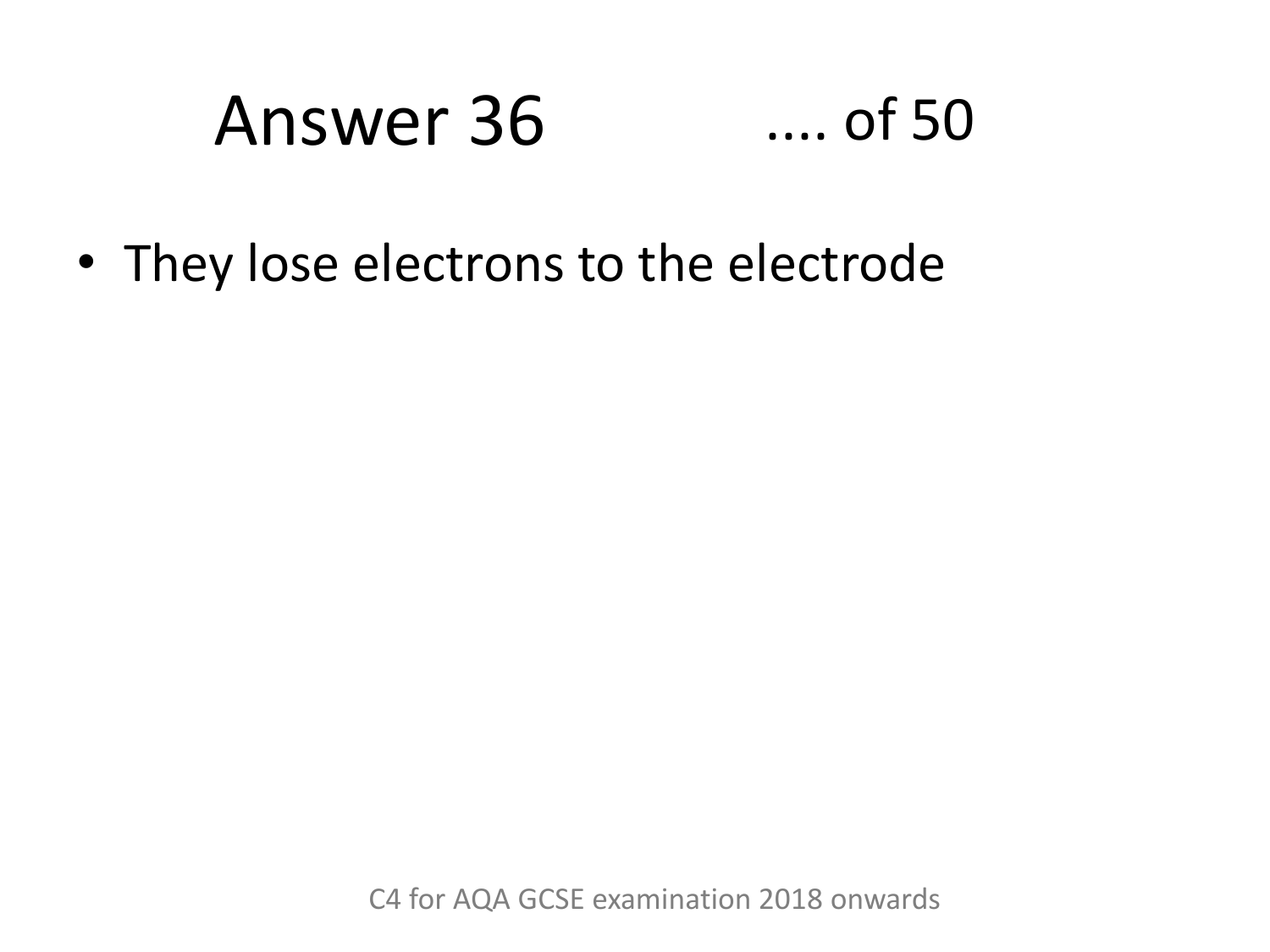### Question 37 .... of 50

• Give the half equation for the discharge of the chloride ion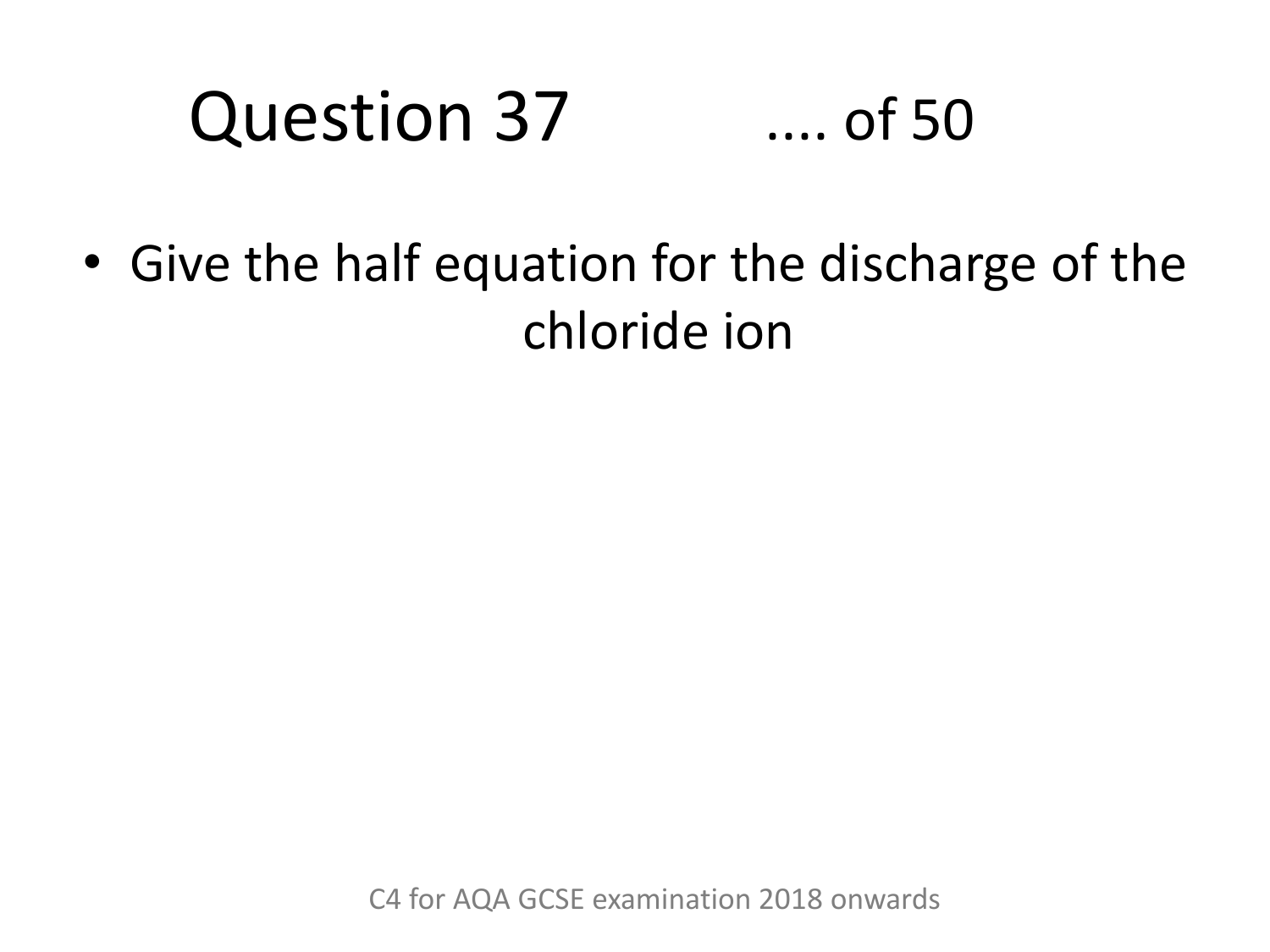### Answer 37

### $...$  of 50

 $\cdot$  2Cl<sup>-</sup> - 2e<sup>-</sup>  $\rightarrow$  Cl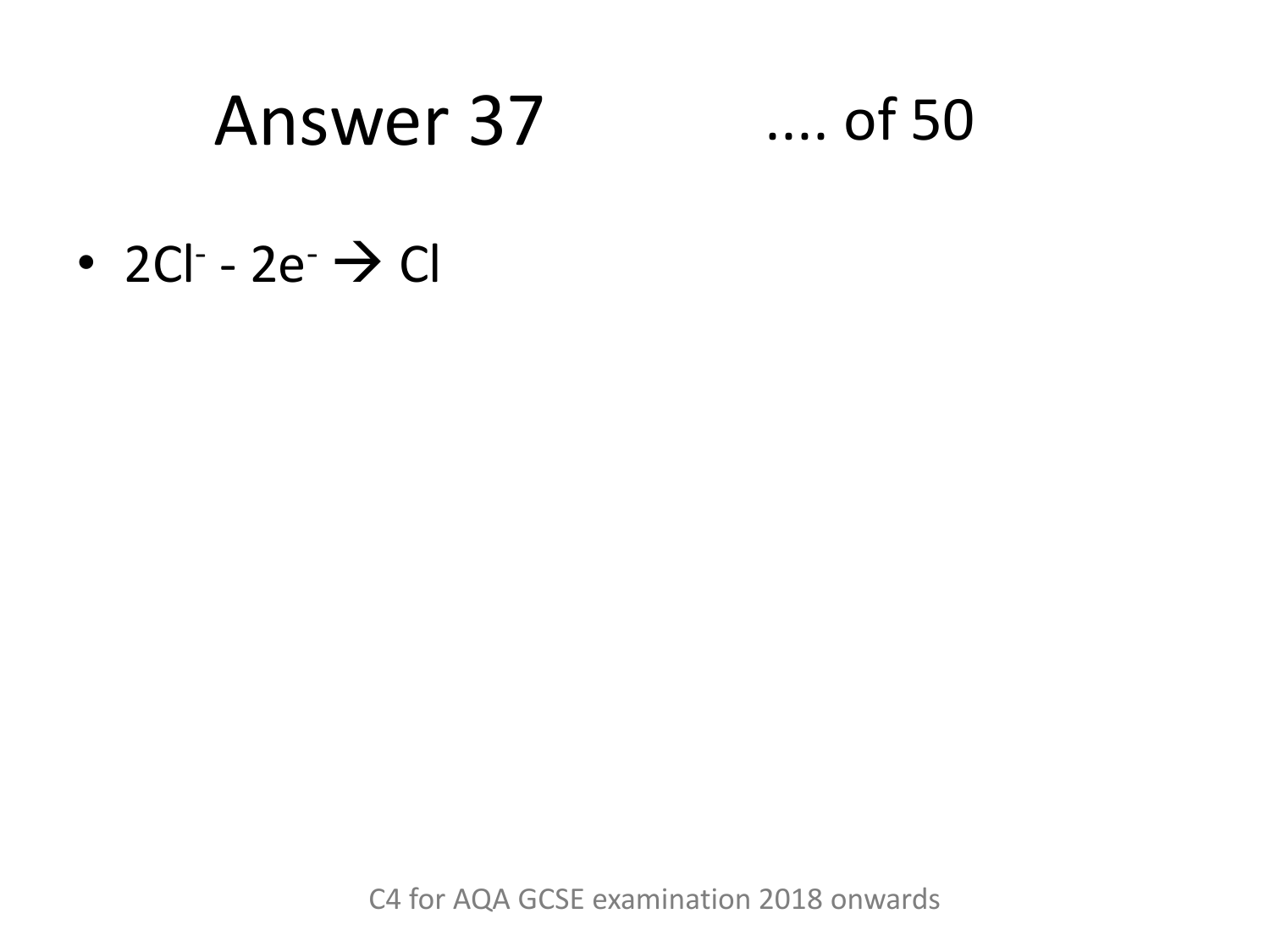#### Question 38 .... of 50

• What is a simple binary electrolyte?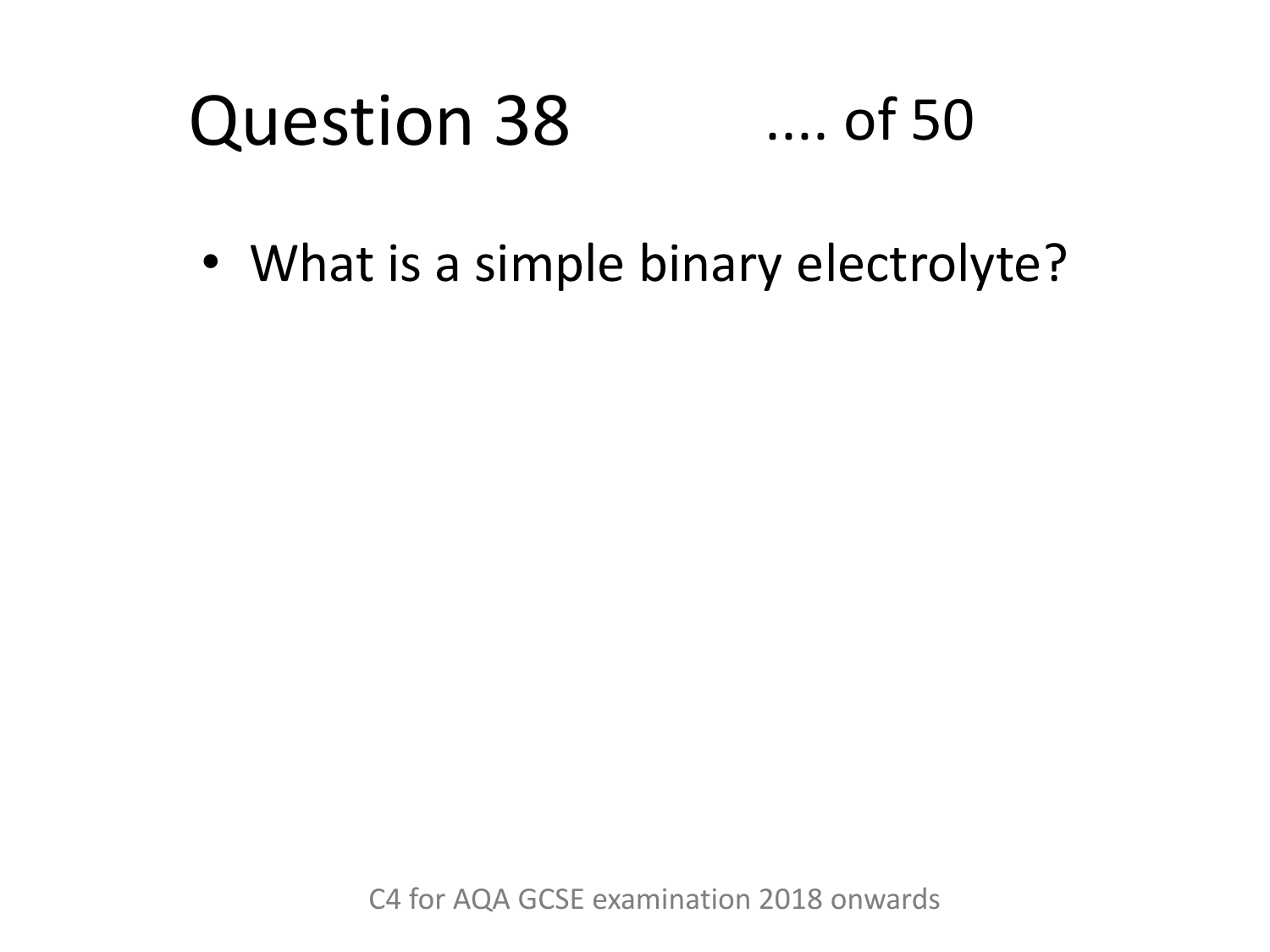# Answer 38 .... of 50

• One that is made up of two ions e.g. lead bromide or copper chloride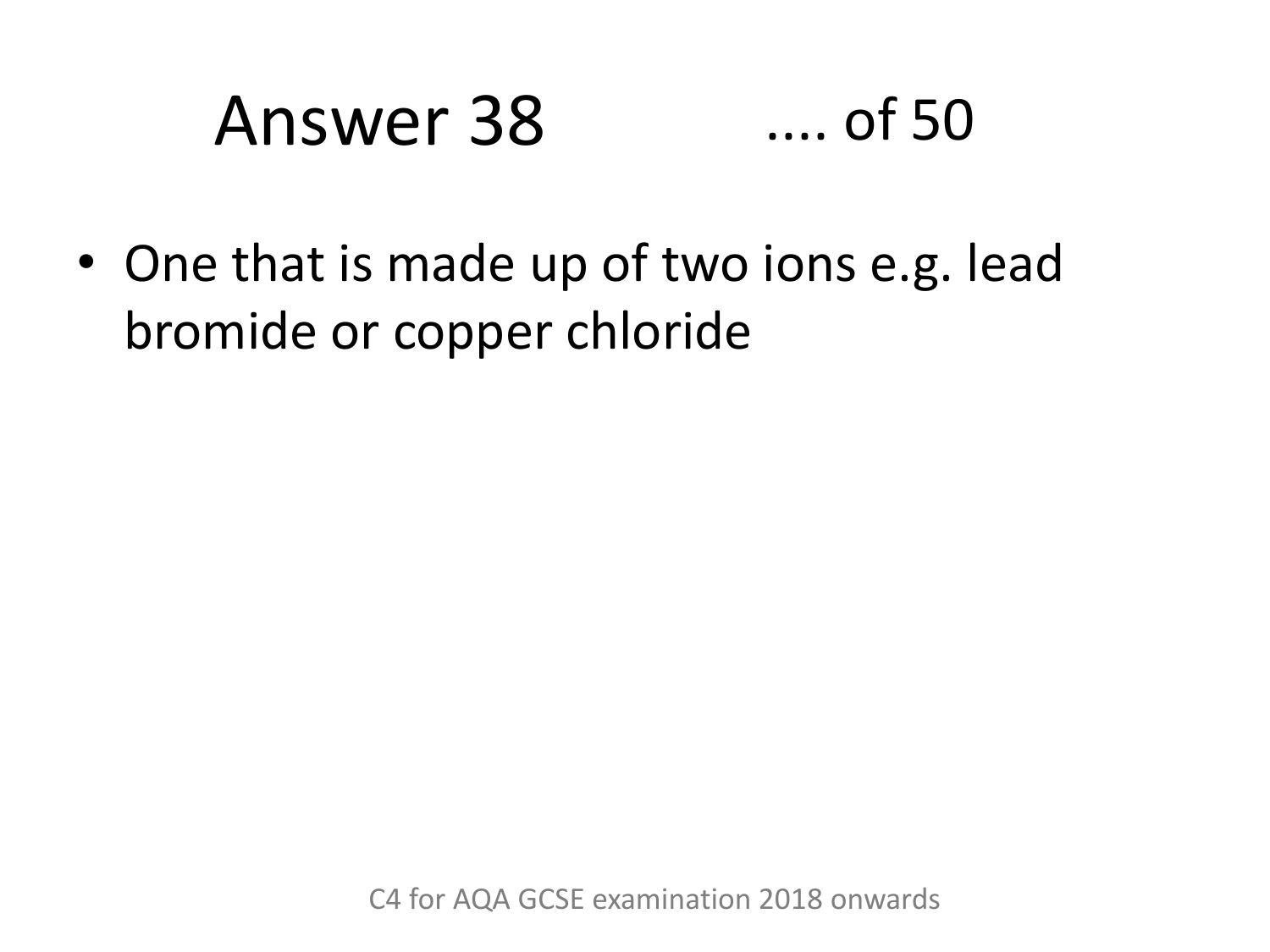#### Question 39 .... of 50

• What does it mean if an electrode is inert?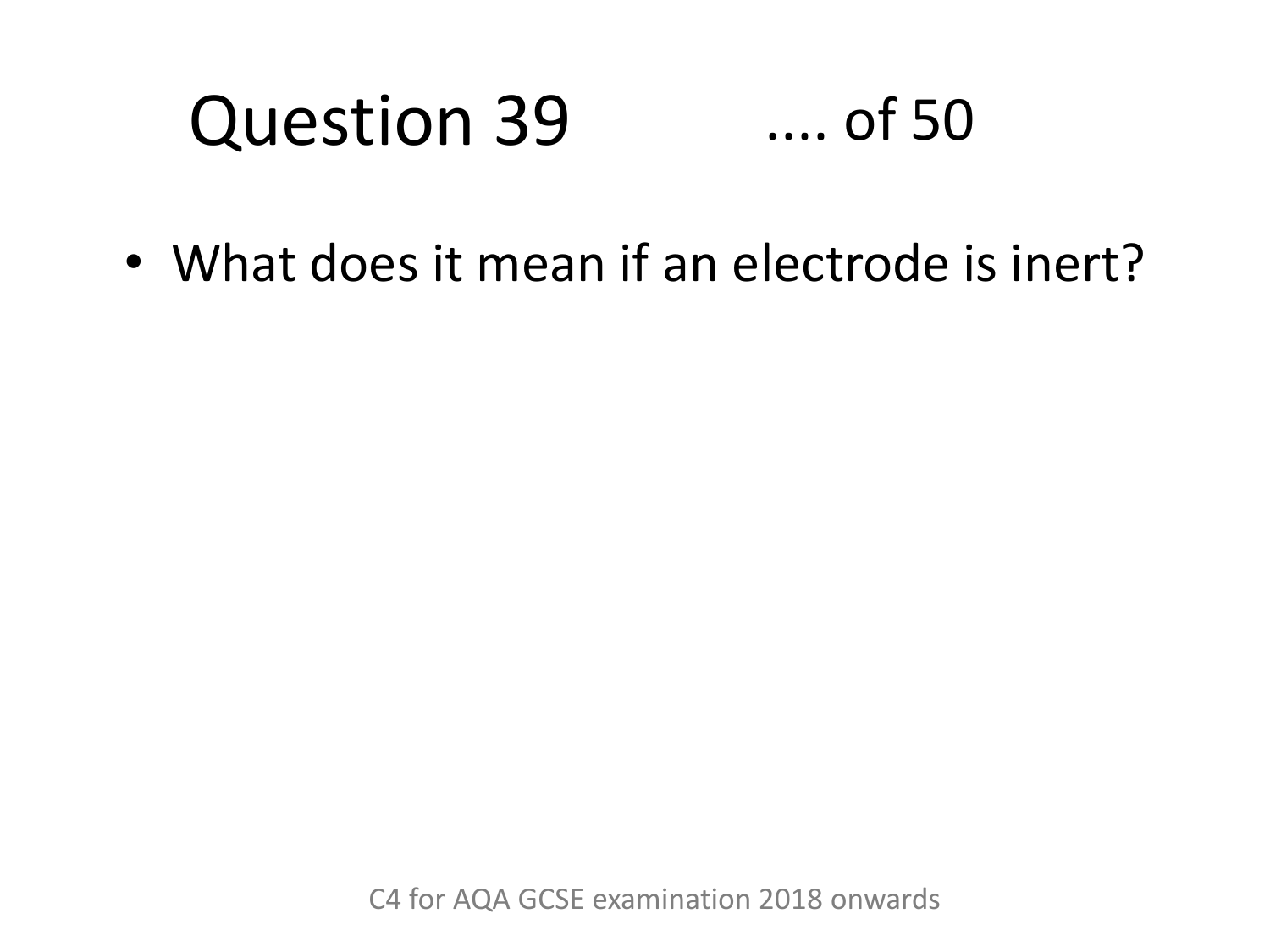# Answer 39 .... of 50

• The electrode won't react with any element that is discharged during electrolysis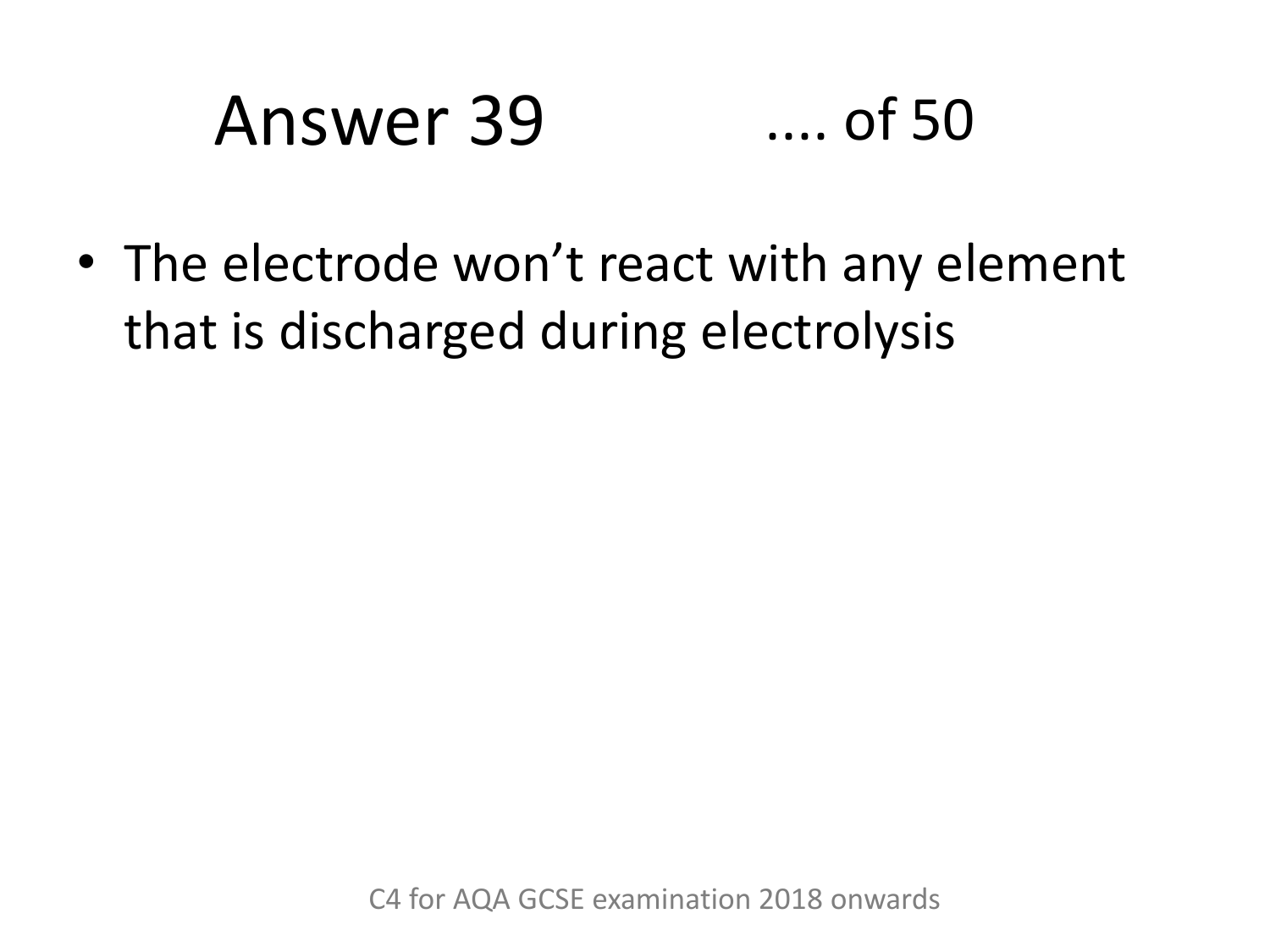#### Question 40 .... of 50

• Give an example of an inert electrode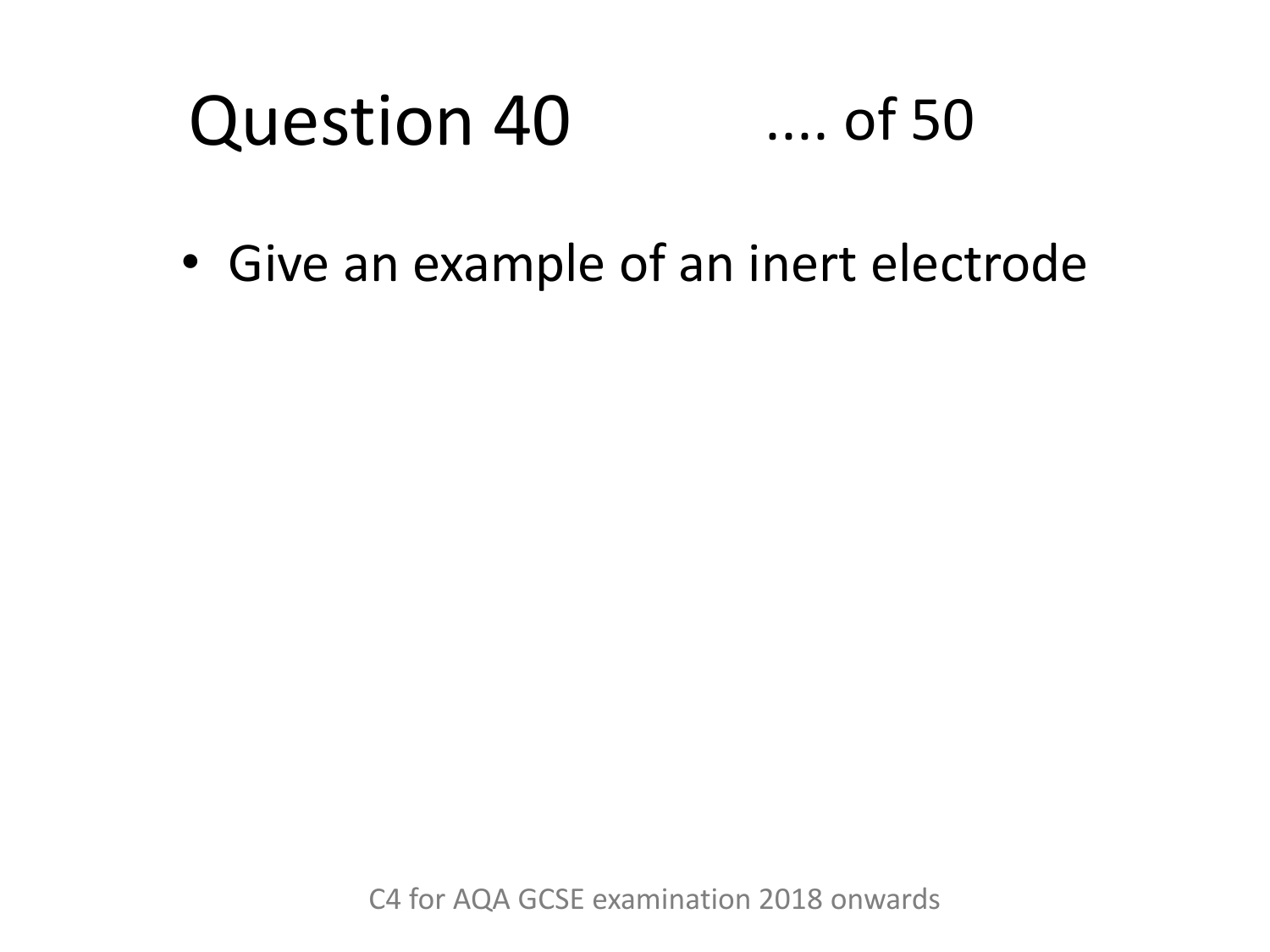### Answer 40



• Carbon/graphite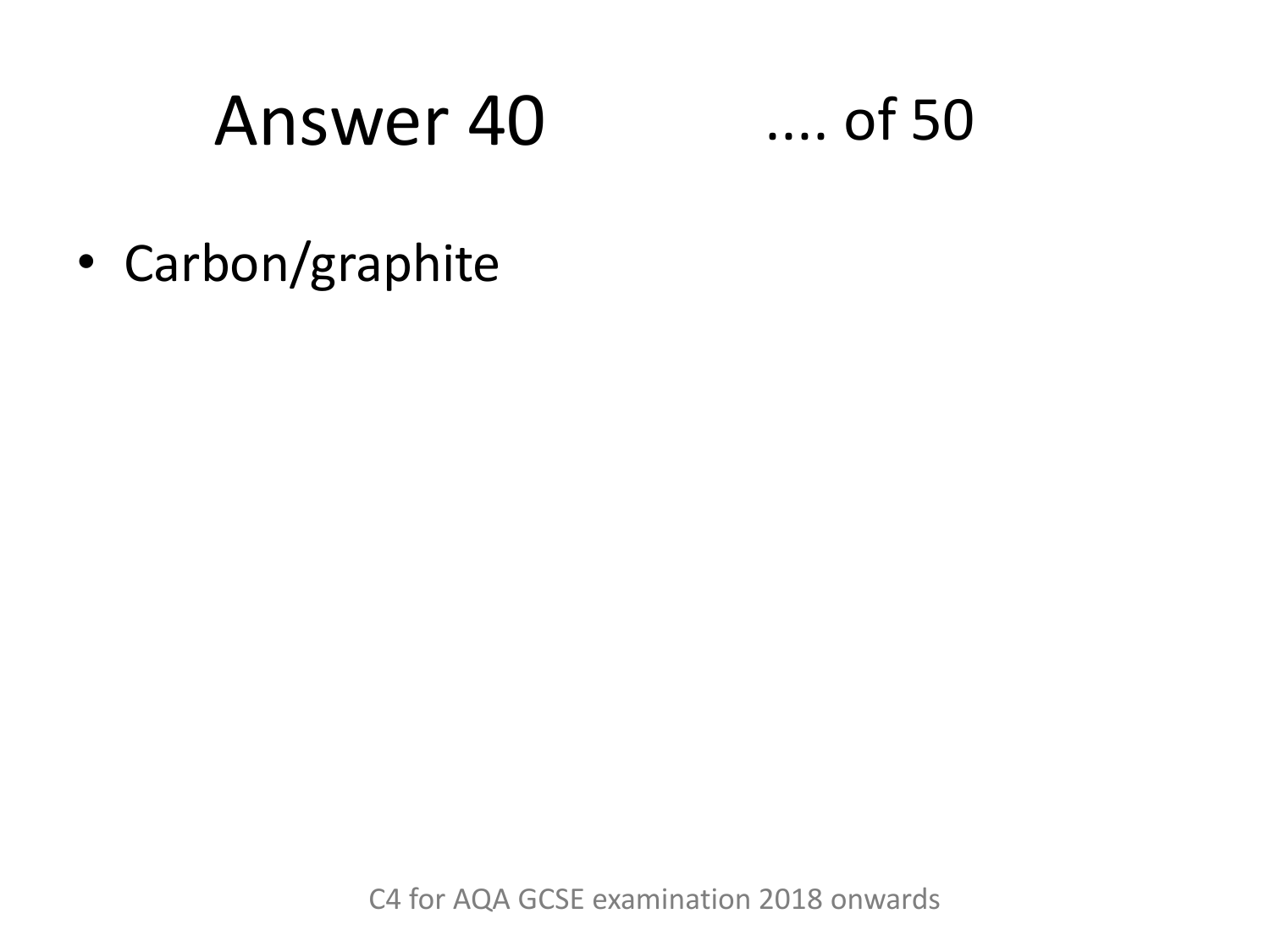#### Question 41 .... of 50

• What is the name of aluminium's ore?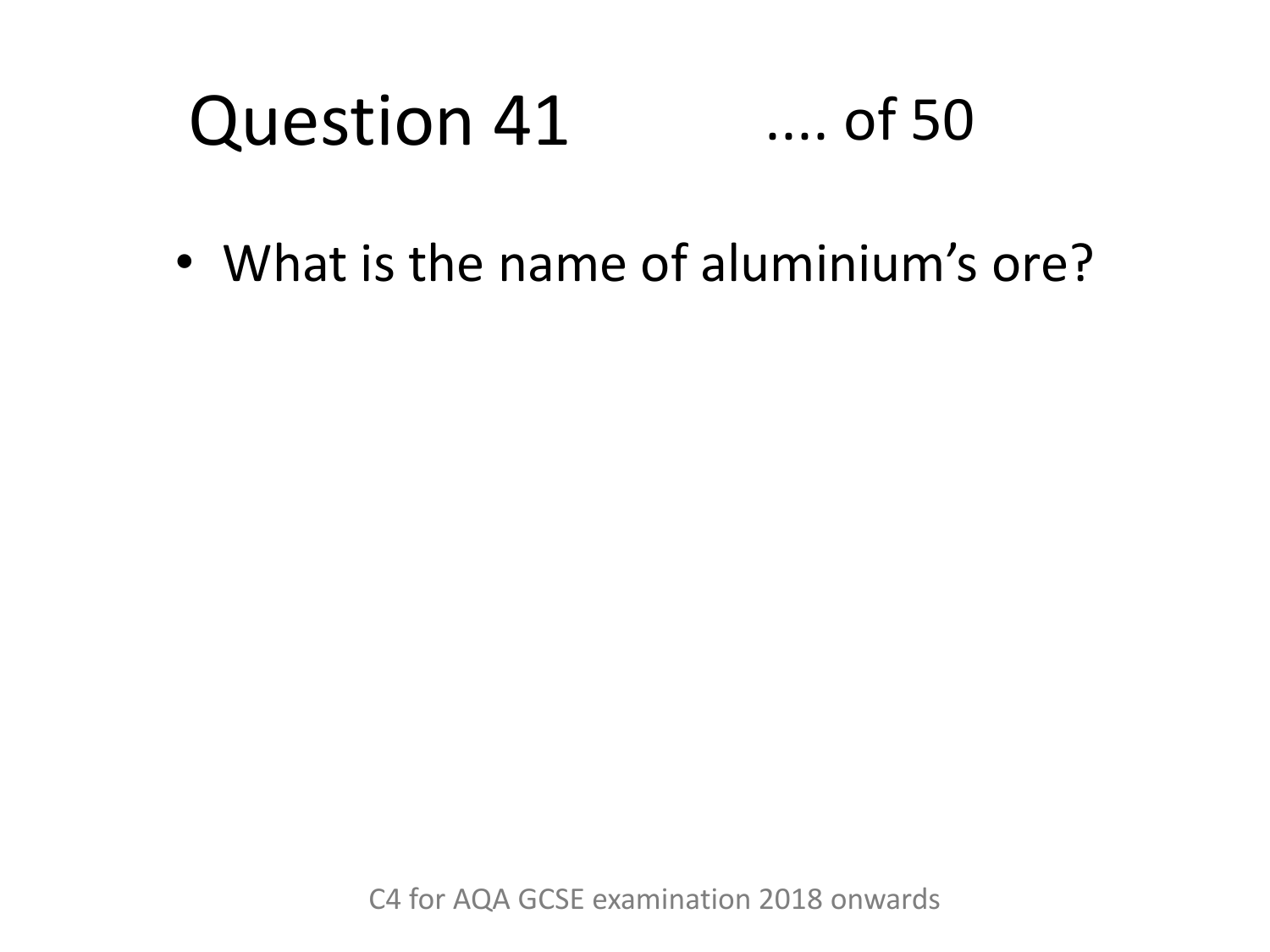### Answer 41

### $\ldots$  of 50

· Bauxite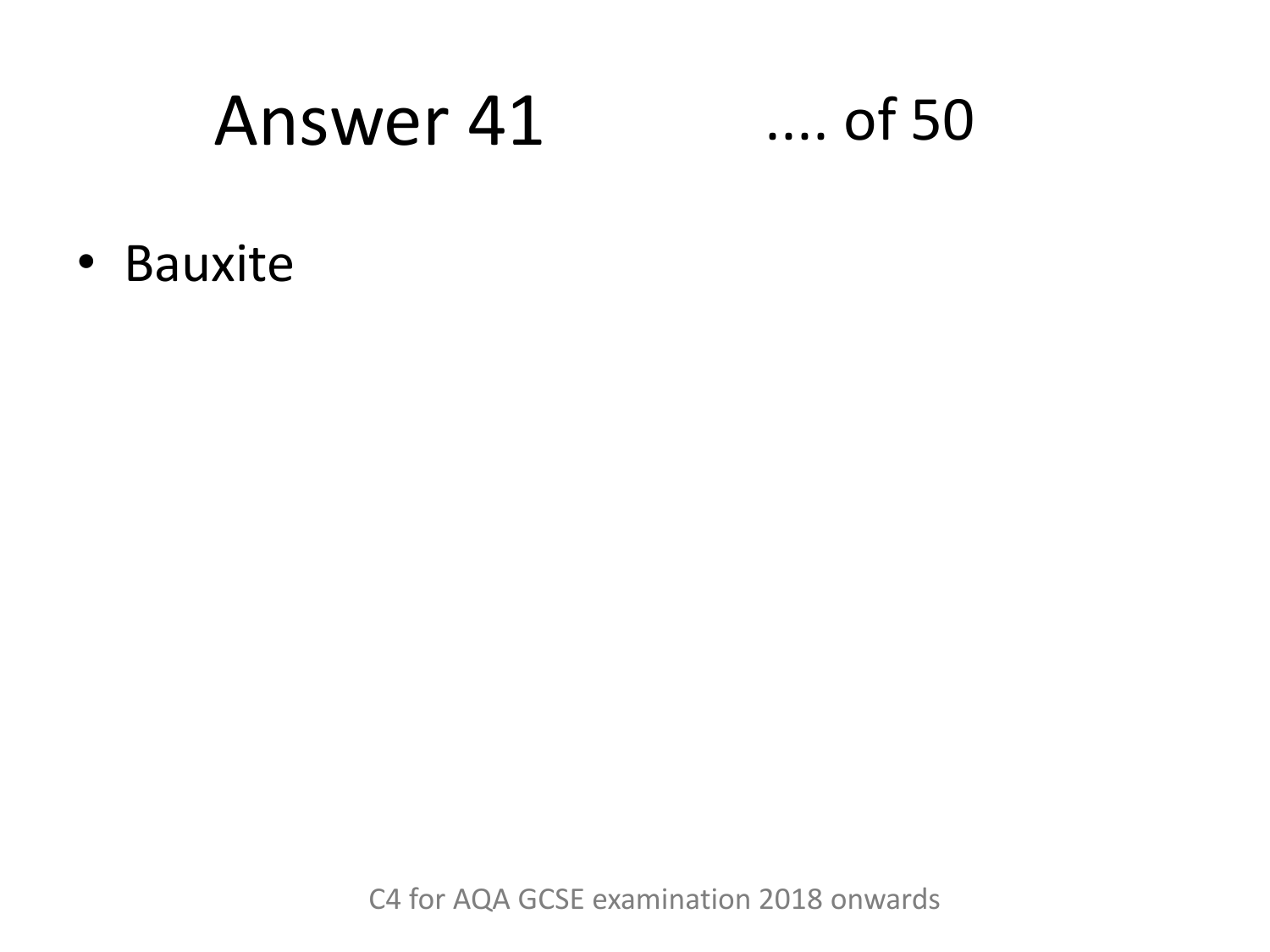### Question 42 .... of 50

• Describe the flow of electrons as aluminium oxide is electrolysed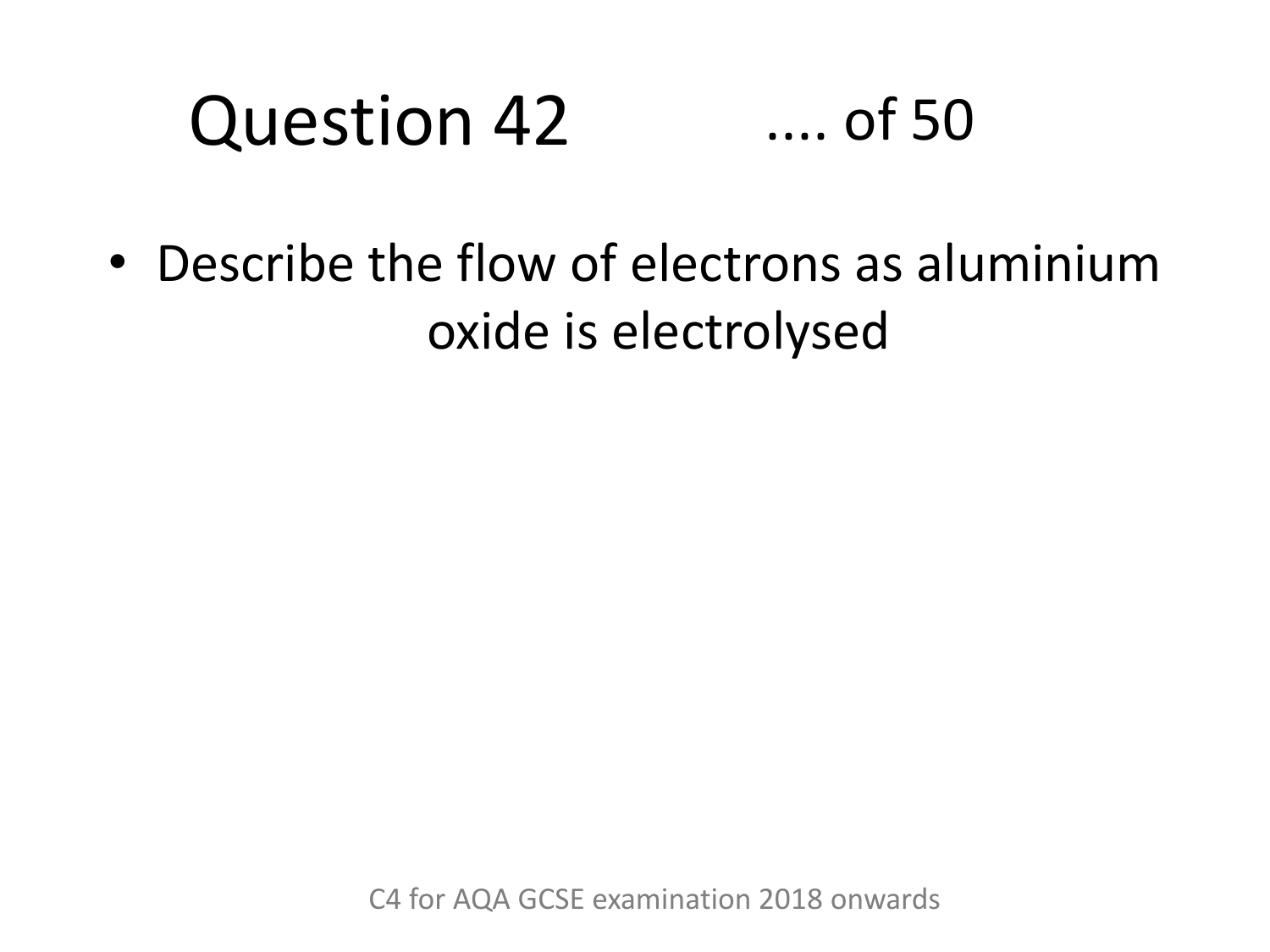# Answer 42 .... of 50

- Aluminium ions (+) migrate to the negative cathode
- Gain electrons at the negative cathode
- Oxide ions (-) migrate to the positive anode
- Transfer electrons to the anode
- Anodes (carbon) react with the oxygen being evolved to make carbon dioxide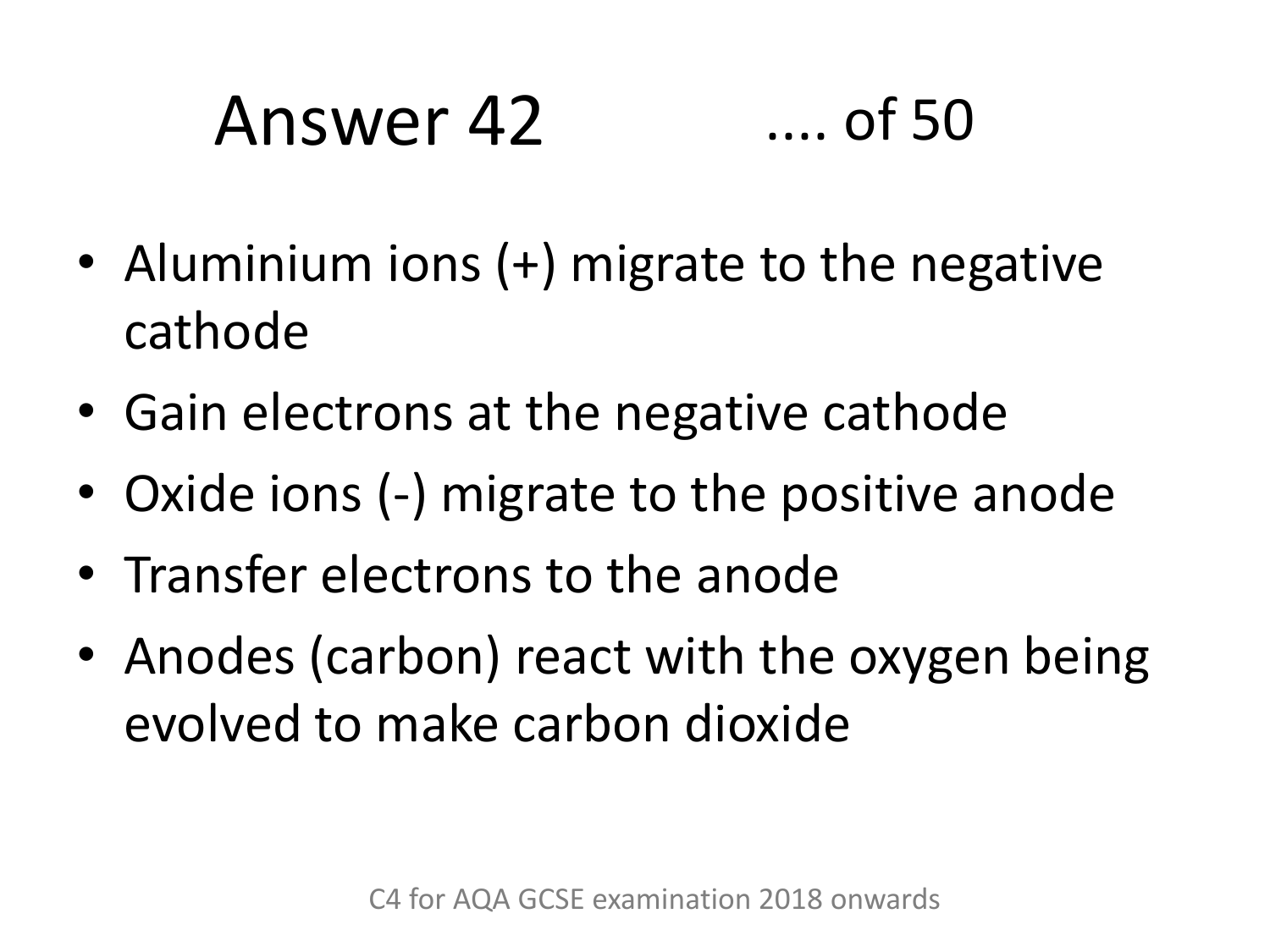### Question 43 .... of 50

• Write the half equations of the reaction at the cathode and the anode in the electrolysis of dilute sodium sulfate solution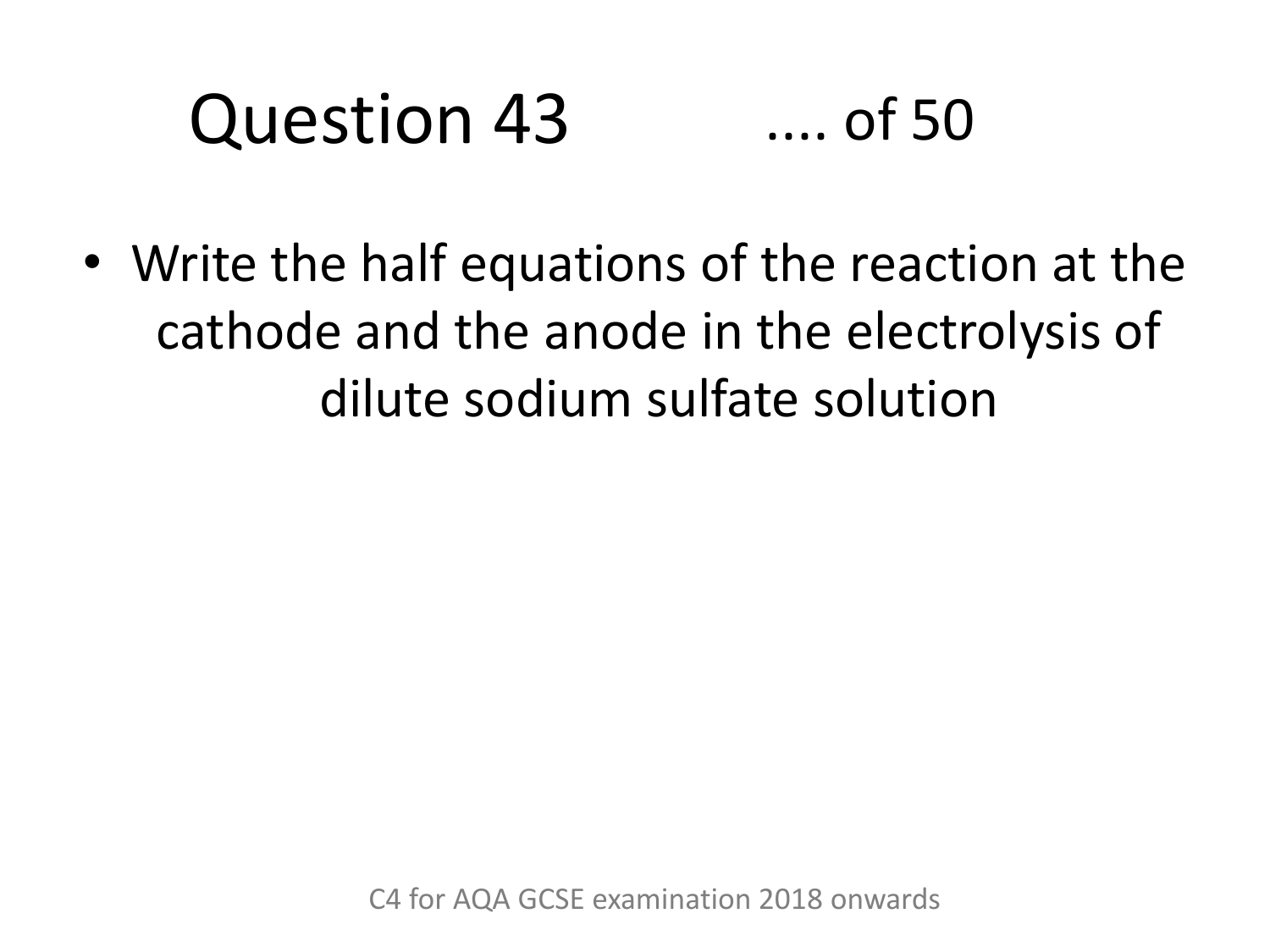## Answer 43 .... of 50

- Cathode:  $Na^+ + e^- \rightarrow Na$
- Anode:  $4OH^- 4e^- \rightarrow 2H_2O + O_2$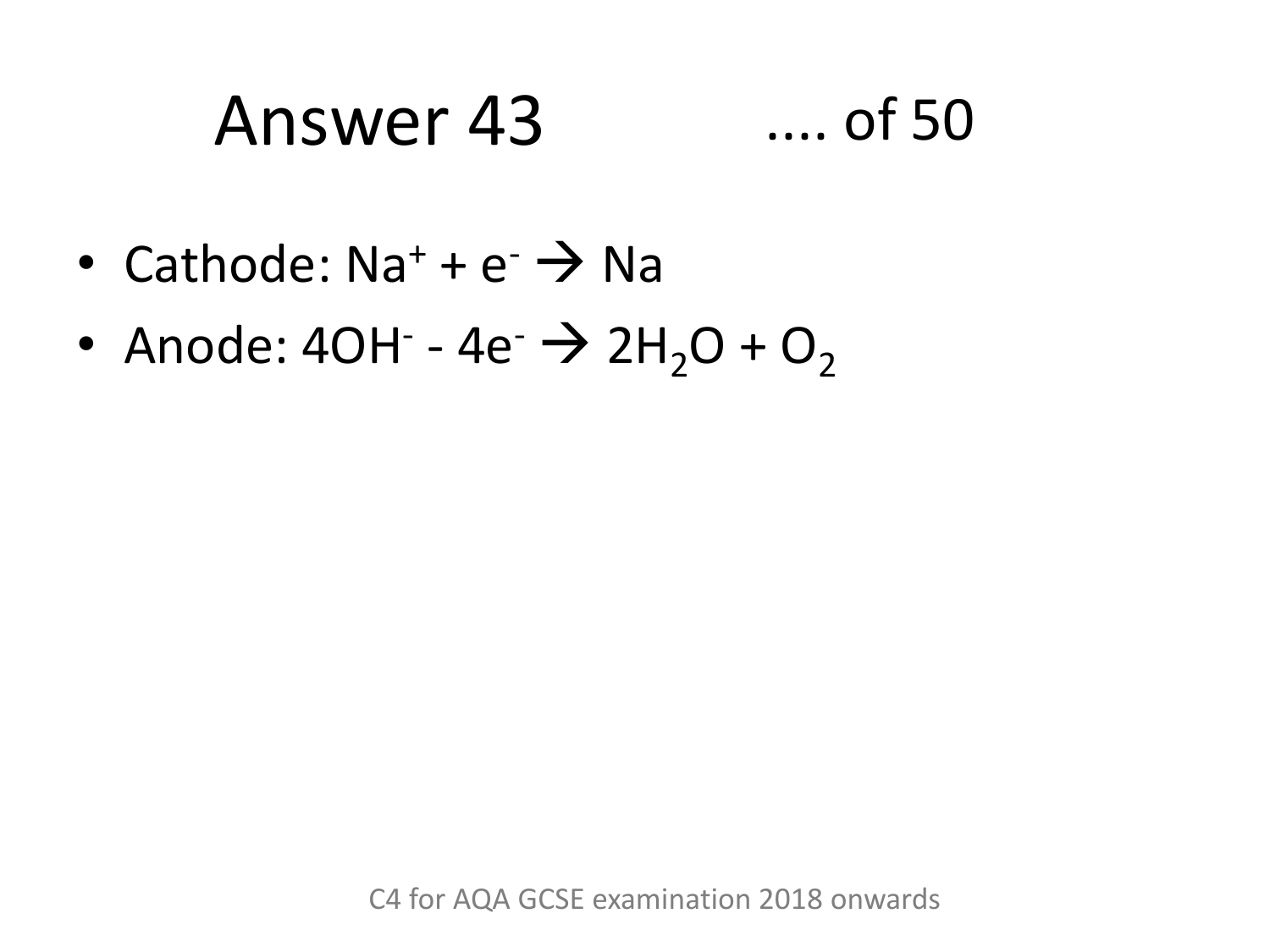#### Question 44 .... of 50

• How does an atom of sodium join with an atom of chlorine?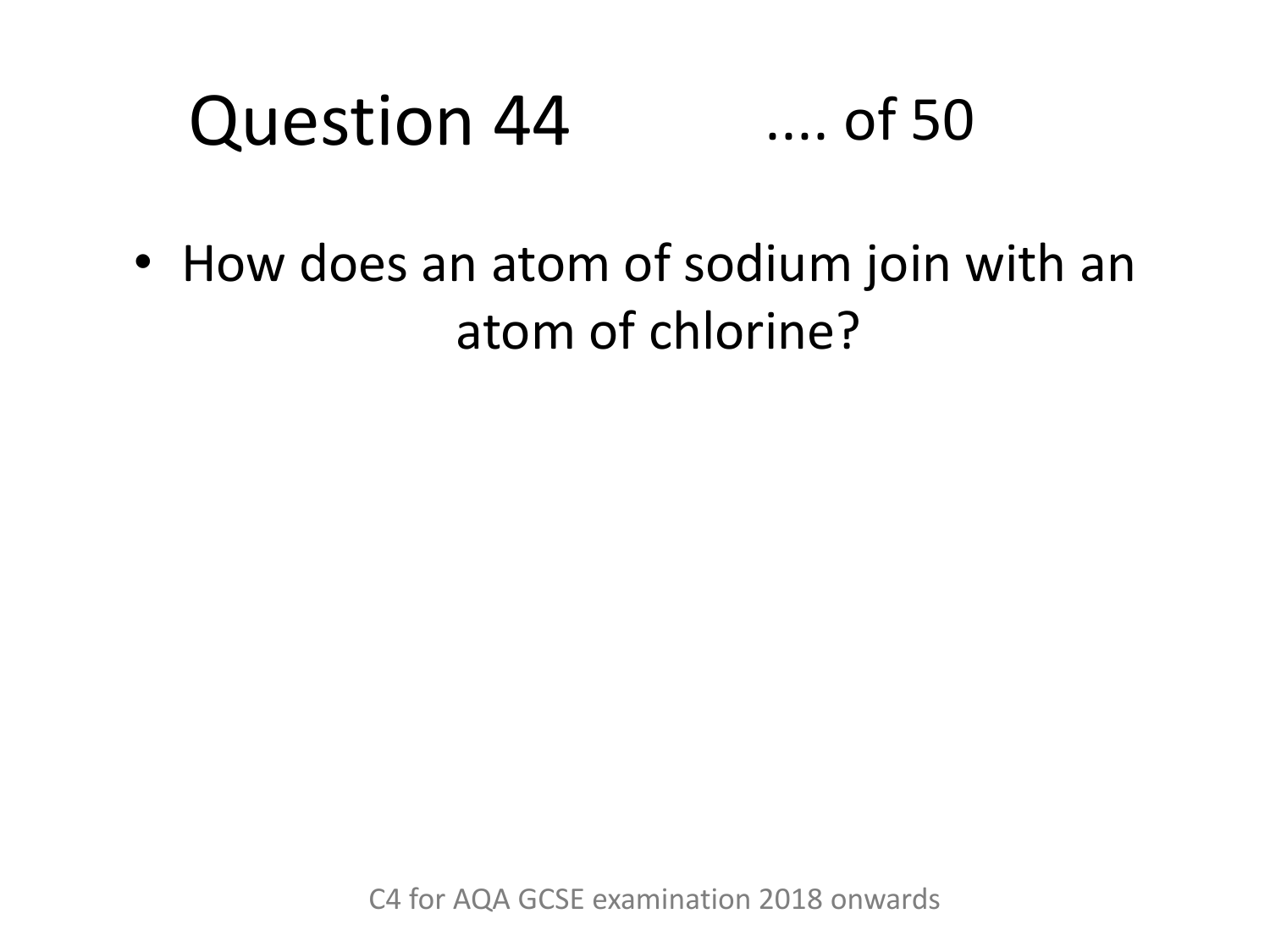# Answer 44 .... of 50

- Sodium has one electron in its outer shell
- Chlorine has seven electrons in its outer shell
- Sodium donates its one electron to chlorine (ionic bond)
- The two now have full outside shells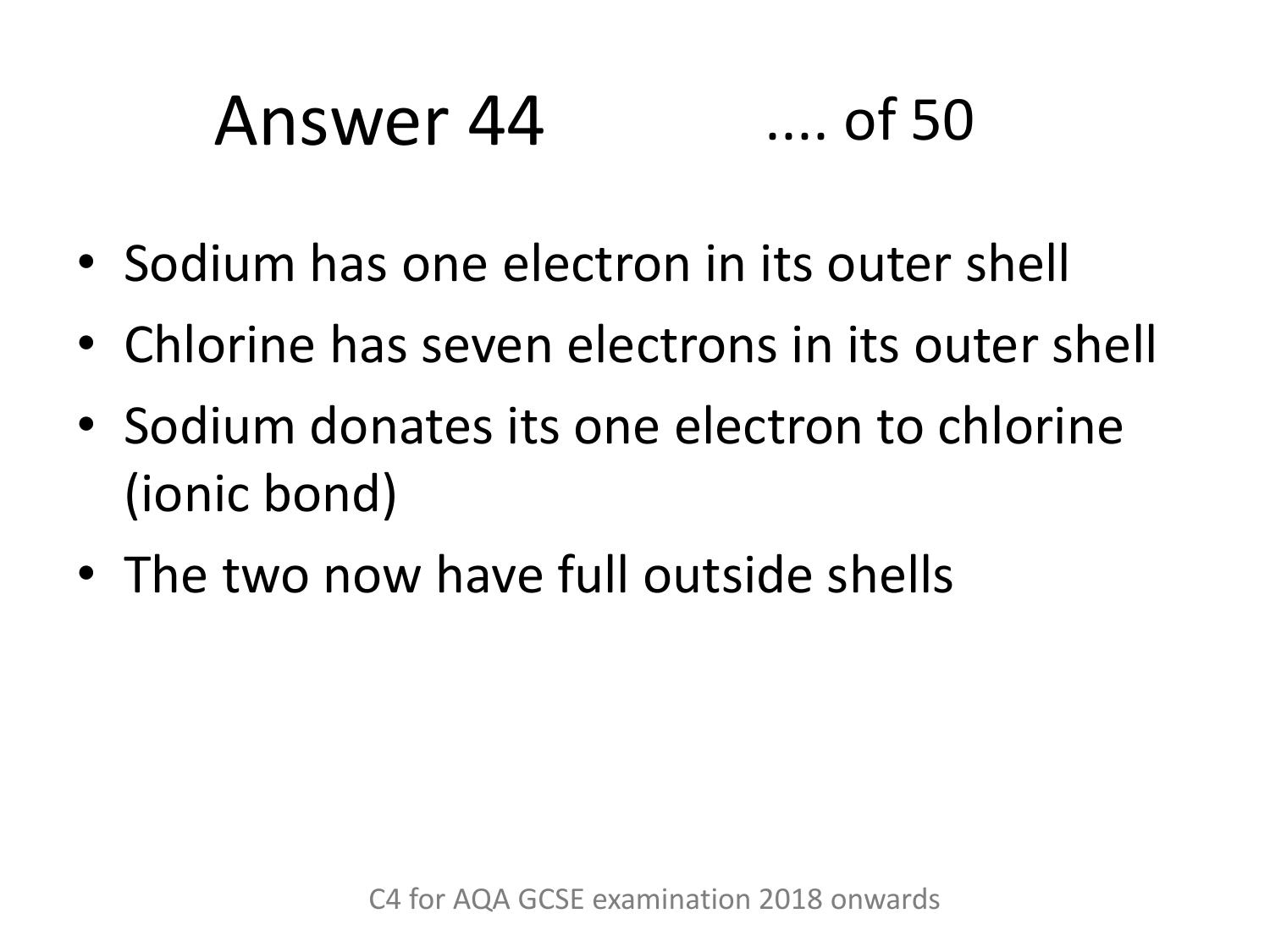### Question 45 .... of 50

• Why are helium and argon unreactive?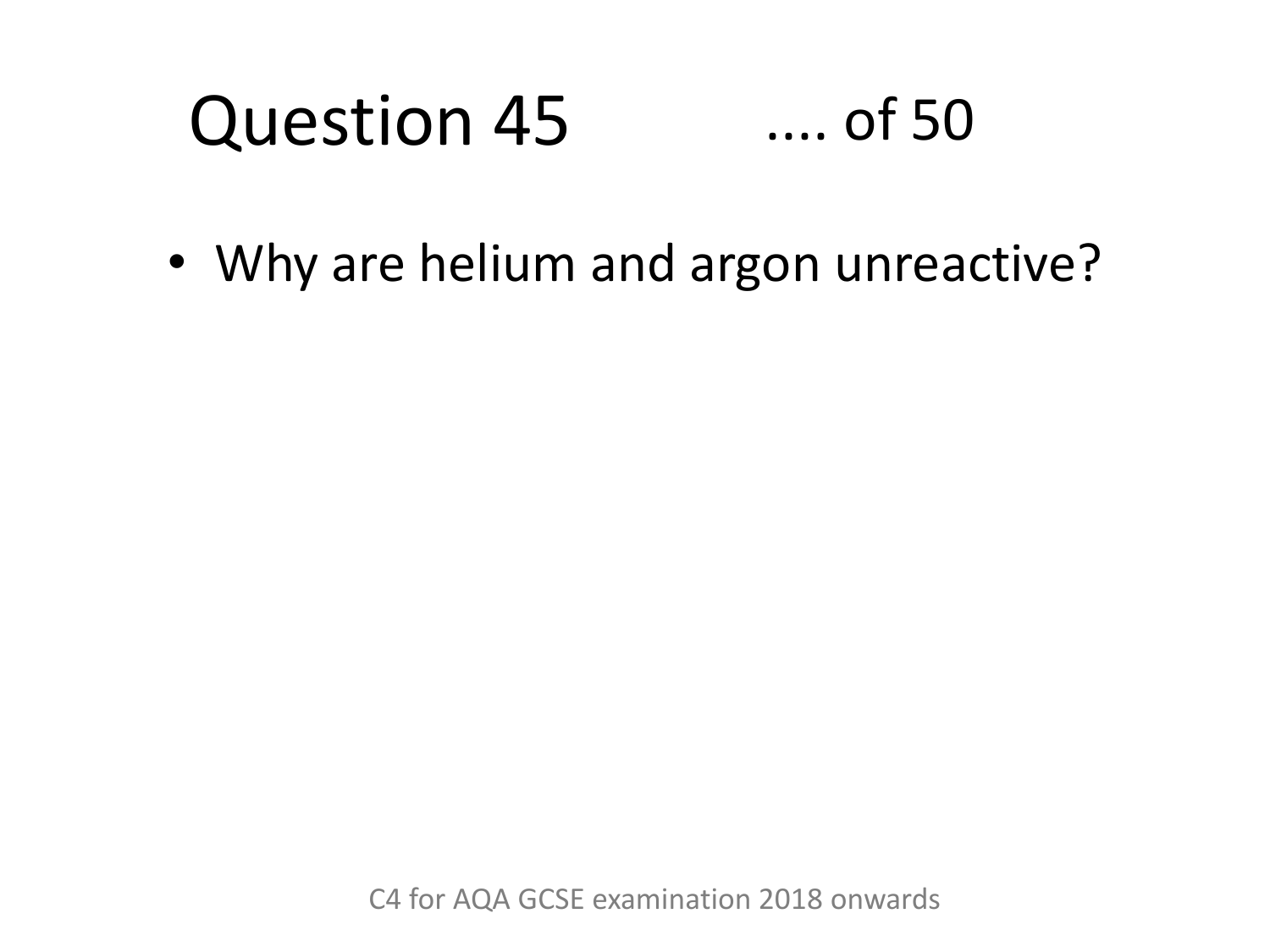## Answer 45 .... of 50

• They have no unpaired electrons in their outer shells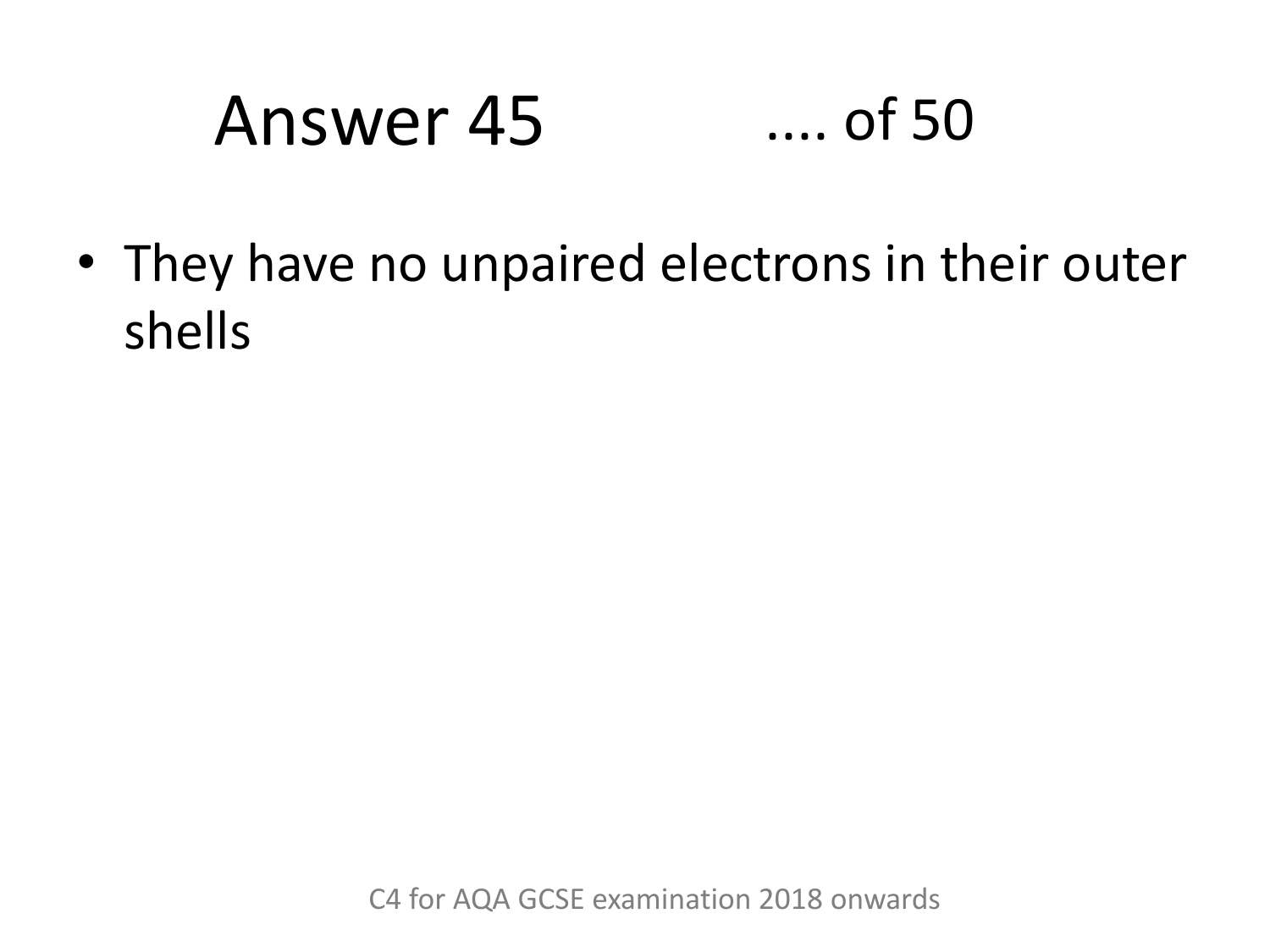### Question 46

### .... of 50

• What is acid rain?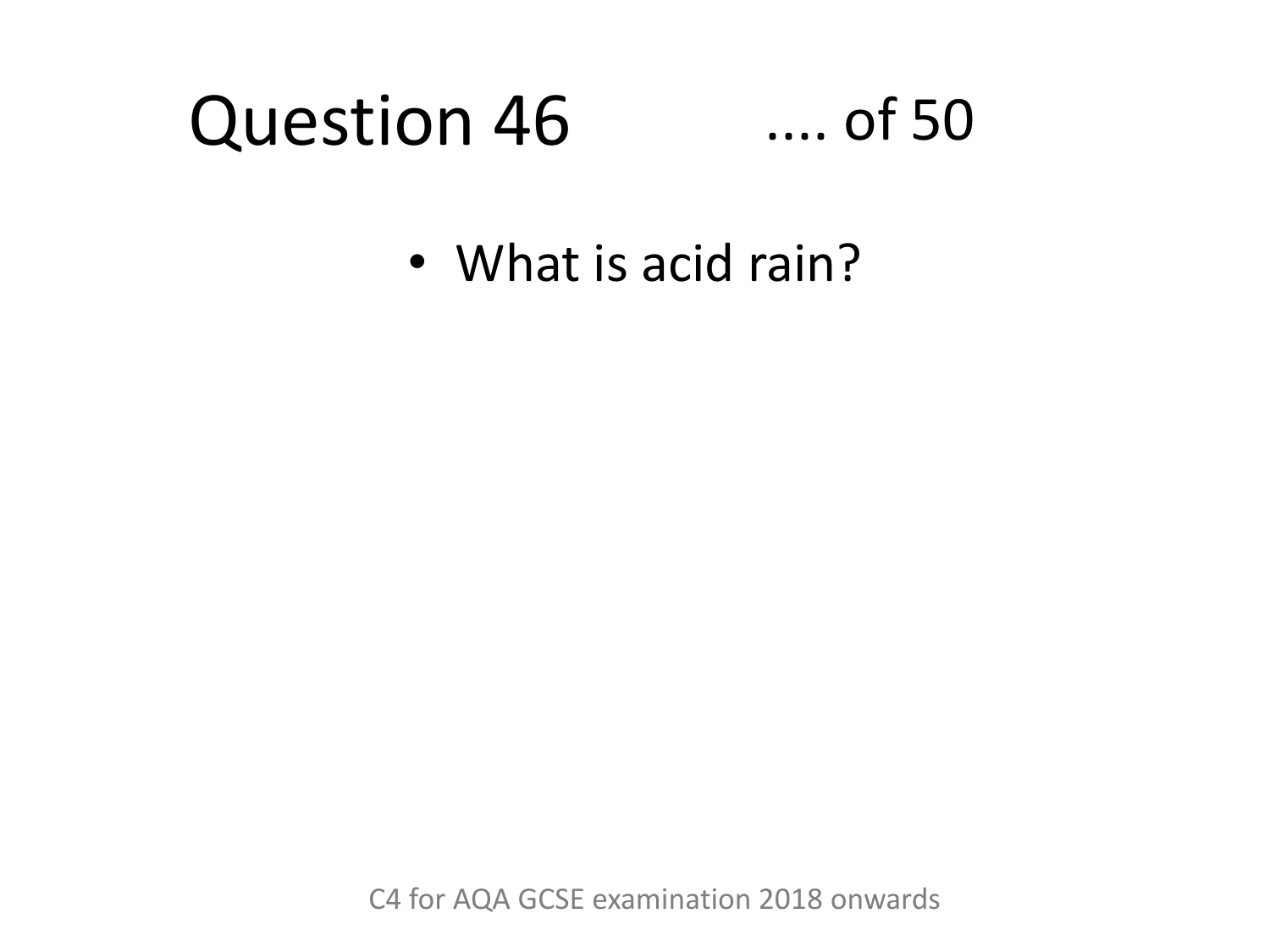# Answer 46 .... of 50

• Rain water with a pH lower than 5.6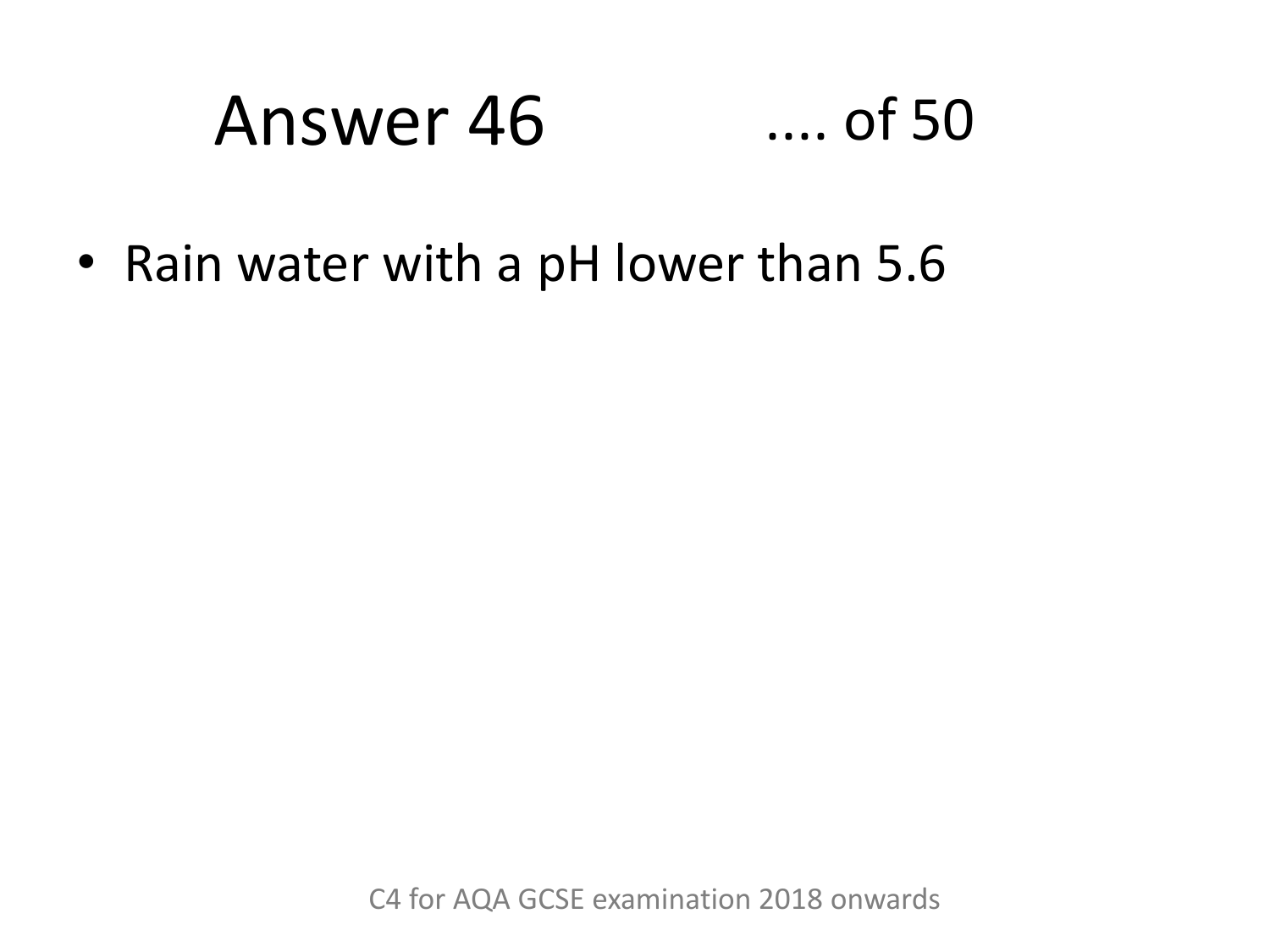### Question 47 .... of 50

• How is relative formula mass calculated?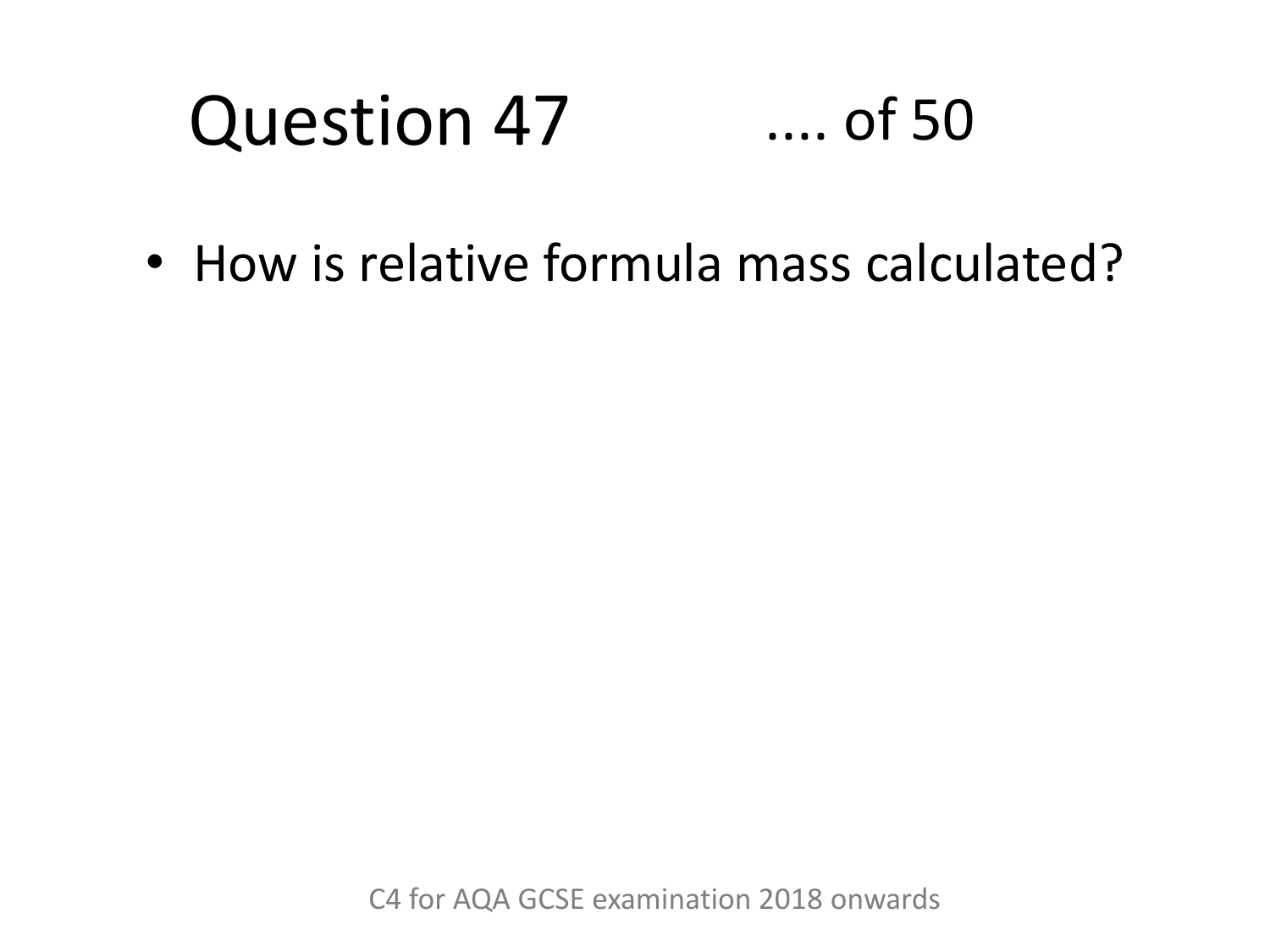# Answer 47 .... of 50

• Adding up the relative atomic masses (Ar) of each element in a formula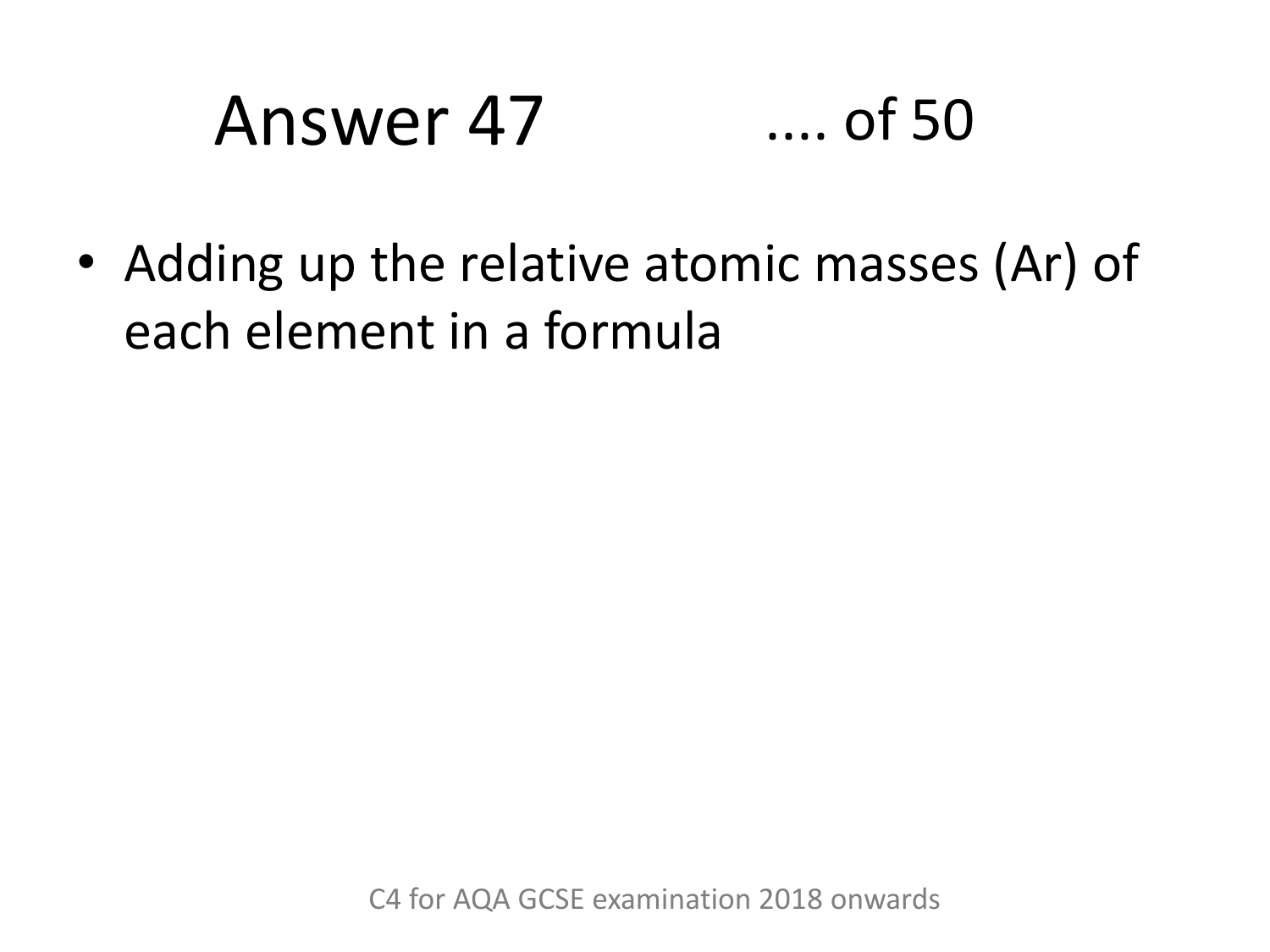#### Question 48 .... of 50

• How can we test for hydrogen?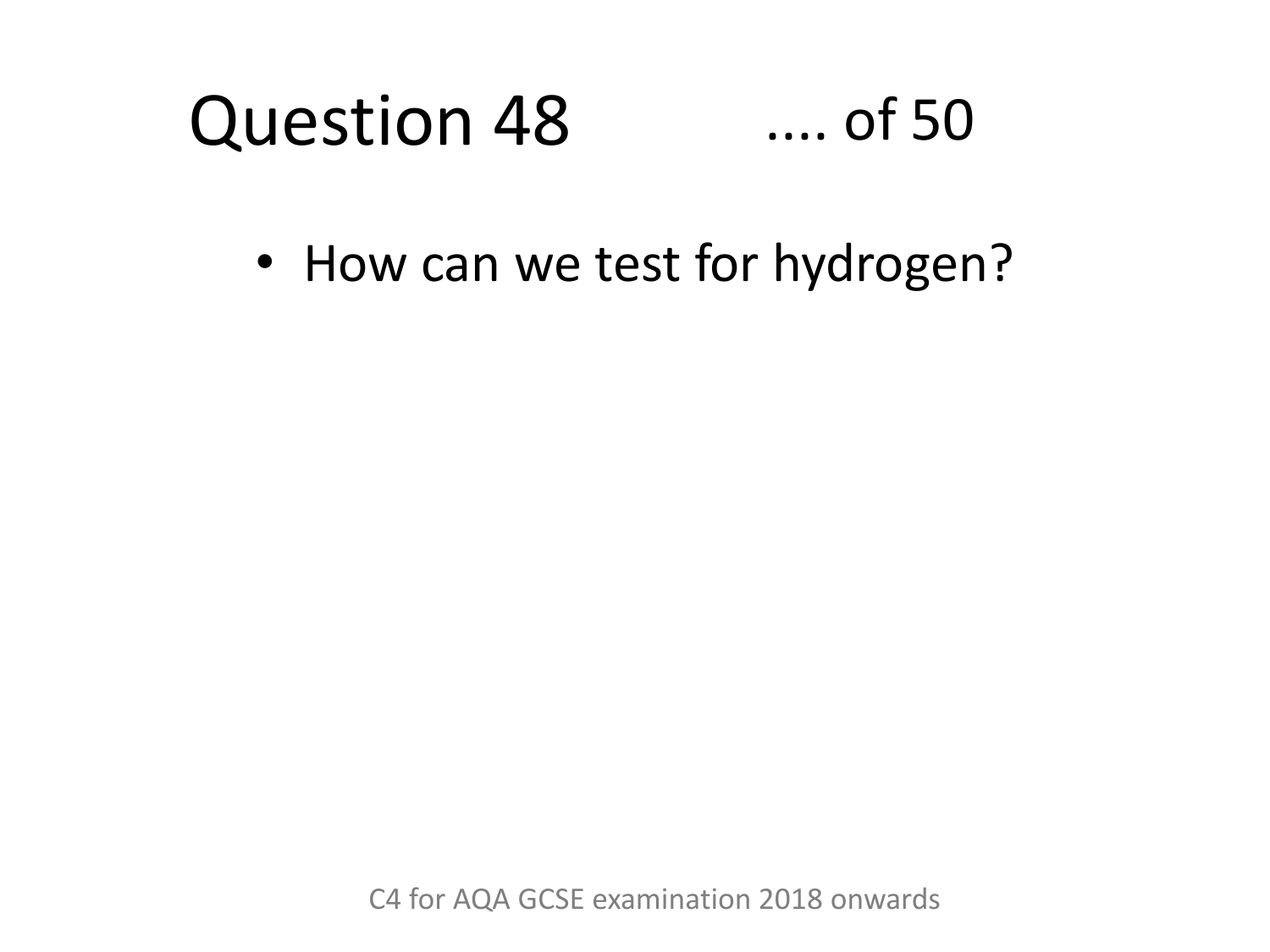#### Answer 48  $\dots$  of 50

• If present, it pops with a lighted splint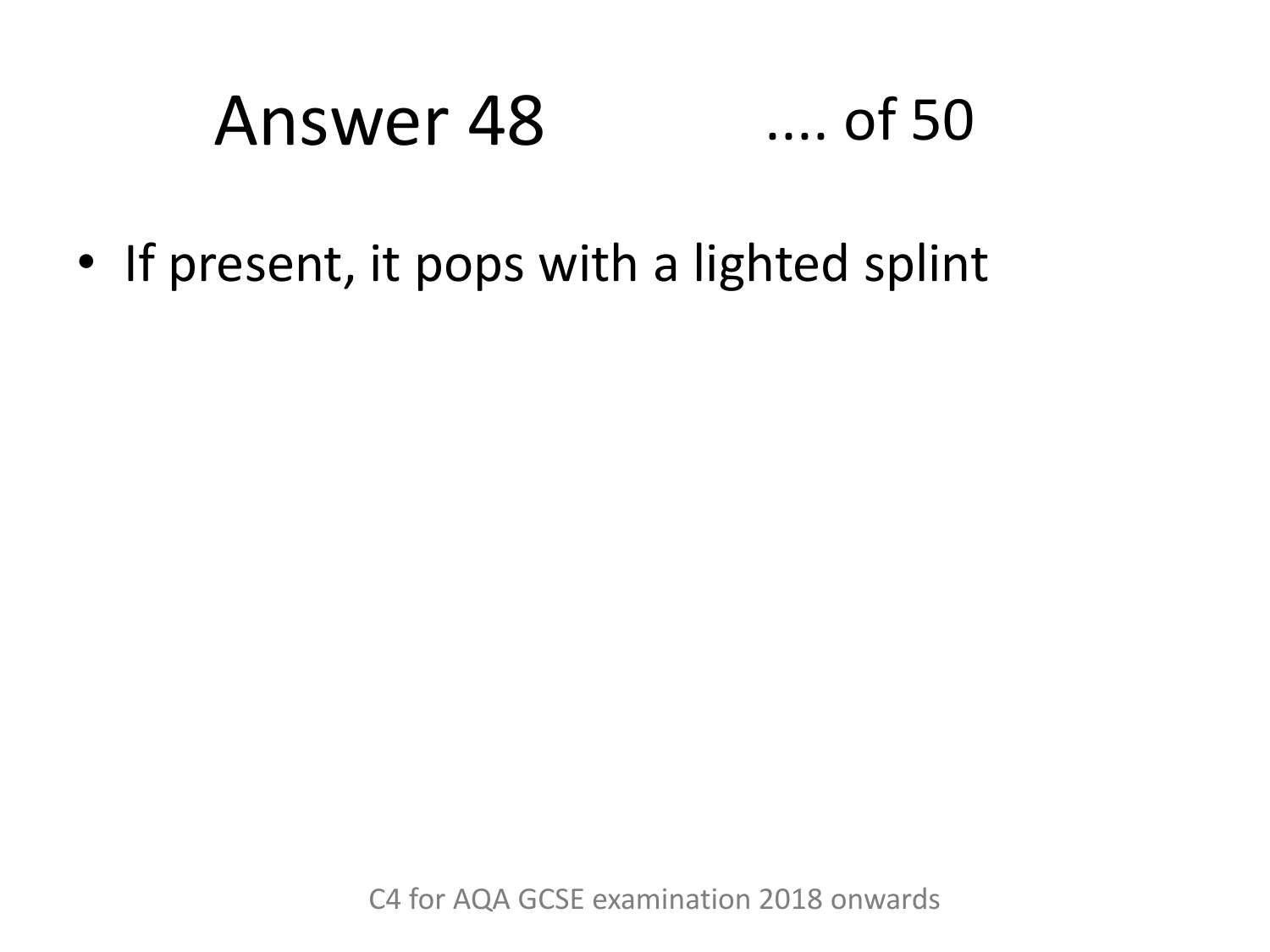#### Question 49 .... of 50

• When dilute sulfuric acid is electrolysed, what substance is at the anode?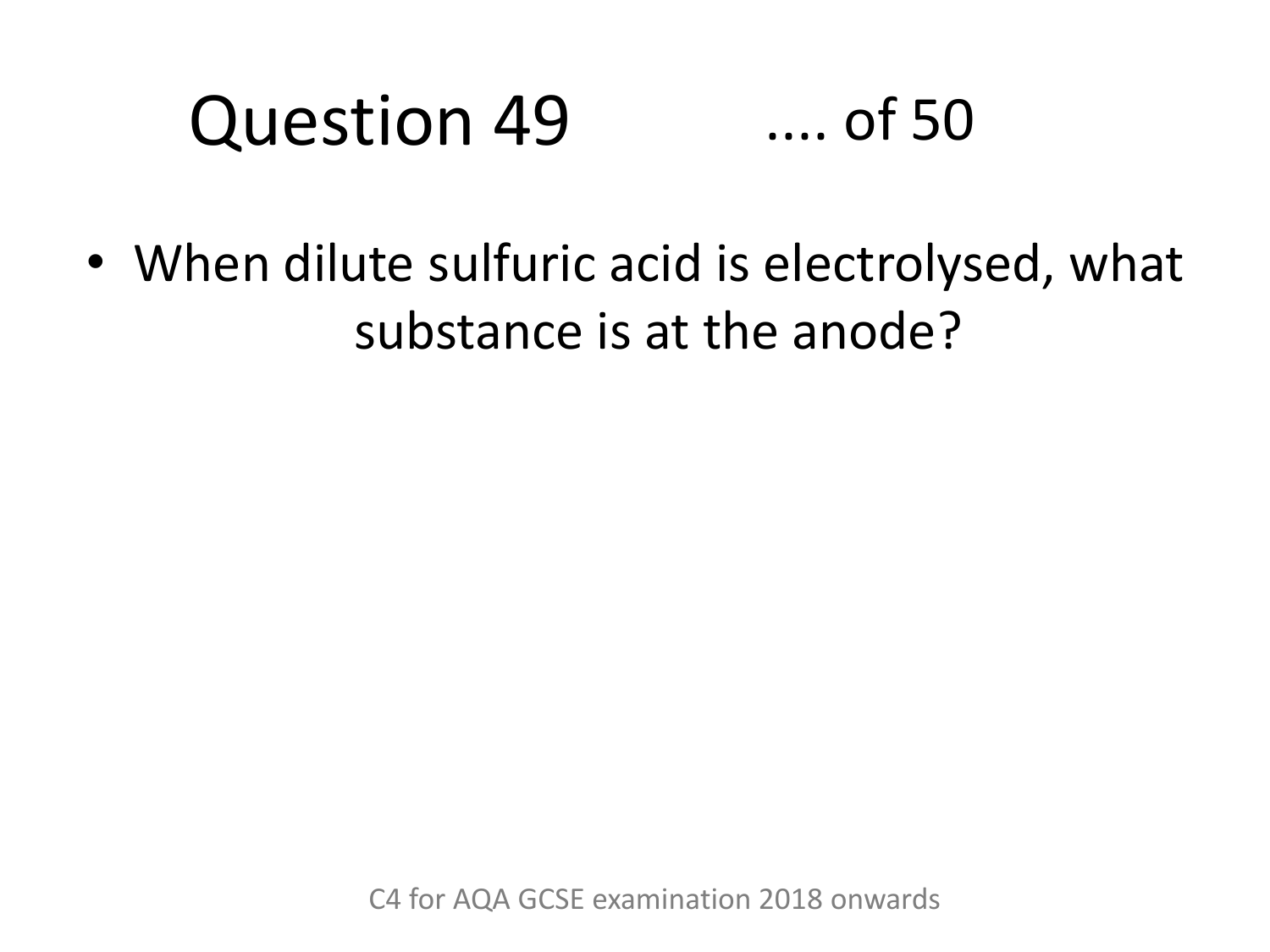### Answer 49

### $\dots$  of 50

• Oxygen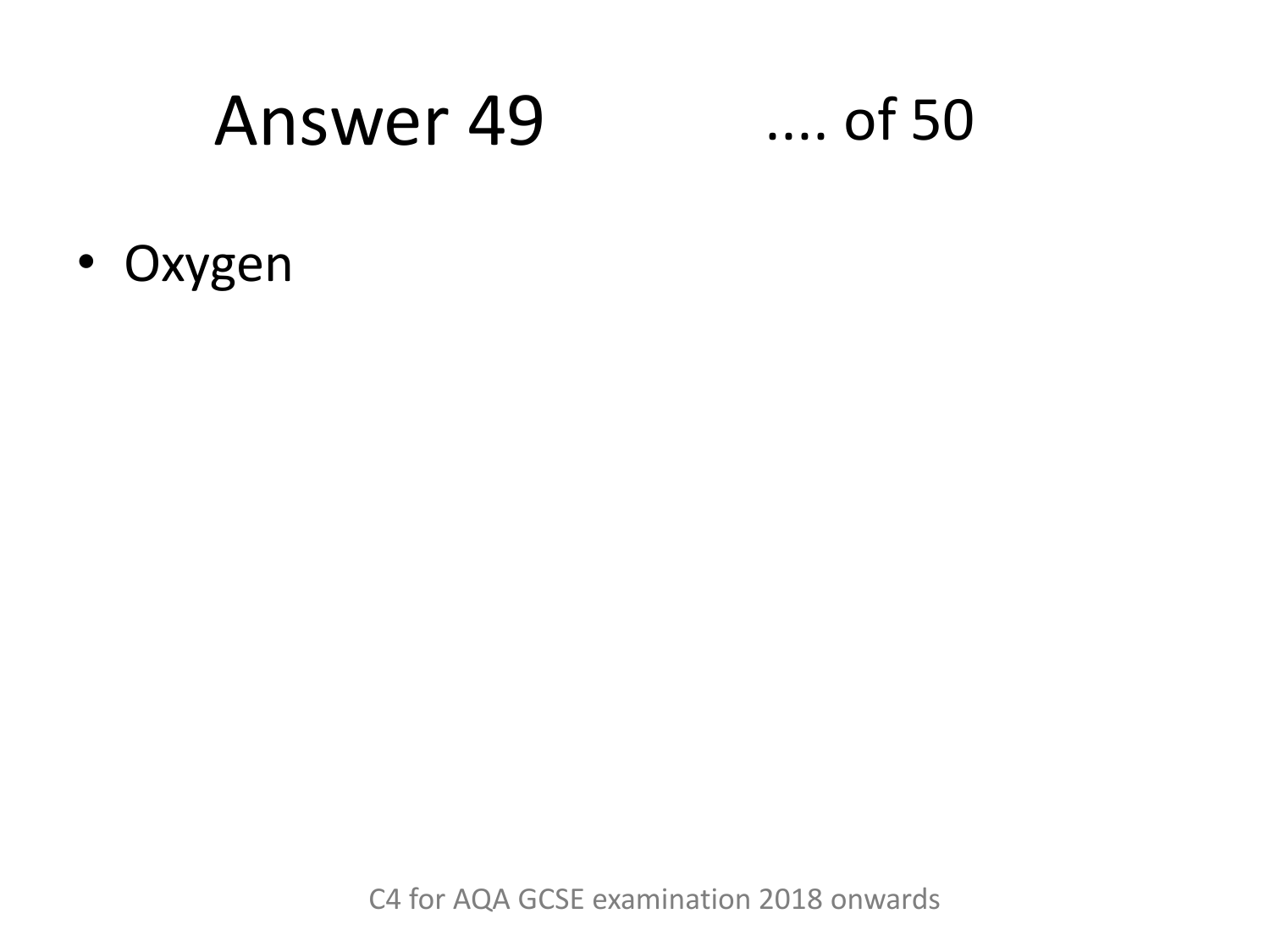### Question 50 .... of 50

• Why cannot solid copper sulfate be used for electrolysis?